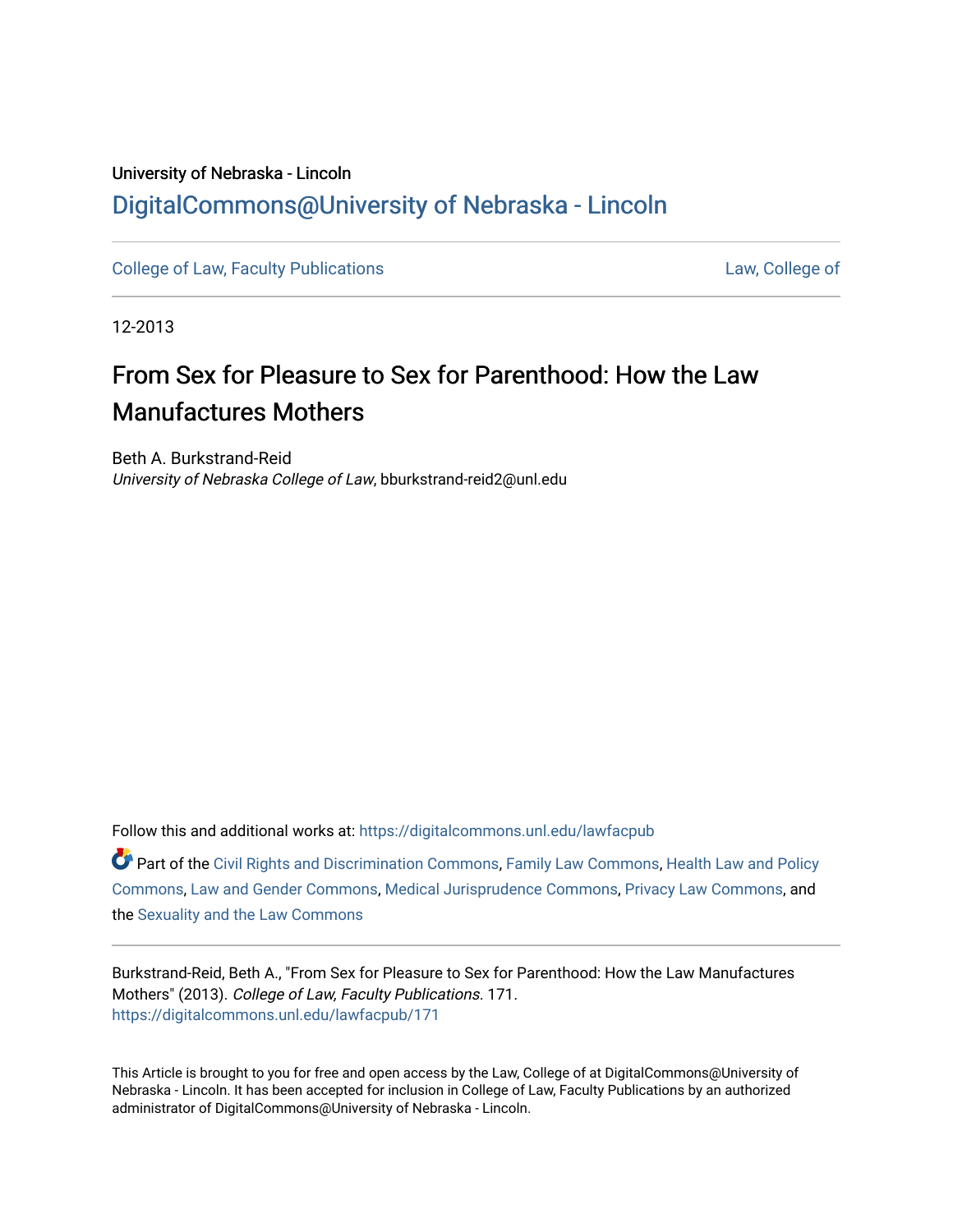# From Sex for Pleasure to Sex for Parenthood: How the Law Manufactures Mothers

# Beth A. Burkstrand-Reid\*

*As soon as sperm enter a woman, so do law and politics—or so the decades-long disputes surrounding abortion suggest. Now, however, renewed debates regarding contraceptives indicate that legal and political interference with women's sexual and reproductive autonomy may actually* precede *the sperm. This Article argues that women even thinking about having sex are increasingly defined socially and legally as "mothers." Via this broad definition of who is a "mother," the State extends its reach into women's decisionmaking throughout their reproductive lifetimes.*

*This Article argues that the State simultaneously devalues women's choices to have sex for pleasure, which this Article calls "desexualization," and uses medical rituals associated with motherhood, which this Article calls "ritualization," to persuade women to accept the role of mother. Desexualization and ritualization signal the State's attempt to influence women's sexual and reproductive decisionmaking not only in the context of abortion, but also in the areas of contraception, pregnancy, and childbirth.*

<sup>\*</sup> Assistant Professor, University of Nebraska College of Law; J.D., American University Washington College of Law; B.A., Emory University. Thank you to Jamie R. Abrams, Eric Berger, Eve M. Brank, Caroline Mala Corbin, Stephanie Davidson, Jason Eiker-Wiles, Jennifer S. Hendricks, Lisa C. Ikemoto, Craig M. Lawson, Jody Lyneé Madeira, Richard Moberly, Brian Reid, Sandra B. Zellmer, and Mary Ziegler for their comments on this project and to April I. Kirkendall, April L. Marty, Abby R. McConnaughhay, and Noëlle Anneliese Polk for their research assistance.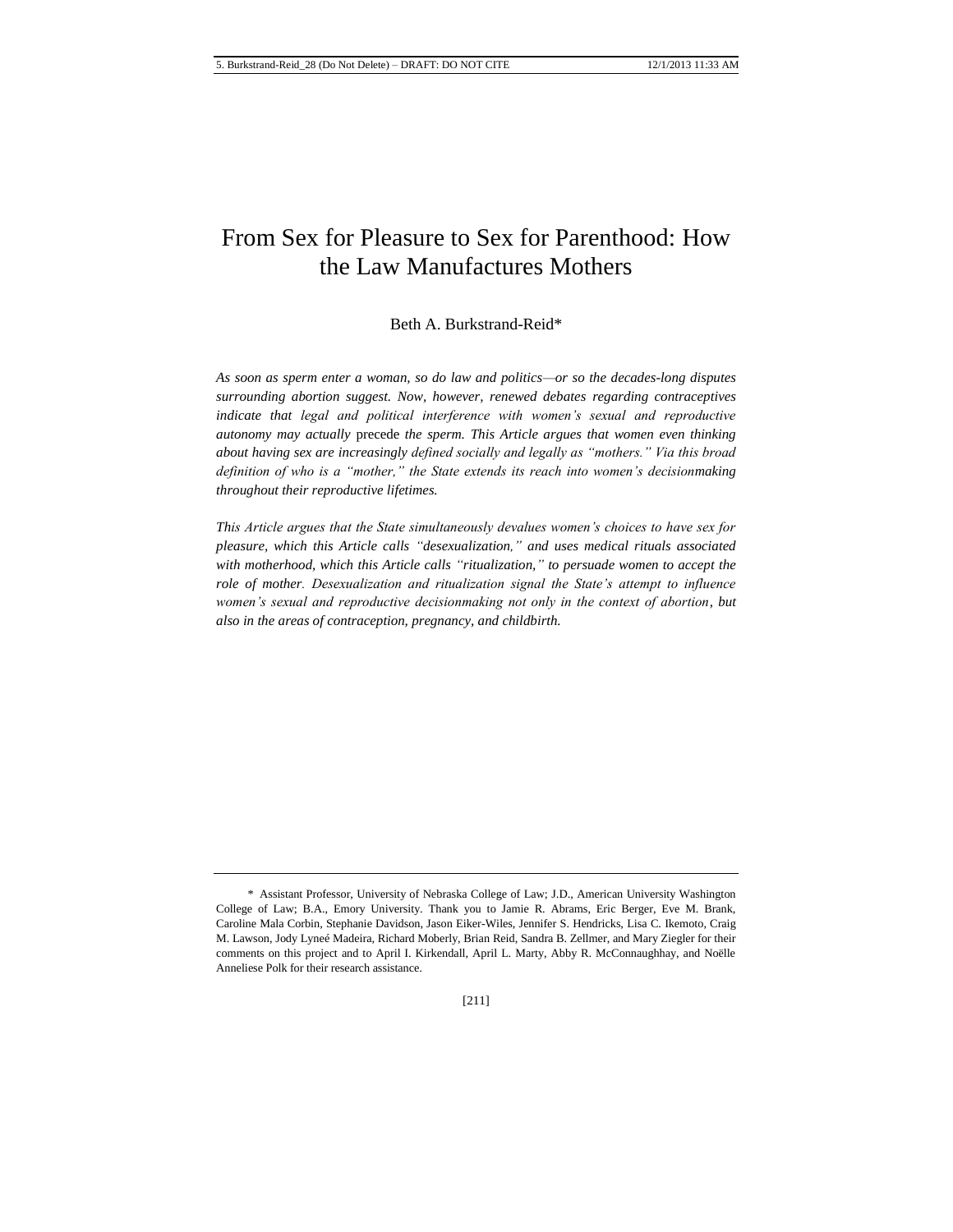# Table of Contents

| From Woman to Mother, Women's Health to Maternal Health217<br>A.       |  |
|------------------------------------------------------------------------|--|
| Abortion and Motherhood Via Maternal Health  219<br>B.                 |  |
| II. Which Comes First: Sex or Motherhood? Law and Desexualizing        |  |
|                                                                        |  |
|                                                                        |  |
| Sluts or Mothers: "Pre-Pregnant" Women, Desexualization,<br><b>B.</b>  |  |
|                                                                        |  |
| C.                                                                     |  |
| III. The Curious Disappearance of the Pregnant Woman: Using            |  |
|                                                                        |  |
|                                                                        |  |
|                                                                        |  |
| 2. Biased Counseling/Informed Consent and Mandatory                    |  |
|                                                                        |  |
| $B_{\cdot}$                                                            |  |
|                                                                        |  |
|                                                                        |  |
|                                                                        |  |
|                                                                        |  |
|                                                                        |  |
| Abandoning the State's Purported Interest in Reproductive<br><b>B.</b> |  |
|                                                                        |  |
|                                                                        |  |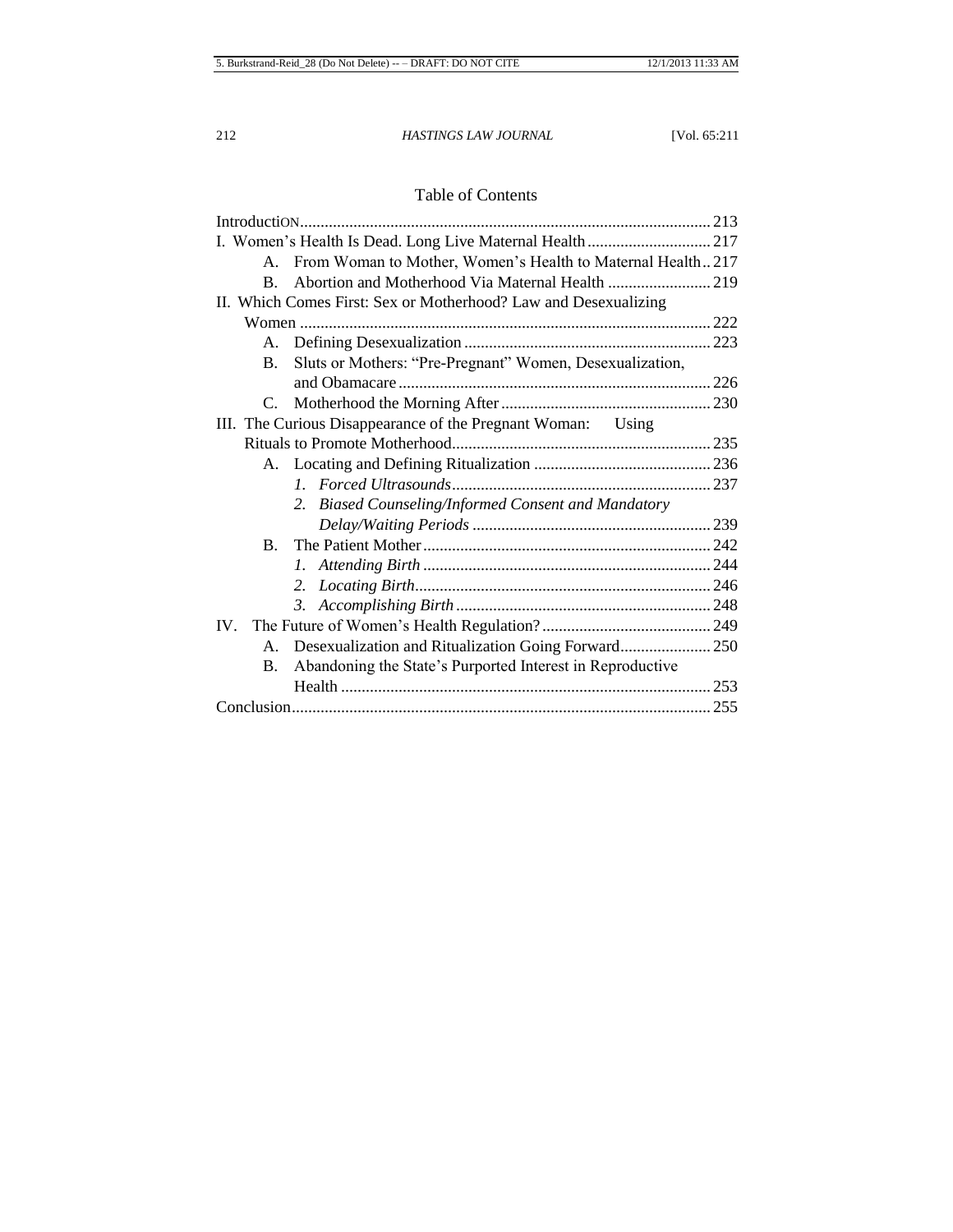## <span id="page-3-0"></span>Introduction

"'[B]eing against sex is not good. . . . Sex is popular."<sup>1</sup>

Sex is complicated. It can be physical, emotional, violent, tender, for pleasure or for procreation, and any combination of these.<sup>2</sup> Arguably, no other act can have so many different meanings and consequences, pregnancy included. But two things are certain: sex is popular, and women, specifically, are sexual beings.<sup>3</sup> Perhaps due to its near-universal appeal, sex is also a frequent subject of legal regulation.<sup>4</sup> Today, women are regulated—not as sexual beings but as would-be mothers—long before they ever have sex and certainly before they see a fetal image on an ultrasound screen, whether before an abortion or as a milestone on a path to childbirth.<sup>5</sup>

For women, "[s]ex for pleasure, for fun, or even for building relationships is completely absent from our national conversation."<sup>6</sup> Instead, the national focus is on "morality," a one-word descriptor for the anxiety that female

2. Sylvia A. Law, *Homosexuality and the Social Meaning of Gender*, 1988 Wis. L. Rev. 187, 225; *see*  Margo Kaplan, *Sex-Positive Law*, 89 N.Y.U. L. Rev. (forthcoming Apr. 2014) (arguing that "sexual pleasure has value because of the pleasure it provides and apart from its ability to serve other ends such as emotional bonding or procreation"). Sex for pleasure and sex for procreation are not necessarily disaggregated, though in this Article the intent of sex for pleasure is pleasure itself, not procreation.

3. *See* Debby Herbenick et al., *Sexual Behavior in the United States: Results from a National Probability Sample of Men and Women Ages 14–94*, 7 J. Sexual Med. 255, 262 (2010) (detailing women's varied sexual activities). Anti-abortion-rights advocates may be portrayed as being "anti-sex." *See* Kristin Luker, Abortion and the Politics of Motherhood 210 (1984) (noting that people who are anti-abortion rights "value sex, of course, but they value it for its traditional benefits (babies)" rather than for intimacy).

4. Andrea Dworkin, Intercourse 185 (1987). For examples of social and legal regulation, see Elizabeth Bernstein & Laurie Schaffner, Regulating Sex: The Politics of Intimacy and Identity (2005); John D'Emilio & Estelle B. Freedman, Intimate Matters: A History of Sexuality in America (2012).

5. *See infra* Part III; *see also* Beth Burkstrand-Reid, *The War on Sex for Pleasure*, Huffington Post (May 16, 2012, 1:58 PM), http://www.huffingtonpost.com/beth-burkstrandreid/war-onwomen\_b\_1521804.html (arguing that the "war on sex" targets both women and sex itself).

6. Jessica Valenti, The Purity Myth: How America's Obsession with Virginity is Hurting Young Women 43 (2009) [hereinafter Valenti, Purity Myth]. Strikingly, sex and sexuality are often not associated with motherhood. Beth Montemurro & Jenna Marie Siefken, *MILFS and Matrons: Images and Realities of Mothers' Sexuality*, 16 Sexuality & Culture 366, 367 (2012); Rebecca W. Tardy, *"But I* Am *a Good Mom": The Social Construction of Motherhood Through Health-Care Conversations*, 29 J. Contemp. Ethnography 433, 462–63 (2000). Women's sexuality is culturally constructed and influenced by male dominance. Catharine A. MacKinnon, Feminism Unmodified: Discourses on Life and Law 53 (1987).

<sup>1.</sup> Maureen Dowd, *Ghastly Outdated Party*, N.Y. Times, Feb. 25, 2012, http://www.nytimes.com/ 2012/02/26/opinion/sunday/dowd-ghastly-outdated-party.html (quoting Republican strategist Alex Castellanos). Sex may be procreative or not or to achieve intimacy or not. *See generally* Laura A. Rosenbury & Jennifer E. Rothman, *Sex In and Out of Intimacy*, 59 Emory L.J. 809 (2010). "Sex" in this Article refers to consensual, potentially procreative intercourse. *See* Krisztina Morvai, *What is Missing from the Rhetoric of Choice? A Feminist Analysis of the Abortion Dilemma in the Context of Sexuality*, 5 UCLA Women's L.J. 445, 460 (1995). "Pleasure," as used in this Article, is a positive "feeling, a sensation, a subjectively experienced phenomenon" stemming from sex. *See* Paul R. Abramson & Steven D. Pinkerton, With Pleasure: Thoughts on the Nature of Human Sexuality 45 (1995).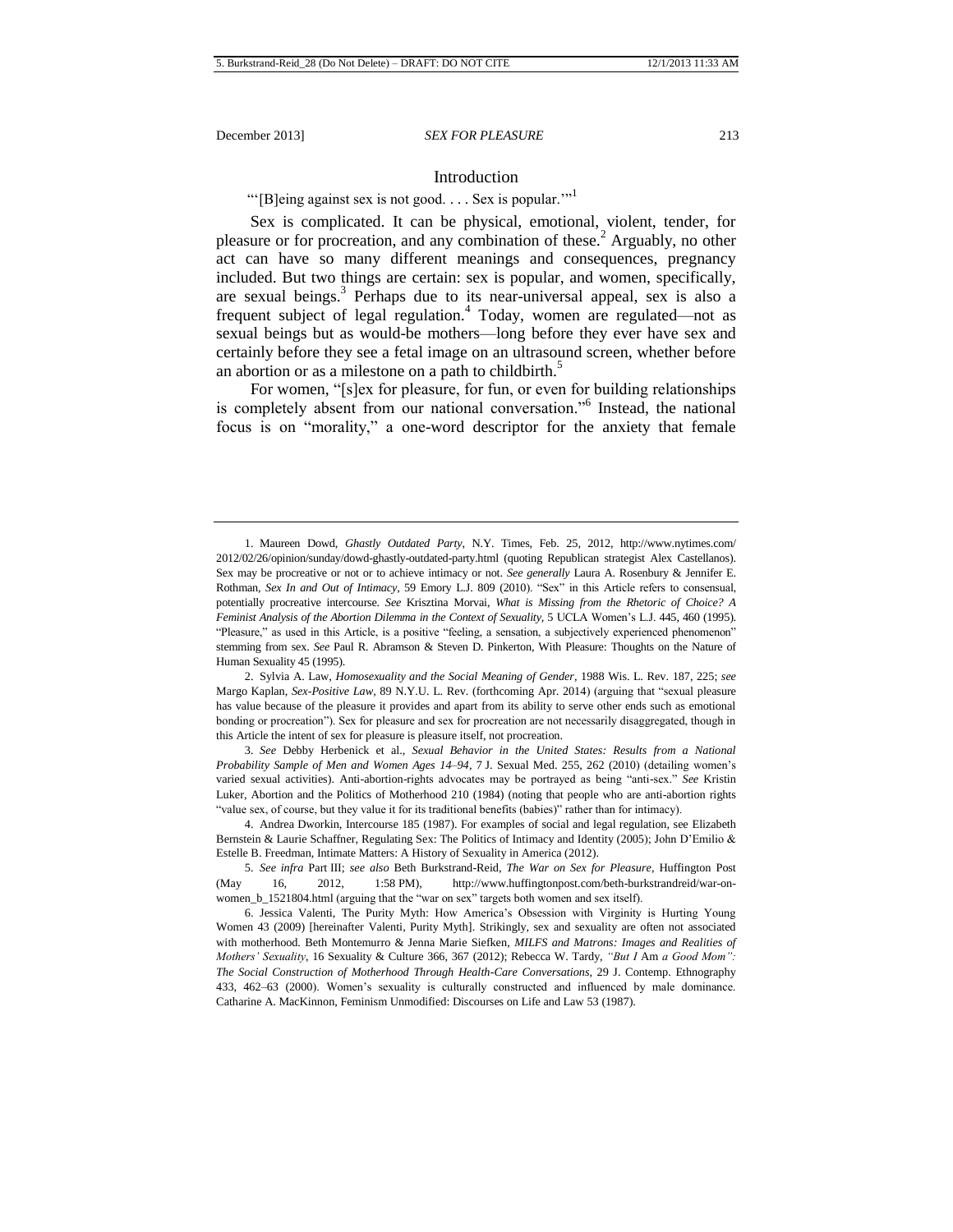sexuality provokes in the collective consciousness.<sup>7</sup> Increasingly, the State is the moral arbitrator of women's sexual choices.

While the dialogue on sexual activity has long focused on abortion,<sup>8</sup> more recent controversies have involved non-abortion reproductive health issues, such as contraception. $9$  These debates boil down to one question about every woman: when she has sex, is she acting as a "slut," by having sex for pleasure, or as a "mother," by having sex for procreation?<sup>10</sup> The answer to this question has profound legal consequences for contraception policy, abortion rights, and even medical care during pregnancy.<sup>11</sup> This Article argues that for women today, there is no such thing as sex for pleasure under the law: only sex for the purpose of becoming a mother is considered legitimate, and women's sexual and reproductive health choices are regulated accordingly.<sup>12</sup>

<span id="page-4-0"></span>So if you are a woman, are you a "slut" or a "mother"? Given that nearly all women use contraception during their lifetime, there are a lot of "sluts" women having sex without intending to procreate—out there.<sup>13</sup> This Article argues that the law regulates women's reproductive choices by reconceptualizing all sexually active (or potentially sexually active) women as

10. "Slut" is used in this Article because of its use in the Sandra Fluke controversy. *See* Julie Rovner, *Law Student Makes Case for Contraceptive Coverage*, Nat'l Pub. Radio (Feb. 23 2012, 4:39 PM), http://www.npr.org/blogs/health/2012/02/23/147299323/law-student-makes-case-for-contraceptive-coverage.

"Slut" is defined by *Merriam-Webster Dictionary* as "a promiscuous woman; especially: PROSTITUTE." *Slut Definition*, Merriam-Webster.com, http://www.merriam-webster.com/ dictionary/slut (last visited Oct. 6, 2013); *see* Leora Tanenbaum, Slut!: Growing Up Female with a Bad Reputation 11 (1999) (arguing that "slut-bashing" is about more than sex—it reflects a girl's failure to behave according to social dictates)*.* This Article adopts the *Oxford Dictionary*'s definition that motherhood occurs after birth. *Mother Definition*, OxfordDictionaries.com, http://oxforddictionaries.com/us/definition/american\_english/mother (last visited Oct. 6, 2013) ("[A] woman in relation to a child or children to whom she has given birth."). This Article also acknowledges both the physical and social burdens of motherhood. Jennifer S. Hendricks, *Body and Soul: Equality, Pregnancy, and the Unitary Right to Abortion*, 45 Harv. C.R.-C.L. L. Rev. 329, 340–41 (2010).

11. *See infra* Parts II, III.

13. Ninety-nine percent of women fifteen to forty-four years of age who have had intercourse have used contraception. William D. Mosher & Jo Jones, Ctrs. for Disease Control & Prevention, Use of Contraception in the United States: 1982–2008, at 5 (Aug. 2010).

<sup>7.</sup> Carol Groneman, Nymphomania: A History xvii (2000); Marty Klein, America's War on Sex: The Attack on Law, Lust and Liberty 2 (2006); Edward L. Rubin, *Sex, Politics, and Morality*, 47 Wm. & Mary L. Rev. 1, 2 (2005).

<sup>8.</sup> *State Policy Trends: Abortion and Contraception in the Crosshairs*, Guttmacher Inst. (Apr. 13, 2012), http://www.guttmacher.org/media/inthenews/2012/04/13/index.html ("In the first three months of 2012, legislators in 45 of the 46 legislatures that have convened this year introduced 944 provisions related to reproductive health and rights. Half of these provisions would restrict abortion access.").

<sup>9.</sup> Richard Wolf & Cathy Lynn Grossman, *Obama Mandate on Birth Control Coverage Stirs Controversy*, USA Today (Feb. 9, 2012), http://usatoday30.usatoday.com/news/washington/story/2012-02- 08/catholics-contraceptive-mandate/53014864/1.

<sup>12.</sup> Robert D. Goldstein, Mother-Love and Abortion: A Legal Interpretation 13–16 (1988). This is not to say that puritanical notions of sexuality are new. *See generally* Gail Collins, America's Women: Four HundredYears of Dolls, Drudges, Helpmates, and Heroines (2003) (discussing the history of women, including women and sex).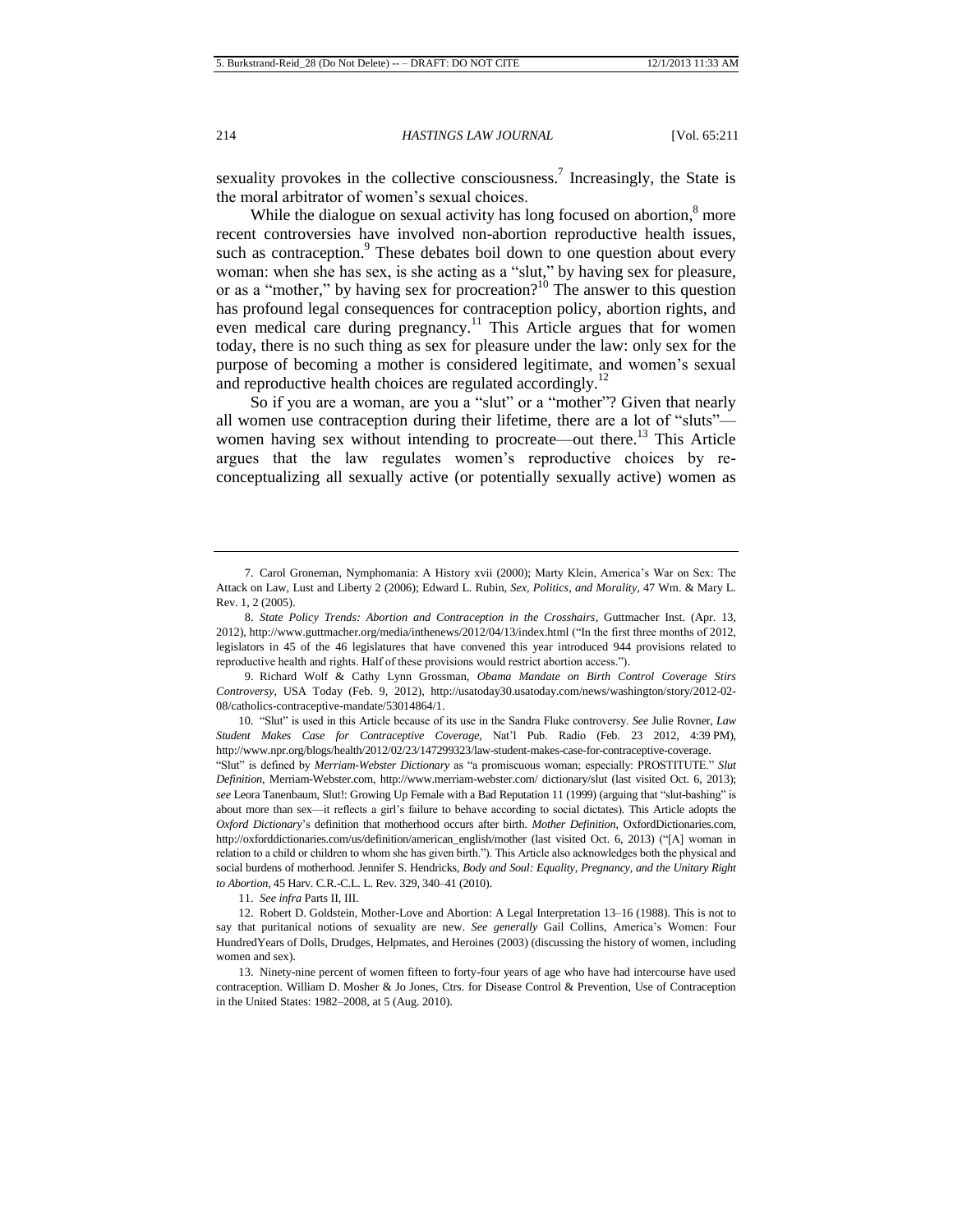mothers.<sup>14</sup> Motherhood is not just a biological status; it is a socially constructed role with built-in behavioral expectations—including some surrounding sexuality—that are imposed on women.<sup>15</sup>

In the context of abortion care, the State's use of the law to regulate women's reproductive choices is clear—focusing solely on abortion is a reductionist view of women, their health, and the State's role in women's lives.<sup>16</sup> By broadly defining "mother" to include all women of reproductive age, the State is able to extend its reach over women's reproductive lives and  $\alpha$ utonomous decisionmaking.<sup>17</sup> Moreover, when a woman is pregnant, the State can assert its authority to prohibit abortion or use its power to regulate the choices of the "mother" in order to protect the fetus.<sup>18</sup> These are but examples; the State regulates a woman's entire reproductive lifetime, not simply specific points within it. This blinds us to opportunities to improve women's health holistically and reduces women's autonomy.

This Article argues that the law effectively re-characterizes women as mothers by (1) desexualizing women, or advancing the notion that women should only have sex for procreation,  $19$  and (2) ritualizing women's healthcare by viewing and treating women (pregnant or not) as "pre-mothers," and using the law to impose medical and social practices associated with "good mothers" upon them.<sup>20</sup> The law embodies both desexualization and ritualization in many aspects of the regulation of women's sexuality. The presence of desexualization and ritualization in law and policy serves as a warning that the State is reaching into women's health-related decisionmaking. This Article further argues that desexualization and ritualization can be mobilized as legal

<sup>14.</sup> Cynthia R. Daniels, At Women's Expense: State Power and the Politics of Fetal Rights 26 (1993) ("In this legal and political discourse, women's autonomy is traded against (and often traded away) by women's right to reproductive choice."). In the case of women who are already parenting, they are recharacterized as "mothers" of additional children-to-be, regardless of whether future pregnancy or parenting is desired. These women can still be "sluts" if they have sex for pleasure instead of sex for further procreation.

<sup>15.</sup> Rosalind Pollack Petchesky, *Beyond "A Woman's Right to Choose": Feminist Ideas About Reproductive Rights*, *in* The Reproductive Rights Reader: Law, Medicine, and the Construction of Motherhood 107 (Nancy Ehrenreich ed., 2008) ("[W]oman's reproductive situation is never the result of biology alone, but of biology mediated by social and cultural organization."); *see* Elisabeth Badinter, The Conflict: How Modern Motherhood Undermines the Status of Women 12–14 (2010); Jessica Valenti, Why Have Kids?: A New Mom Explores the Truth About Parenting and Happiness 4 (2012) [hereinafter Why Have Kids?]; Jessica Valenti, He's a Stud, She's A Slut And 49 Other Double Standards Every Woman Should Know 118–21 (2008); M. M. Slaughter, *The Legal Construction of "Mother"*, *in* Mothers in Law: Feminist Theory and the Legal Regulation of Motherhood 73 (Martha Albertson Fineman & Isabel Karpin eds., 1995). There are many types of mothers, mothering, and motherhood. *See* Carol Sanger, *M is for the Many Things*, 1 S. Cal. Rev. L. & Women's Stud. 15, 31–32 (1992).

<sup>16.</sup> Lynn M. Paltrow, *Abortion Issue Divides, Distracts Us from Common Threats and Threads*, A.B.A: Persps., Winter 2005.

<sup>17.</sup> *See infra* Part II.

<sup>18.</sup> *See infra* Parts II, III.

<sup>19.</sup> For many, this means having sex within marriage, even if that is not the case in practice. Richard A. Posner, Sex and Reason 243 (1992).

<sup>20.</sup> Kimberly M. Mutcherson, *Making Mommies: Law, Pre-Implantation Genetic Diagnosis, and the Complications of Pre-Motherhood*, 18 Colum. J. Gender & L. 313, 337 (2008).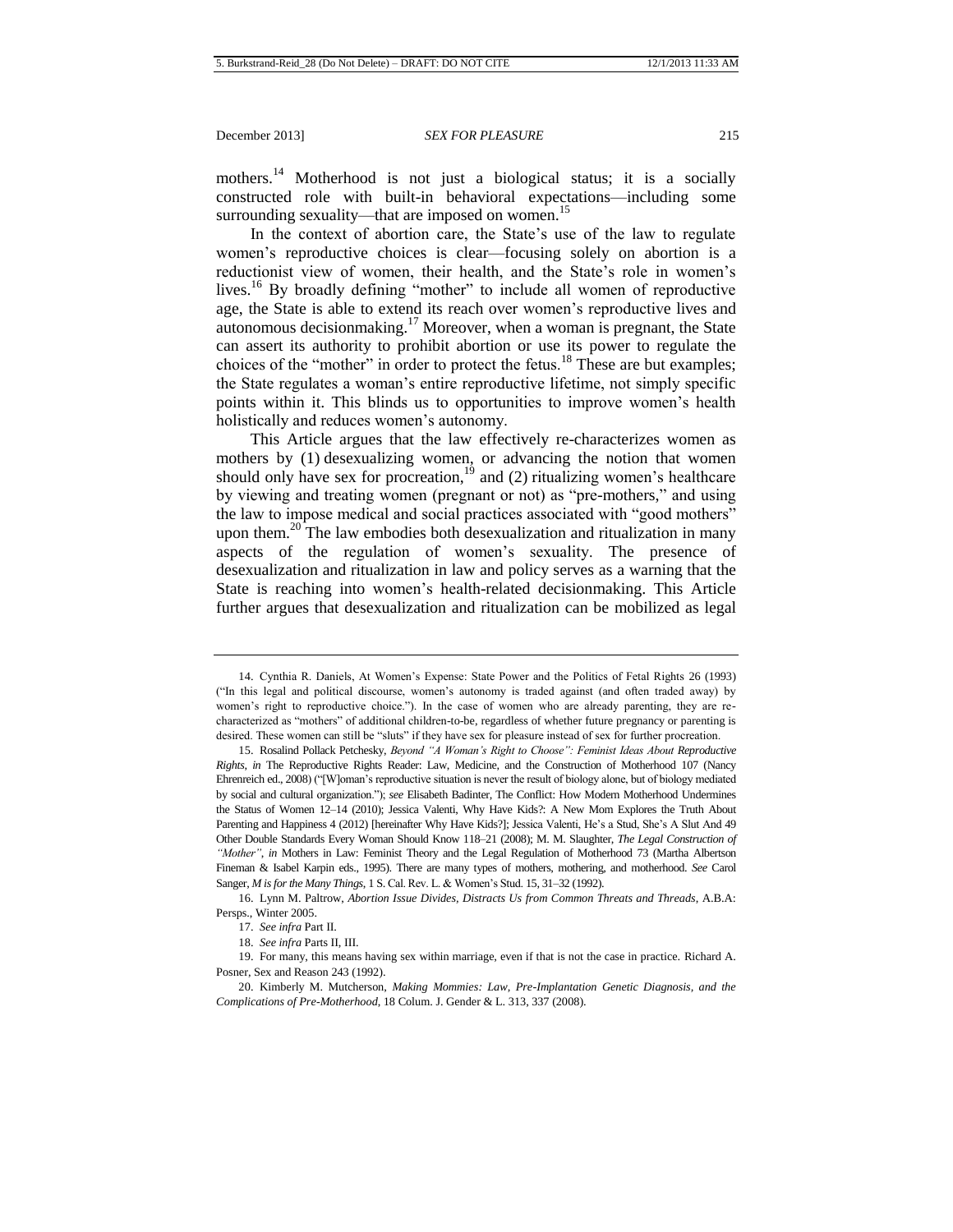tools used to transform women into "mothers," thus making their decisionmaking and their bodies fair game for regulation.

Part I of this Article examines the legal transformation of women into mothers by analyzing the conversion of "women's health" to "maternal health" in abortion jurisprudence. Subpart A briefly examines the conceptualization of health generally, women's health, and maternal health. It further details problems posed by the use of "maternal health" in the law as a descriptor for health issues faced by pregnant women. Subpart B argues that abortion jurisprudence is the exemplar for how the law co-opts women's health and thus transforms even non-pregnant women into mothers.

Part II argues that in both the abortion context and beyond, sexual and reproductive health laws desexualize women, re-characterizing women's desire to have sex for pleasure as an act of procreation instead, thus facilitating regulation of women's health far beyond abortion. Subpart A defines desexualization as advancing the notion that women should only have sex for procreation, and examines its development in the law. Subpart B argues that desexualization begins *before* sex, through stigmatization of sexually active women, as the debate around the Affordable Care Act ("ACA")—otherwise known as Obamacare—exemplifies. Subpart C uses the emergency contraception controversy to illustrate that once a woman has sex, she is assumed to have consented to the role of "mother," thus allowing the woman to be legally treated as a mother and her health treated as "maternal health."

Part III discusses the impact of ritualization in reproductive health law. Specifically, Part III focuses on how ritualization, in combination with desexualization, is mobilized in an attempt to control women's reproductive decisionmaking. Subpart A defines ritualization as the use of medical experiences related to pregnancy and childbirth to influence the sexual and reproductive decisionmaking of women. Abortion laws mimic the rituals of obstetrical care, for example, as a way of pushing women toward motherhood. Subpart B examines how this ritualization occurs outside of the abortion context, specifically during a continuing pregnancy, an area subject to extensive—but under-examined—legal regulation.

Finally, Part IV theorizes that future laws will employ ritualization and desexualization to reduce women's reproductive autonomy.<sup>21</sup> Subpart A discusses the current use of desexualization and ritualization in current controversies in contraception regulation and abortion legislation. Subpart B

<sup>21.</sup> *See generally* Lisa C. Ikemoto, *The Code of Perfect Pregnancy: At the Intersection of the Ideology of Motherhood, the Practice of Defaulting to Science, and the Interventionist Mindset of Law*, 53 Ohio St. L.J. 1205, 1207 (1992) [hereinafter Ikemoto, *Code of Perfect Pregnancy*] ("However, there is outstanding the idea and practice of controlling women with regard to conception, gestation, and childbirth in ways that express dominant cultural notions of motherhood."); Pamela Laufer-Ukeles, *Reproductive Choices and Informed Consent: Fetal Interests, Women's Identity, and Relational Autonomy*, 37 Am. J.L. & Med. 567, 568–69 (2011) (discussing how lawmakers and the public are "obsessed" with reproduction). This Article focuses on how potentially procreative sex is regulated. Procreative sex is but one form of sexual expression.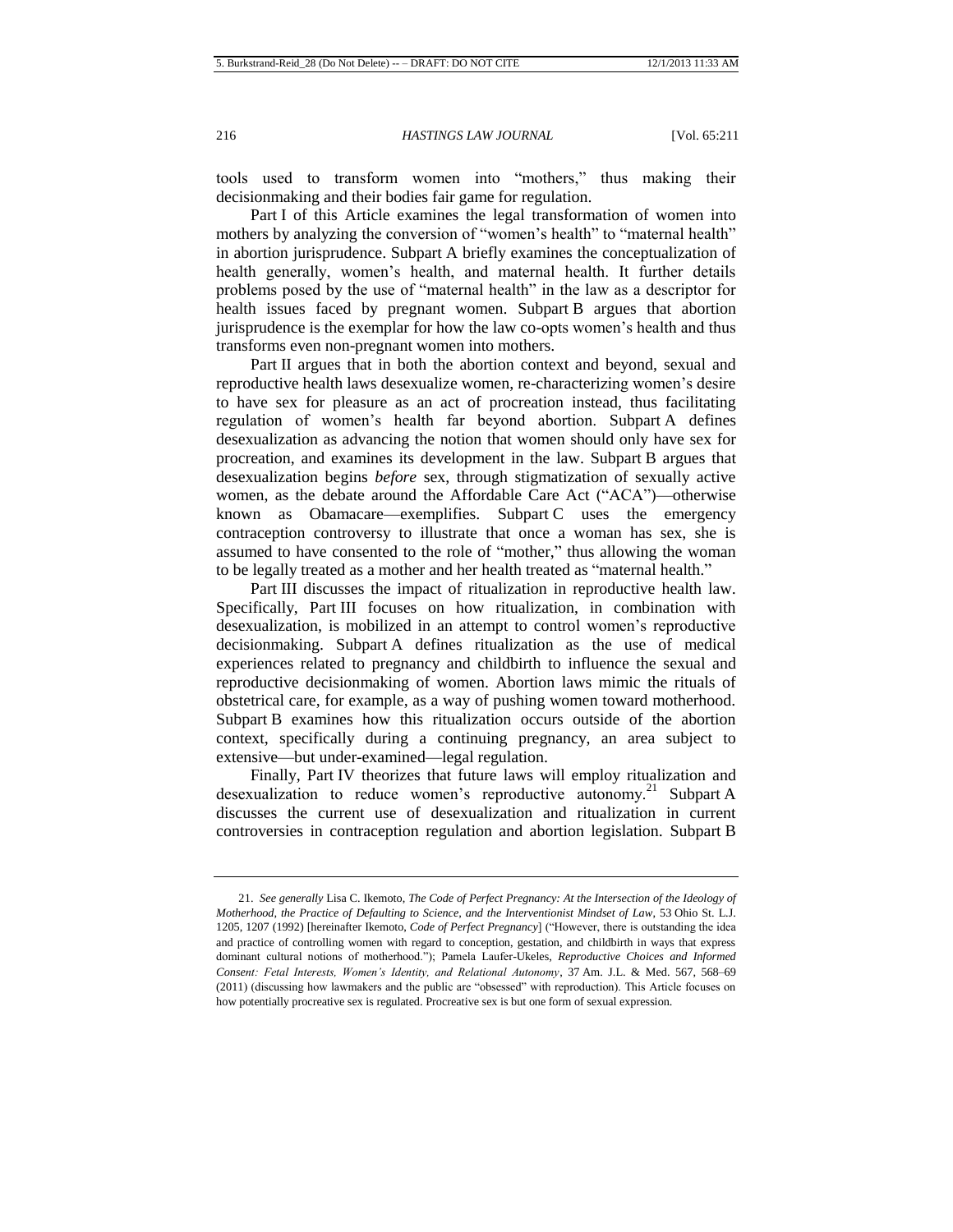hypothesizes how future regulation of contraceptives may rest on desexualization and ritualization.

At its core, this Article theorizes that the law re-conceptualizes sexually active women, pushing them toward the role of a lifetime: motherhood.<sup>22</sup> After all, using contraceptives, for example, is "a license to do things in a sexual realm that is counter to how things are supposed to be.<sup> $23$ </sup> When women resist the role of mother, they face marginalization and stigmatization—and, in some cases, legal control of their decisionmaking.

# I. Women's Health Is Dead. Long Live Maternal Health

In 2006, the Centers for Disease Control and Prevention ("CDC") recommended that all women of childbearing age take vitamins, abstain from certain behaviors such as smoking and heavy drinking, and monitor their weight, all to prepare for eventual motherhood.<sup>24</sup> In essence, the government indicated that it viewed women as mothers-to-be.<sup>25</sup> Women are transformed into mothers via government actions that are ostensibly designed to protect women's health. We see this in regulatory contexts such as the CDC recommendations, as well as via various statutes and court decisions: the underlying questions are whose health is most important—the pregnant woman's or the fetus'—and who gets to make that determination.<sup>26</sup>

# A. From Woman to Mother, Women's Health to Maternal Health

Abortion jurisprudence provides the quintessential example of the legal conceptualization of women as mothers.<sup>27</sup> We see this directly in Supreme Court rhetoric, which emphasizes "maternal" health despite the fact that not all sexually active women are mothers and not all women want to be mothers.<sup>28</sup>

26. Margo Kaplan, *"A Special Class of Persons": Pregnant Women's Right to Refuse Medical Treatment After* Gonzales v. Carhart, 13 U. Pa. J. Const. L. 145, 203 (2010).

27. Luker, *supra* note 3, at 193 ("[T]he abortion debate is so passionate and hard-fought *because it is a referendum on the place and meaning of motherhood*.").

<sup>22.</sup> Turning women into "mothers" in the law via desexualization and ritualization may be intentional or an unintended result of broader social and legal policies.

<sup>23.</sup> Charles P. Pierce, *Santorum's War Against Women, Continued*, Esquire (Jan. 3, 2012, 3:41 PM), <http://www.esquire.com/blogs/politics/rick-santorum-contraception-6632083> (quoting Rick Santorum); *see*  John Bancroft, *Editorial: The Pill, Sex, and the Politics of Gender*, Medical Aspects of Human Sexuality (Mar. 2002) ("The idea that [the pill] might allow unmarried women to enjoy sex free of fears of pregnancy was anathema to many physicians, and concern that it might 'let loose' the sexuality of married women was not far below the surface.") (on file with Author).

<sup>24.</sup> Why Have Kids?, *supra* note 15, at 3–4.

<sup>25.</sup> *Id.*; *see* Rebecca Kukla, *Measuring Mothering*, 1 Int'l J. Feminist Approaches to Bioethics 67, 69 (2008); Jessica Valenti, Full Frontal Feminism 154–55 (2007).

<sup>28.</sup> [Elizabeth A. R](http://web2.westlaw.com/find/default.wl?mt=Westlaw&db=PROFILER-WLD&docname=0114086701&rp=%2ffind%2fdefault.wl&findtype=h&ordoc=0107619873&tc=-1&vr=2.0&fn=_top&sv=Split&tf=-1&pbc=71FAD9F5&rs=WLW12.04)eilly, *The Rhetoric of Disrespect: Uncovering the Faulty Premises Infecting Reproductive Rights*, 5 Am. U. J. Gender & L. 147, 157–58 (1996) ("[T]he United States Supreme Court has consistently viewed women through their reproductive capacity. Women have been subsumed into their reproductive organs. The woman as an independent person with interests and needs is invisible in the Court's decisions: instead, law has treated women first and foremost as potential or actual mothers.").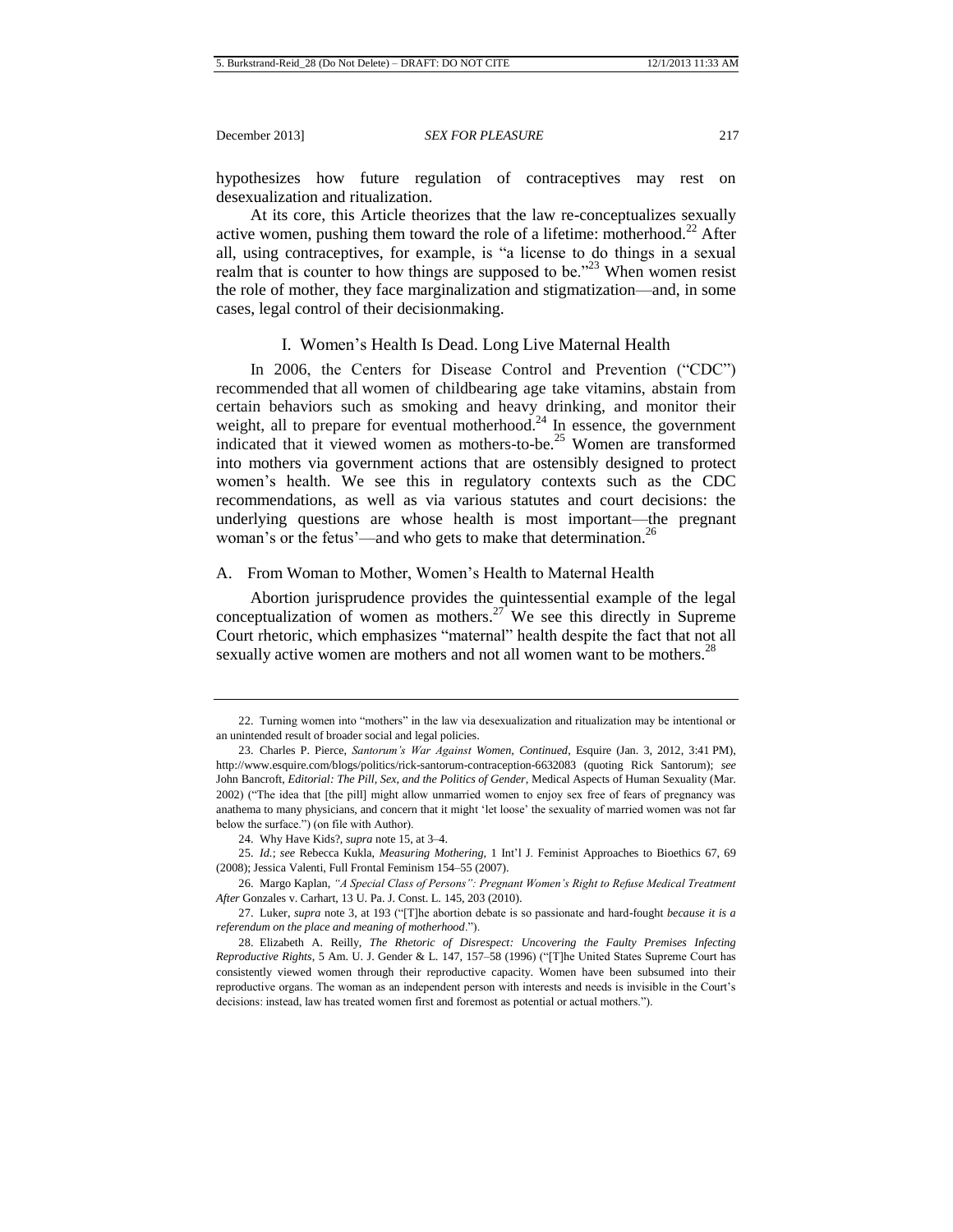To understand the differences between health, women's health, and maternal health, one may visualize a funnel. At the top of the funnel is the broadest category of "health," a non-sex-specific term referring to "a state of complete physical, mental and social well-being and not merely the absence of disease or infirmity."<sup>29</sup> Further into the narrowing funnel, we reach "women's health," which includes sex-specific health issues faced by women in their lifetime, including but not limited to concerns based on women's unique sexual and reproductive capacity.<sup>30</sup> Below women's health is an even smaller subset of women's health—some call it "maternal health"—which specifically relates to pregnancy, birth, and post-partum care.<sup>31</sup> Only some women experience these health issues. Almost one in five women end their reproductive years without having a child, double the percentage in the 1970s. 32

When used in a legal context, the descriptor "maternal health" is often coupled with use of the term "mother" to refer to pregnant women.<sup>33</sup> When these terms are used together, the woman's health is no longer her own, but is tied up with the demands of motherhood even prior to childbirth. Thus, judicial use of the term "maternal health" when discussing pregnancy and childbirth is particularly problematic. Women's health is often reduced to maternal health, a transformation with significant implications.<sup>34</sup> Motherhood, after all, is not just a physical condition; it is also a social role.<sup>35</sup> In other words, legal protections of maternal health are not just a means to keeping women healthy; they propel women toward accepting a mothering role. This role requires a woman to

31. *See, e.g.*, WHO, *Health Topics: Maternal Health*, [http://www.who.int/topics/maternal\\_health/en](http://www.who.int/topics/maternal_health/en/) (last visited Oct. 8, 2013).

32. Gretchen Livingston & D'Vera Cohn, *Childlessness Up Among All Women; Down Among Women with Advanced Degrees*, Pew Research Ctr. (June 25, 2010), http://pewresearch.org/pubs/ 1642/more-womenwithout-children.

33. *See infra* Part I.B.

35. Petchesky, *supra* note 15, at 107.

<sup>29.</sup> World Health Org. [WHO], *WHO Definition of Health*, http://www.who.int/about/ definition/en/print.html (last visited Oct. 8, 2013). Within its general "health" definition, the WHO includes the non-sex-specific concept of "reproductive health," which concerns the functioning of "reproductive processes, functions and system at all stages of life. Reproductive health, therefore, implies that people are able to have a responsible, satisfying and safe sex life and that they have the capability to reproduce and the freedom to decide if, when and how often to do so." WHO, *Health Topics: Reproductive Health*, http://www.who.int/topics/reproductive\_health/en (last visited Oct. 8, 2013).

<sup>30.</sup> *See* U.S. Nat'l Library of Med., Nat'l Insts. of Health, *Women's Health*, http://www.nlm.nih.gov/medlineplus/womenshealth.html (last visited Oct. 8, 2013) ("Women have unique health issues. And some of the health issues that affect both men and women can affect women differently. Unique issues include pregnancy, menopause, and conditions of the female organs. Women can have a healthy pregnancy by getting early and regular prenatal care. They should also get recommended breast cancer, cervical cancer, and bone density screenings. Women and men also have many of the same health problems. But these problems can affect women differently.").

<sup>34.</sup> *See* Reilly, *supra* note 28, at 157–58, 164–65. Abortion jurisprudence frequently contains paternalistic concern for women's mental health, suggesting, for example, that women who have an abortion will regret their decision. Maya Manian, *The Irrational Woman: Informed Consent and Abortion Decision-Making*, 16 Duke J. Gender L. & Pol'y 223, 290 (2009).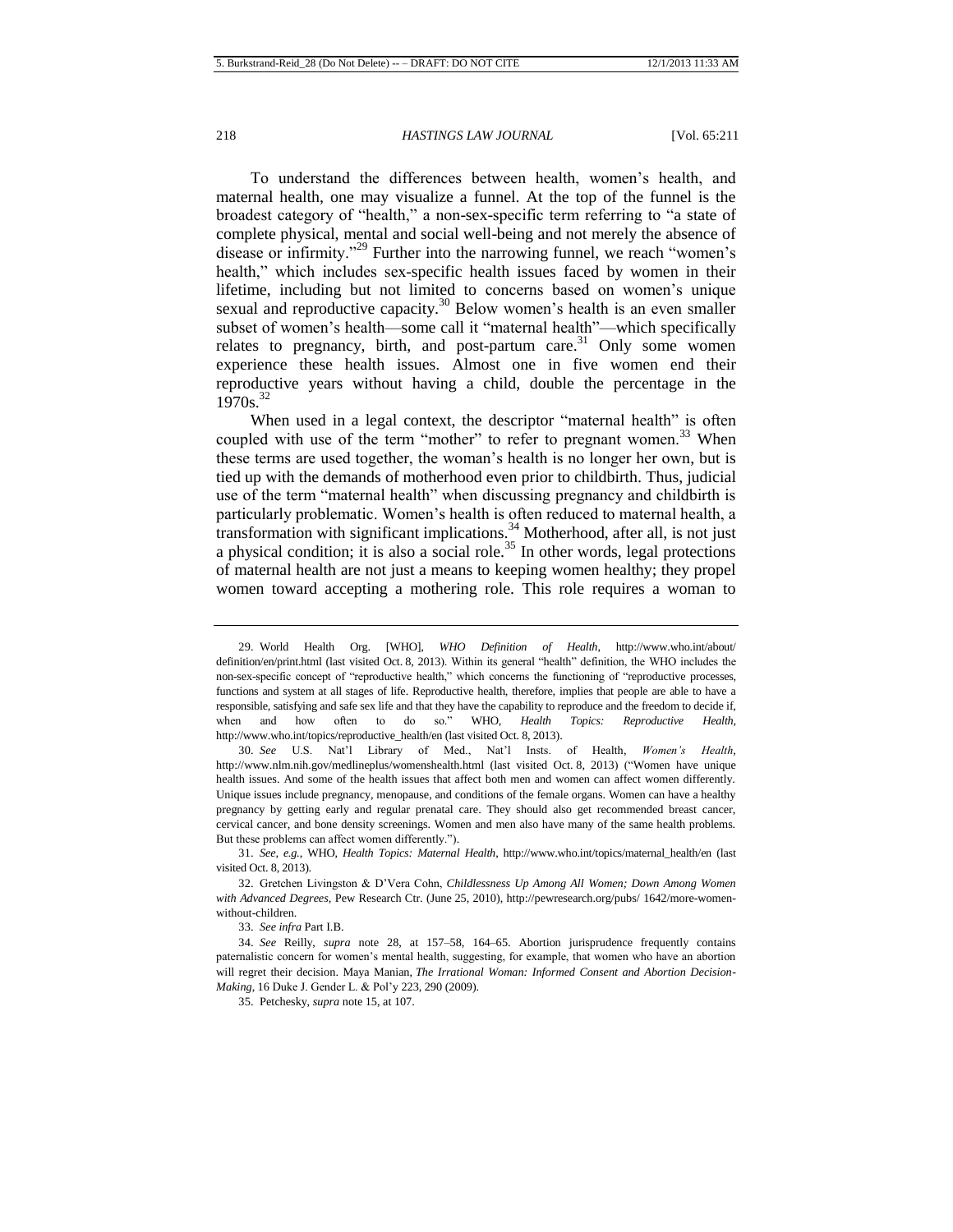subrogate her needs—sexual and otherwise—to the needs of her fetus or child.<sup>36</sup> In reproductive health law, this means that the law focuses primarily on how the medical treatment of her body impacts her ability to fulfill her socially defined role as a mother.<sup>37</sup>

Abortion jurisprudence often conceptualizes all women as mothers or potential mothers. Such laws push women toward "maternal" roles, even when women are clearly rejecting motherhood, and ignore the importance of sex for pleasure.<sup>38</sup> Thus, abortion jurisprudence signals that to regulate women's reproductive autonomy, the law conceptualizes them as mothers. The law does so often by invoking "maternal health" even when a woman attempts to avoid motherhood. This signals desexualization, the notion that women should only have sex for procreation, and ritualization, viewing and treating women (pregnant or not) as "pre-mothers" and using the law to impose medical and social practices associated with "good mothers" upon them.<sup>39</sup>

# B. Abortion and Motherhood Via Maternal Health

In *Roe v. Wade*, the germinal case confirming the right to have an abortion in some circumstances, the Supreme Court established a tripartite framework to judge the constitutionality of abortion restrictions.<sup>40</sup> In the standard itself, the Court vacillates between treating the pregnant woman as a woman or as a mother; its conceptualization of the woman seeking an abortion is dependent upon the point at which she seeks to end the pregnancy.<sup>41</sup> The woman remains a person separate from the fetus until the end of the first trimester: "For the stage prior to approximately the end of the first trimester, the abortion decision and its effectuation must be left to the medical judgment of the *pregnant woman's* attending physician."<sup>42</sup> The woman is still seen, at this point, as a person experiencing a medical condition—pregnancy—not a woman occupying the socially defined role of mother.<sup>43</sup>

However, at some point after the end of the first trimester, a "pregnant woman's" health becomes "maternal health" in the rhetoric of the decision, suggesting that the woman is then a mother: "For the stage subsequent to

<sup>36.</sup> Badinter, *supra* note 15, at 12–14; Judith Warner, Perfect Madness: Motherhood in the Age of Anxiety 61–71 (2005); Mary Ziegler, *The Bonds That Tie: The Politics of Motherhood and the Future of Abortion Rights*, 21 Tex. J. Women & L. 47, 56–58 (2011).

<sup>37.</sup> *See, e.g*., Gonzales v. Carhart, 550 U.S. 124, 159–60 (2007); Nancy Ehrenreich, *The Colonization of the Womb*, 43 Duke L.J. 492, 496–97 (1993).

<sup>38.</sup> *State Policy Trends 2013: Abortion Bans Move to the Fore*, Guttmacher Inst. (Apr. 11, 2013), http://www.guttmacher.org/media/inthenews/2013/04/11/index.html.

<sup>39.</sup> *See* Mutcherson, *supra* note 20, at 337; *infra* Parts II, III.

<sup>40.</sup> 410 U.S. 113, 164–65 (1973).

<sup>41.</sup> *Id. Roe* did not give women a positive right—the right existed naturally. Robin West, *From Choice to Reproductive Justice: De-Constitutionalizing Abortion Rights*, 118 Yale L.J. 1394, 1403 (2009).

<sup>42.</sup> *Roe*, 410 U.S. at 164 (emphasis added).

<sup>43.</sup> *But see* Lisa C. Ikemoto, *Abortion, Contraception and the ACA: The Realignment of Women's Health*, 55 How. L.J. 731, 762–64 (2012) [hereinafter Ikemoto, *The Realignment of Women's Health*] (arguing that abortion has been disconnected from women's health).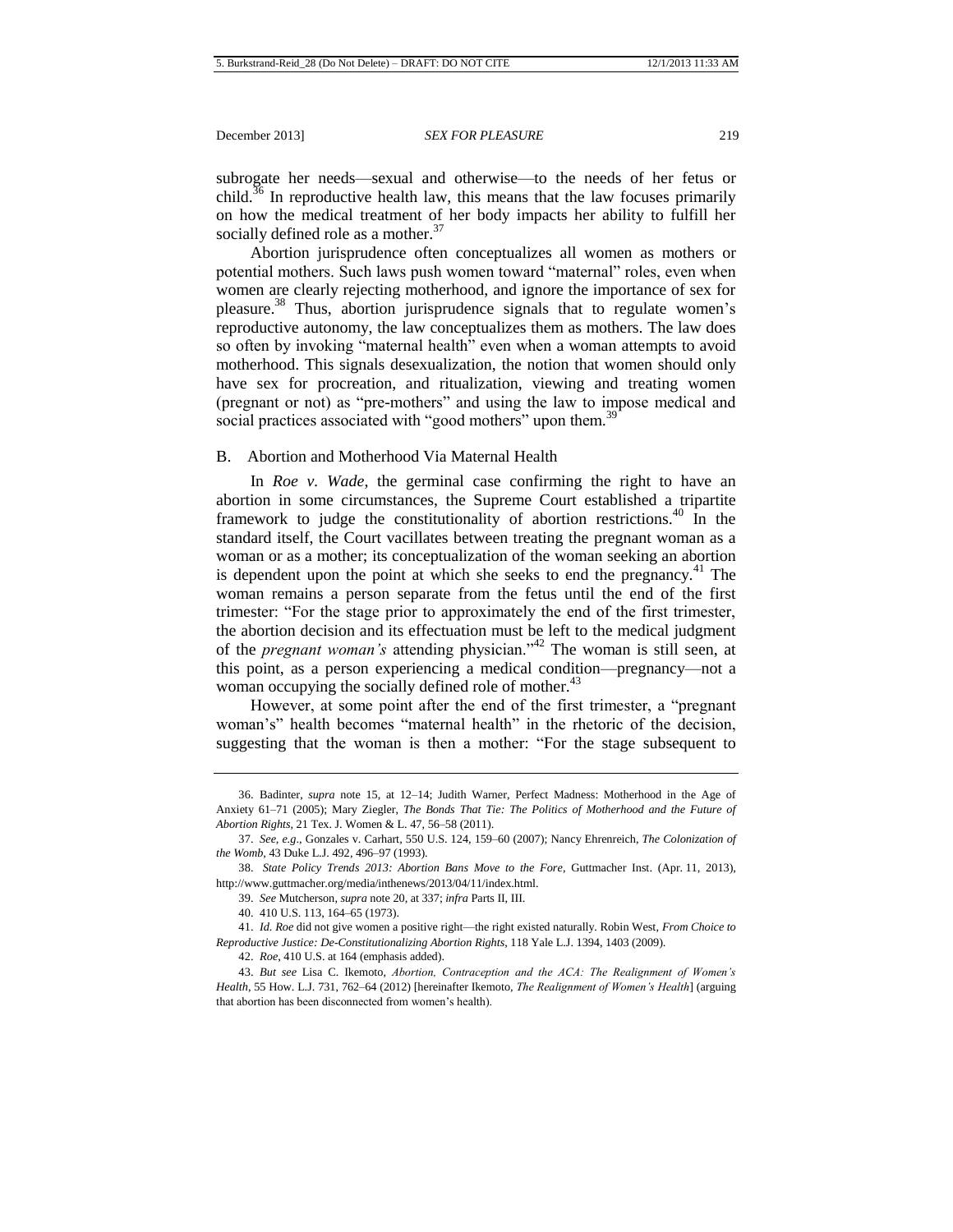approximately the end of the first trimester, the State, in promoting its interest in the health of the *mother*, may, if it chooses, regulate the abortion procedure in ways that are reasonably related to *maternal health*."<sup>44</sup> That shift in language is illustrative.<sup>45</sup> From this point in the pregnancy, the State's interest is no longer conditioned solely on the pregnant woman's body, but also on her role as a mother. 46

Many viewed *Roe* as empowering women because it ensured their ability to control their reproductive lives and to do so safely. But while *Roe* restricted the State's ability to limit women's access to abortion, it also empowered the State. $47$  The decision specifically approved of abortion regulations during certain points in pregnancy if those regulations were premised on protecting "maternal health.<sup>548</sup> The Court uses the descriptor "mother" for women who clearly rejected that role at that time—they chose to have an abortion.<sup>49</sup> *Roe* signaled a deeper social and legal shift toward conceptualizing all sexually active women as mothers, a move that is now evident even outside of the abortion context.<sup>50</sup> As we will see, many of the most expansive actions of courts and legislatures today rely on *Roe* and its progeny, either for its healthrelated language, for its language on the State's interest in the fetus, or for the general assertion that the State may regulate women's bodies.

Some abortion cases subsequent to *Roe* chipped away at the right to access abortion.<sup>51</sup> *Planned Parenthood v. Casey*, for example, gave wide berth to government regulation of the procedure.<sup>52</sup> But issues related to the health of pregnant women and their rejection of their socially defined role as mothers

<sup>44.</sup> *Roe*, 410 U.S at 164 (emphasis added). The Court's use of the "mother" descriptor continues through the "stage subsequent to viability" when it says the State "may, if it chooses, regulate, and even proscribe, abortion except where it is necessary, in appropriate medical judgment, for the preservation of the life or health of the mother." *Roe*, 410 U.S. at 164–65.

<sup>45.</sup> Martha Minow, *Foreword: Justice Engendered*, 101 Harv. L. Rev. 10, 13–14 (1987); Julie Novkov, *A Deconstruction of (M)otherhood and a Reconstruction of Parenthood*, 19 N.Y.U. Rev. L. & Soc. Change 155, 159–60 (1992).

<sup>46.</sup> *See* Adrienne Rich, Of Woman Born: Motherhood as Experience and Institution 42 (1995); Ikemoto, *Code of Perfect Pregnancy*, *supra* note 21, at 1285 (stating that reproduction-related regulations "devalue women as persons by characterizing women as wombs").

<sup>47.</sup> *See generally* Cristina Page, How the Pro-Choice Movement Saved America: Freedom, Politics, and the War on Sex (2006) (discussing the continuing erosion of reproductive rights).

<sup>48.</sup> *Roe* vests the decision to have an abortion—and how to have that abortion—not with the woman, but largely with her doctor. 410 U.S. at 164–65.

<sup>49.</sup> *Id.* at 120.

<sup>50</sup>*. See, e.g.*, Jack M. Balkin, *How New Genetic Technologies Will Transform* Roe v. Wade, 56 Emory L.J. 843, 844 (2007); Reilly, *supra* note 28, at 159–160; *see also infra* Parts II, III.

<sup>51.</sup> For a discussion of the health impact of major abortion rulings, see generally Beth A. Burkstrand-Reid, *The Invisible Woman: Availability and Culpability in Reproductive Health Jurisprudence*, 81 U. Colo. L. Rev. 97 (2010) [hereinafter Burkstrand-Reid, *The Invisible Woman*]. For an overview of major abortion decisions, see David Masci & Ira C. Lupu, *A History of Key Abortion Rulings of the U.S. Supreme Court*, Pew Research Ctr.: Religion & Pub. Life Project (Jan. 16, 2013), http://www.pewforum.org/Abortion/A-History-of-Key-Abortion-Rulings-of-the-US-Supreme-Court.aspx.

<sup>52.</sup> Planned Parenthood of S.E. Pa. v. Casey, 505 U.S. 833, 873–74 (1992). *Casey* also uses "mother" as a descriptor of pregnant women. *Id.* at 860.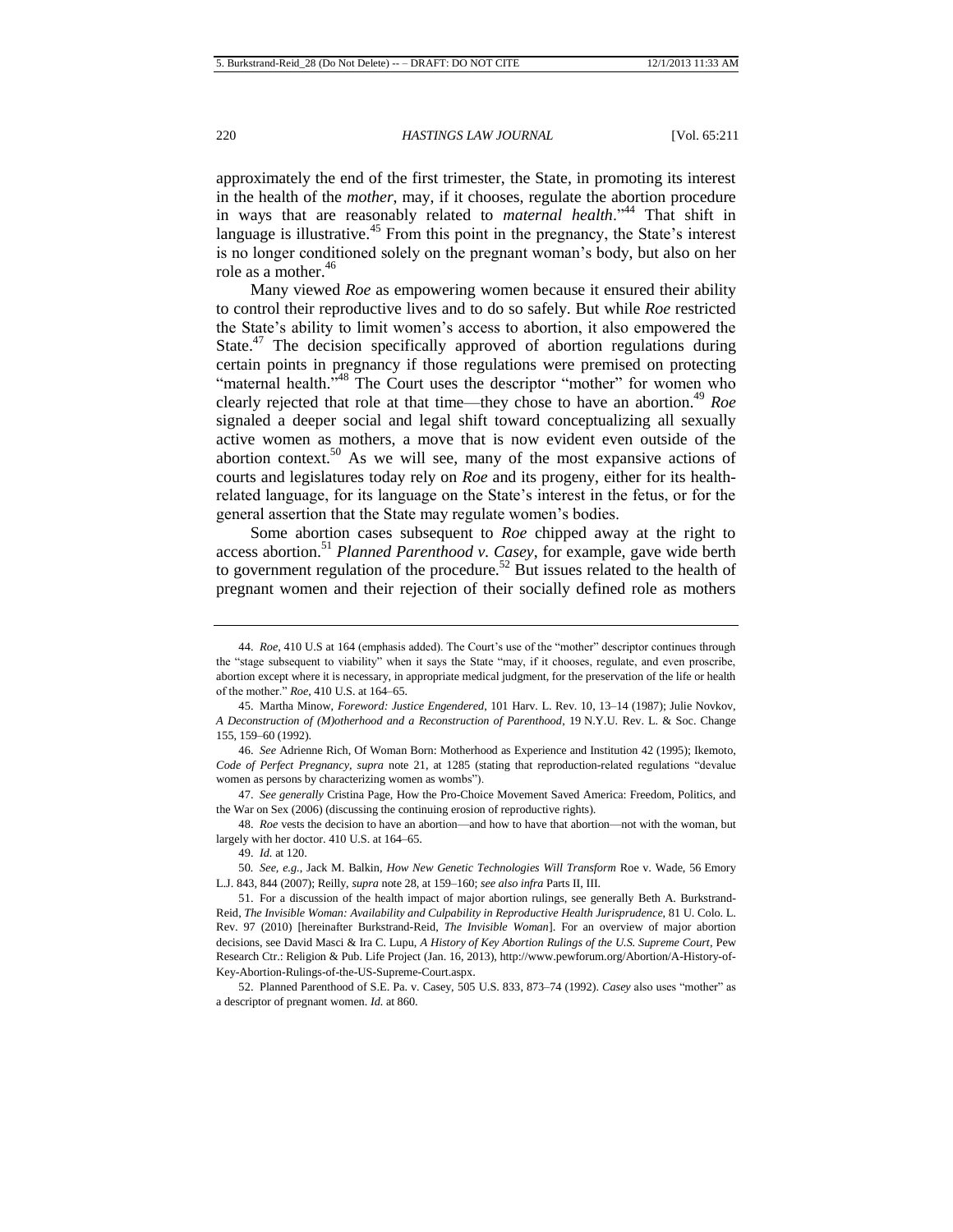came to a head in *Gonzales v. Carhart*, in which the Supreme Court upheld the federal partial-birth abortion ban even though it did not include an exception for the pregnant woman's health*.* 53

Although the very word choice in the *Roe* decision—the shift from "pregnant woman" to "mother"—showed that pregnant women were considered would-be mothers after the first trimester of pregnancy, *Gonzales* further propelled the conceptualization of all pregnant women as mothers. *Gonzales* explicitly invoked notions of maternal guilt to shame pregnant women seeking an abortion and change their minds.<sup>54</sup> The majority opinion says:

Respect for human life finds an ultimate expression in the bond of love the mother has for her child. . . . Whether to have an abortion requires a difficult and painful moral decision. While we find no reliable data to measure the phenomenon, it seems unexceptionable to conclude some women come to regret their choice to abort the infant life they once created and sustained. Severe depression and loss of esteem can follow.<sup>55</sup>

The opinion continues:

It is self-evident that a mother who comes to regret her choice to abort must struggle with grief more anguished and sorrow more profound when she learns, only after the event, what she once did not know: that she allowed a doctor to pierce the skull and vacuum the fast-developing brain of her unborn child, a child assuming the human form. $\frac{5}{10}$ 

These passages emphasize that the Court views women as mothers before childbirth, that the role of "mother" impacts legal rights, and that the Court believes that motherhood should impact the choices women make.

It cannot be overemphasized that the metaphysical transformation of pregnant women into mothers in abortion jurisprudence was done to women who were actively attempting to avoid the motherhood role at that time.<sup>57</sup> So it should come as no surprise that in non-abortion contexts, invocations of the social role of mother is used to limit women's reproductive and sexual autonomy.

When stripped to its core, sexual and reproductive health jurisprudence (abortion and beyond) is founded on what this Article labels desexualization

<sup>53.</sup> Gonzales v. Carhart, 550 U.S. 124, 164–65 (2007).

<sup>54.</sup> *Id.* at 184–85 (Ginsburg, J., dissenting); B. Jessie Hill, *Dangerous Terrain: Mapping the Female Body in* Gonzales v. Carhart, 19 Colum. J. Gender & L. 649, 654–55 (2010).

<sup>55.</sup> *Carhart*, 550 U.S. at 159 (internal citations omitted). The abortion procedure at issue is called "partialbirth abortion," evoking the ultimate experience of motherhood: birth. *Id.* at 125.

<sup>56.</sup> *Id.* at 159–60.

<sup>57.</sup> *Casey*, 505 U.S. at 928 (Blackmun, J., concurring in part, concurring in the judgment in part, and dissenting in part) ("By restricting the right to terminate pregnancies, the State conscripts women's bodies into its service, forcing women to continue their pregnancies, suffer the pains of childbirth, and in most instances, provide years of maternal care. The State does not compensate women for their services; instead, it assumes that they owe this duty as a matter of course."); *see* Randi Hutter Epstein, Get Me Out: A History of Childbirth from the Garden of Eden to the Sperm Bank 114 (2010) (repeating the adage that women are made to bring children into the world); Balkin, *supra* note 50, at 851 ("[A]bortion laws treat women not as murderers, but as mothers, as people who exist to rear children.").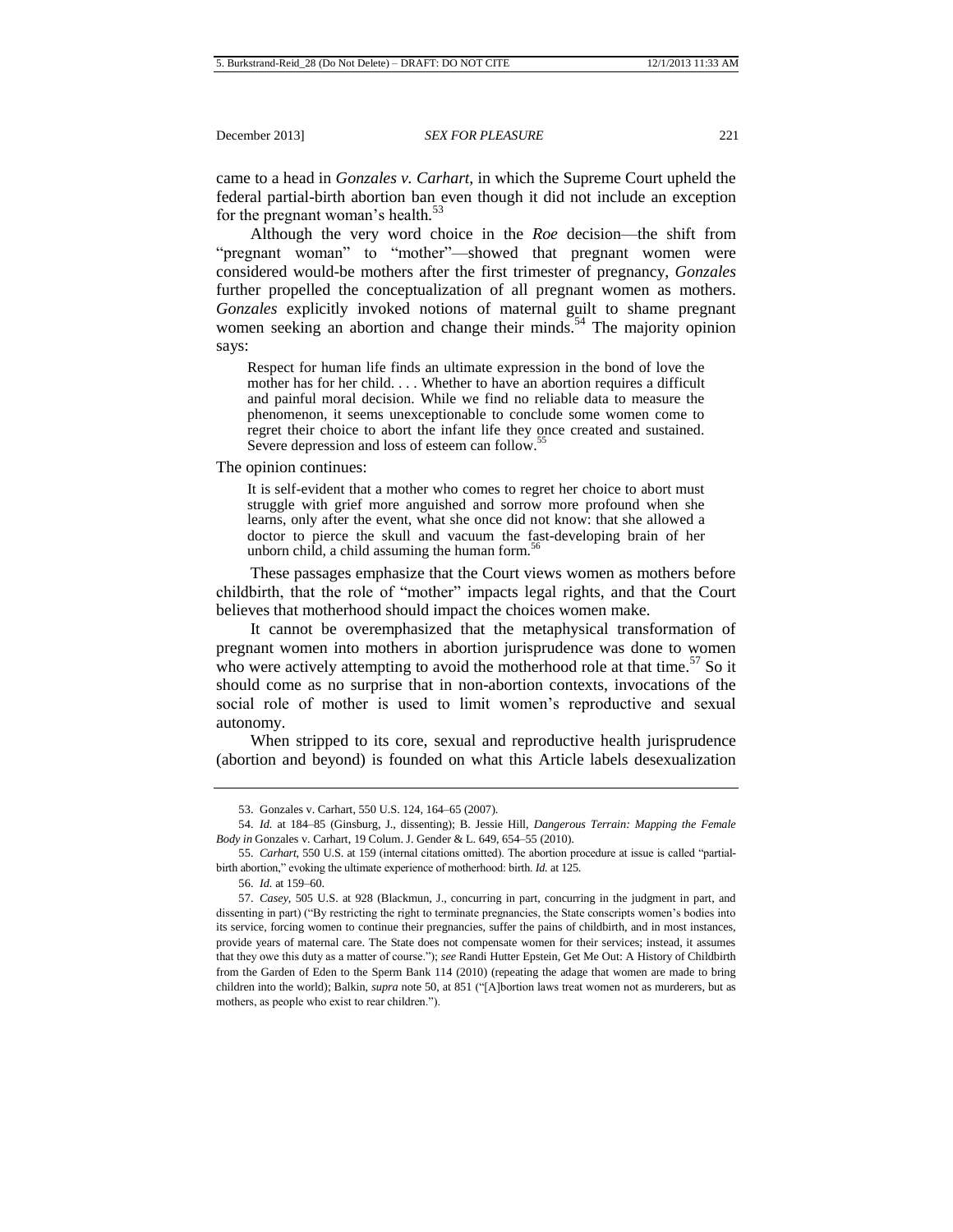and ritualization, both of which reinforce the notion, so apparent in abortion jurisprudence, that all women are or will be mothers and should be regulated (and should themselves act) as such. "Desexualization" is the mechanism by which the State expresses its moral disapproval of any type of sexual activity other than sex for parenthood and, as a corollary, treats even the actions of sexually active women (or women considering sexual activity) as tantamount to accepting motherhood. "Ritualization" is the legally sanctioned use of the rituals or rites of passage associated with continuing pregnancies to push women toward accepting motherhood and behaving as "good mothers" even to the detriment of their health or rights. Part II discusses the first of these tools, desexualization, and how it contributes to the law's manufacturing of mothers.

# <span id="page-12-0"></span>II. Which Comes First: Sex or Motherhood? Law and Desexualizing Women

There is no doubt that many women enjoy sex, but are they supposed to?<sup>58</sup> Women are subjected to endless, sometimes conflicting, edicts about how and whether they should express their sexuality.<sup>59</sup> Desexualizing women through the law minimizes the importance, or even denies the existence, of women's desire for sex for pleasure and then re-characterizes women's sexual actions as implicit acceptance of motherhood. $60$  It is the age-old division of women into Madonnas and whores.<sup>61</sup>

<span id="page-12-1"></span>Although the right of women to access contraceptives was recognized decades ago, regulation of and access to contraceptives have again emerged as legal issues.<sup>62</sup> Two examples of this are the controversy surrounding contraceptive coverage in the  $ACA$ ,<sup>63</sup> and the regulation of oral emergency contraceptives, also called the morning-after pill, or referred to by the brand names "Plan B" or "Plan B One-Step."<sup>64</sup> In both contexts, women are desexualized, their desire to have sex for pleasure is delegitimized, and sexual

<sup>58.</sup> Joann Ellison Rodgers, Sex: A Natural History 8 (2001); Herbenick et al., *supra* note 3, at 255; Daniel Kahneman et al., *A Survey Method for Characterizing Daily Life Experience: The Day Reconstruction Method*, 306 Science 1776, 1777 (2004). Women also partake in—and sometimes lead companies in—the nearly two billion dollar adult toy industry. Angus Loten, *Why Sex Sells More Than Ever*, Inc. (Jan. 25, 2008), [http://www.inc.com/articles/2008/01/sex.html.](http://www.inc.com/articles/2008/01/sex.html)

<sup>59.</sup> Montemurro & Siefken, *supra* note 6, at 385; Cas Wouters, *Sexualization: Have Sexualization Processes Changed Direction?*, 13 Sexualities 723, 724–26 (2010).

<sup>60.</sup> Rosenbury & Rothman, *supra* note [1,](#page-3-0) at 809. *But see* Martha Chamallas, *Consent, Equality, and the Legal Control of Sexual Conduct*, 61 S. Cal. L. Rev. 777, 838 (1988) ("A list of acceptable inducements [to sex] would surely include procreation, emotional intimacy, and physical pleasure. Of these three inducements, procreation probably plays a less significant social role today than either intimacy or pleasure.").

<sup>61.</sup> Stevi Jackson & Sue Scott, *Sexual Skirmishes and Feminist Factions: Twenty-Five Years of Debate on Women and Sexuality*, *in* Feminism and Sexuality: A Reader 3 (Stevi Jackson & Sue Scott eds., 1996).

<sup>62.</sup> *See infra* Parts II.B, C; *see also* Page, *supra* note 47, at 21 (asserting that some anti-abortion groups equate contraceptives and abortion).

<sup>63.</sup> Pub. L. No. 111-148, 124 Stat. 119 (2010) (codified in scattered sections of 26 and 42 U.S.C.); *see infra* Part II.B.

<sup>64.</sup> *See infra* Part II.C.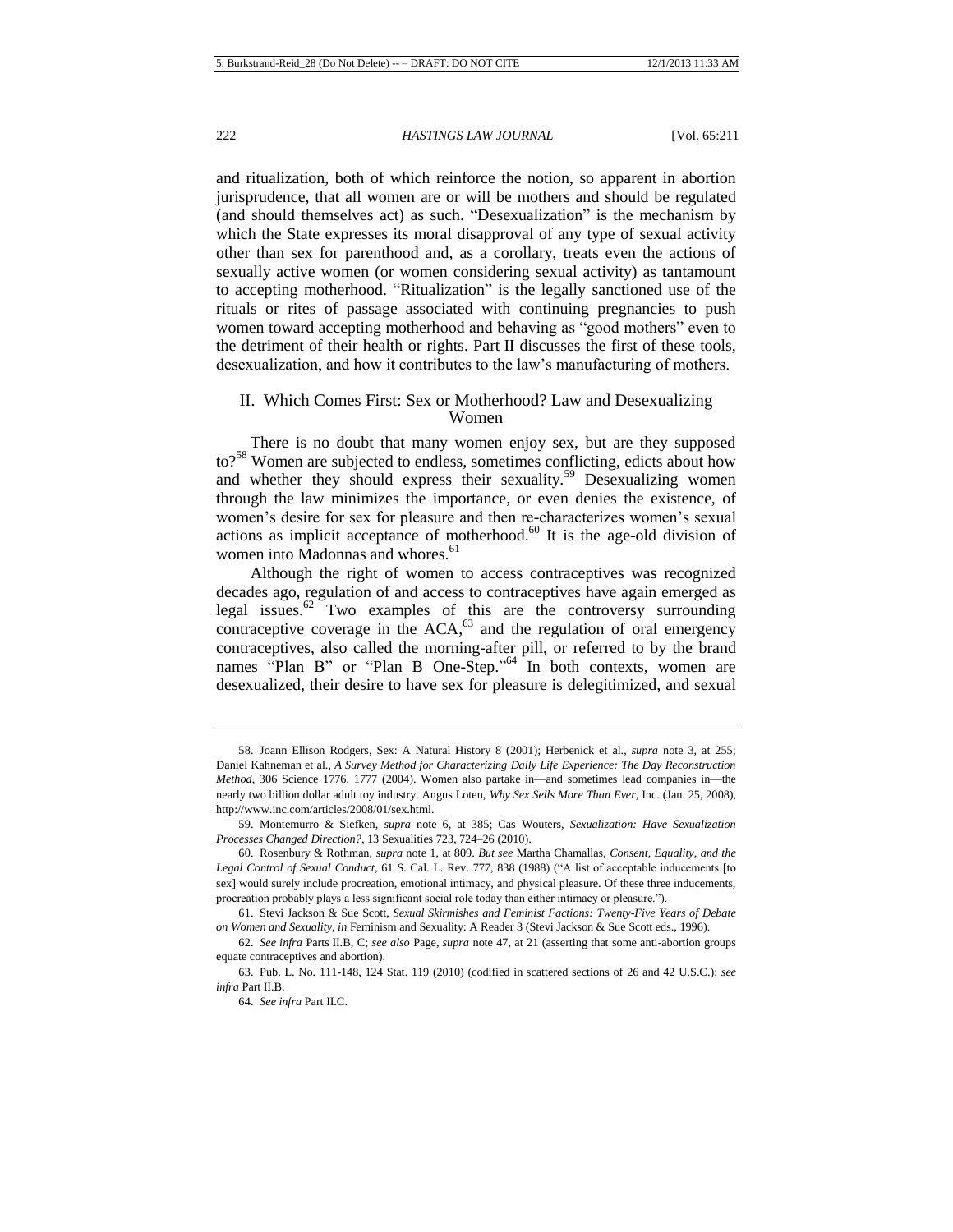activity is re-characterized as an affirmative step toward motherhood. And, once again, any act that casts a woman as a "mother" expands the State's ability to intervene in her choices.

## A. Defining Desexualization

A core aspect of conceptualizing women as mothers in the law is viewing them—and treating them legally—as people who should engage in sexual activity for the purpose of parenthood, not pleasure: this is desexualization.<sup>65</sup> Desexualization consists of two actions: (1) shaming sex for pleasure and (2) reinforcing a norm that sex should be for the purpose of procreation or, for women more specifically, motherhood.

<span id="page-13-0"></span>In society, motherhood and sexuality are in opposition.<sup>66</sup> A woman's success as a mother is defined in part by perceptions about her sexuality; some studies find that a less sexual mother is deemed to be a better mother.<sup>67</sup> The legal question, then, is when does a woman actually become a mother: upon a child's birth or sometime before?<sup>68</sup> Abortion jurisprudence demonstrates that the law labels a woman as a mother and her health "maternal" well before birth. But as the debates raging about contraceptives show, a woman may be conceptualized as a mother even before sex.<sup>69</sup>

<span id="page-13-2"></span><span id="page-13-1"></span>The path to the desexualization of women in the law has been circuitous. For example, the Supreme Court has not been entirely prudish when it has confronted the issue of contraception, but that does not mean that it openly accepts sex for pleasure. Early on, members of the Court in *Poe v. Ullman* signaled that they recognized the importance of marital intimacy.<sup>70</sup> The Court

<sup>65.</sup> Reilly, *supra* note 28, at 204 (describing "the assumptions that women are morally responsible only when fulfilling traditional expectations of the mother-role"). "Desexualization" is used in many ways. *See, e.g.*, Charles Winick, Desexualization in American Life 1–2 (1995) (recognizing that "changes were occurring in the social and sex roles, social structure, and popular culture" in the 1960s, when the book was written); Montemurro & Siefken, *supra* note 6, at 385 (using desexualization to refer to changes mothers experience post-partum); Wouters, *supra* not[e 59,](#page-12-0) at 726–28 (discussing desexualization in history, when sex was a duty and not for pleasure); s*ee also* Ellison v. Brady, 924 F.2d 872, 880 (9th Cir. 1991) (Title VII); Elizabeth F. Emens, *Intimate Discrimination: The State's Role in the Accidents of Sex and Love*, 122 Harv. L. Rev. 1307, 1401 (2009) (Disability)[; Anthony C. Infanti,](http://www.westlaw.com/Find/Default.wl?rs=dfa1.0&vr=2.0&DB=PROFILER-WLD&DocName=0154962201&FindType=h) *The Internal Revenue Code as Sodomy Statute*, 44 Santa Clara L. Rev. 763, 777 (2004) (Same-sex relationships); [Morvareed Z. Salehpour,](http://www.westlaw.com/Find/Default.wl?rs=dfa1.0&vr=2.0&DB=PROFILER-WLD&DocName=0450591801&FindType=h) *Election 2008: Sexism Edition: The Problem of Sex Stereotyping*, 19 UCLA Women's L.J. 117, 134–35 (2012) (Politics).

<sup>66.</sup> Montemurro & Siefken, *supra* note 6, at 367. *See generally* Ariella Friedman et al., *Sexuality and Motherhood: Mutually Exclusive in Perception of Women*, 38 Sex Roles 781 (1998).

<sup>67.</sup> Montemurro & Siefken, *supra* note 6, at 385; Friedman et al., *supra* not[e 66,](#page-13-0) at 796–99.

<sup>68.</sup> Beth A. Burkstrand-Reid, *The More Things Change . . .: Abortion Politics & the Regulation of Assisted Reproductive Technology*, 79 UMKC L. Rev. 361, 370–72 (2010) [hereinafter Burkstrand-Reid, *The More Things Change*]; Jane C. Murphy, *Legal Images of Motherhood: Conflicting Definitions From Welfare "Reform," Family, and Criminal Law*, 83 Cornell L. Rev. 688, 689 (1998).

<sup>69.</sup> Page, *supra* note 47, at 30 ("[C]hildren are an intended purpose of intercourse, and parents should therefore act to responsibly care for and protect their pre-born children.").

<sup>70.</sup> Poe v. Ullman, 367 U.S. 497, 548 (1961) (Harlan, J., dissenting); *id.* at 519–20 (Douglas, J., dissenting); Brenda Cossman, Sexual Citizens: The Legal and Cultural Regulation of Sex and Belonging 23– 24 (2007).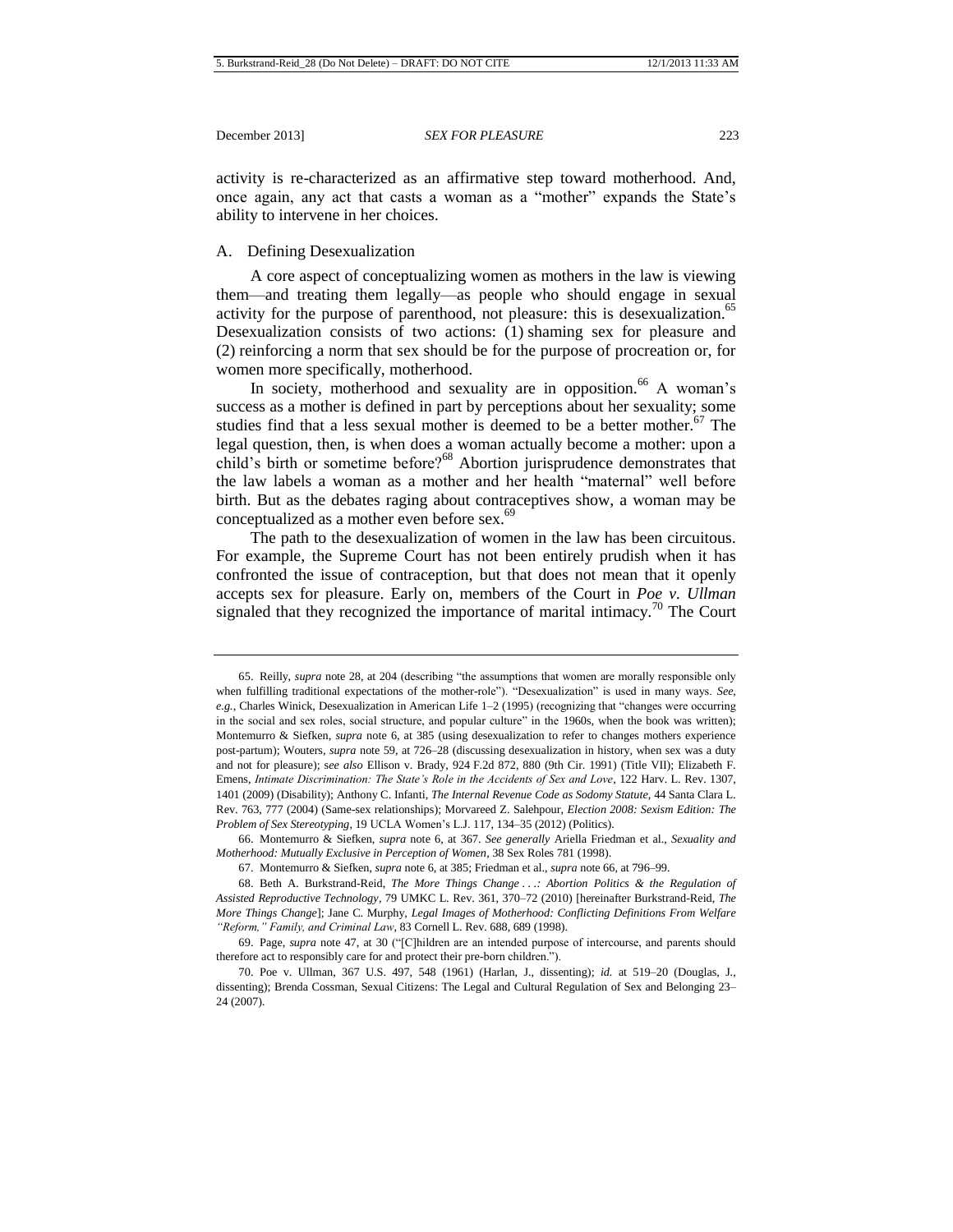took a step toward recognizing the importance of sex for pleasure in *Griswold v. Connecticut*, which confirmed that married persons had the right to use contraceptives.<sup>71</sup> The *Griswold* Court said that "intimacy" had a role in the lives of married couples (and thus in the lives of married *women*) but, as the decision did not dwell on sex itself, the precedent focused on relationship building rather than pleasure.<sup>72</sup> By focusing on the marital relationship, *Griswold* also impliedly served a shaming function against sexually active people who were not married.<sup>73</sup>

Later, in *Eisenstadt v. Baird*, the Court jumped into law and sexuality with both feet by confirming that "whatever the rights of the individual to access to contraceptives may be, the rights must be the same for the unmarried and the married alike."<sup>74</sup> But again, the right did not focus on sex for pleasure. The Court's discomfort with sexuality lingered in tone, calling sex by the euphemism "the physical act."<sup>75</sup> Shaming was not overt, but the Court's discomfort with sexual activity was. $^{76}$ 

The inevitable successor to the contraception cases—abortion jurisprudence—shows how the seed of the Court's discomfort with sexuality grew into desexualization and, eventually, would be expressed in legislation and jurisprudence.<sup>77</sup> *Roe* obscured the significance of physical intimacy by implicitly shaming sexually active women who were not married.<sup>78</sup> Women seeking an abortion were pushed toward accepting the role of mother.<sup>79</sup>

*Roe*'s companion case, *Doe v. Bolton*, further cast women having sex outside of marriage as sexually suspect. In *Doe*, the Court went out of its way to establish that the "situation did not involve extramarital sex and its product,"

<sup>71.</sup> Griswold v. Connecticut, 381 U.S. 479, 485–86 (1965).

<sup>72.</sup> *Id.* at 482 ("This law, however, operates directly on an intimate relation of husband and wife and their physician's role in one aspect of that relation."); *see* Law, *supra* note 2, at 226; *see also* Lawrence v. Texas, 539 U.S. 558, 565 (2003) ("After *Griswold*, it was established that the right to make certain decisions regarding sexual conduct extends beyond the marital relationship.").

<sup>73.</sup> *Griswold*, 381 U.S. at 498–99 (Goldberg, J., concurring) ("Finally, it should be said of the Court's holding today that it in no way interferes with a State's proper regulation of sexual promiscuity or misconduct.").

<sup>74.</sup> Eisenstadt v. Baird, 405 U.S. 438, 453 (1972); *see* Kendall Thomas, *Beyond the Privacy Principle*, 92 Colum. L. Rev. 1431, 1446 (1992).

<sup>75.</sup> *Eisenstadt*, 405 U.S. at 451 n.8.

<sup>76.</sup> The Court acknowledged, however, that sex for pleasure happened. *Id.* at 452–53 ("To say that contraceptives are immoral as such, and are to be forbidden to unmarried persons who will nevertheless persist in having intercourse, means that such persons must risk for themselves an unwanted pregnancy, for the child, illegitimacy, and for society, a possible obligation of support."); *see also Lawrence*, 539 U.S. at 578.

<sup>77.</sup> Abortion regulations "impair the possibility of sexual pleasure for women, and aggravate the force of sexual fear." Reva Siegel, *Reasoning from the Body: A Historical Perspective on Abortion Regulation and Questions of Equal Protection*, 44 Stan. L. Rev. 261, 371 (1992).

<sup>78.</sup> Roe v. Wade, 410 U.S. 113, 120 (noting that Roe was not married); *id.* at 164 (stating the abortion decision "must be left to the medical judgment of the pregnant woman's attending physician").

<sup>79.</sup> *Id.* at 120, 164–65. *But see* Posner, *supra* note 19, at 333 (discussing the *Roe* decision as one supporting "morally indifferent sex"); *see* Courtney Megan Cahill, *Abortion and Disgust*, 48 Harv. C.R.-C.L. L. Rev. 409, 442 (2013) (discussing how abortion stigma relates to "shame associated with conduct that defines deeply rooted beliefs about women's social and biological roles").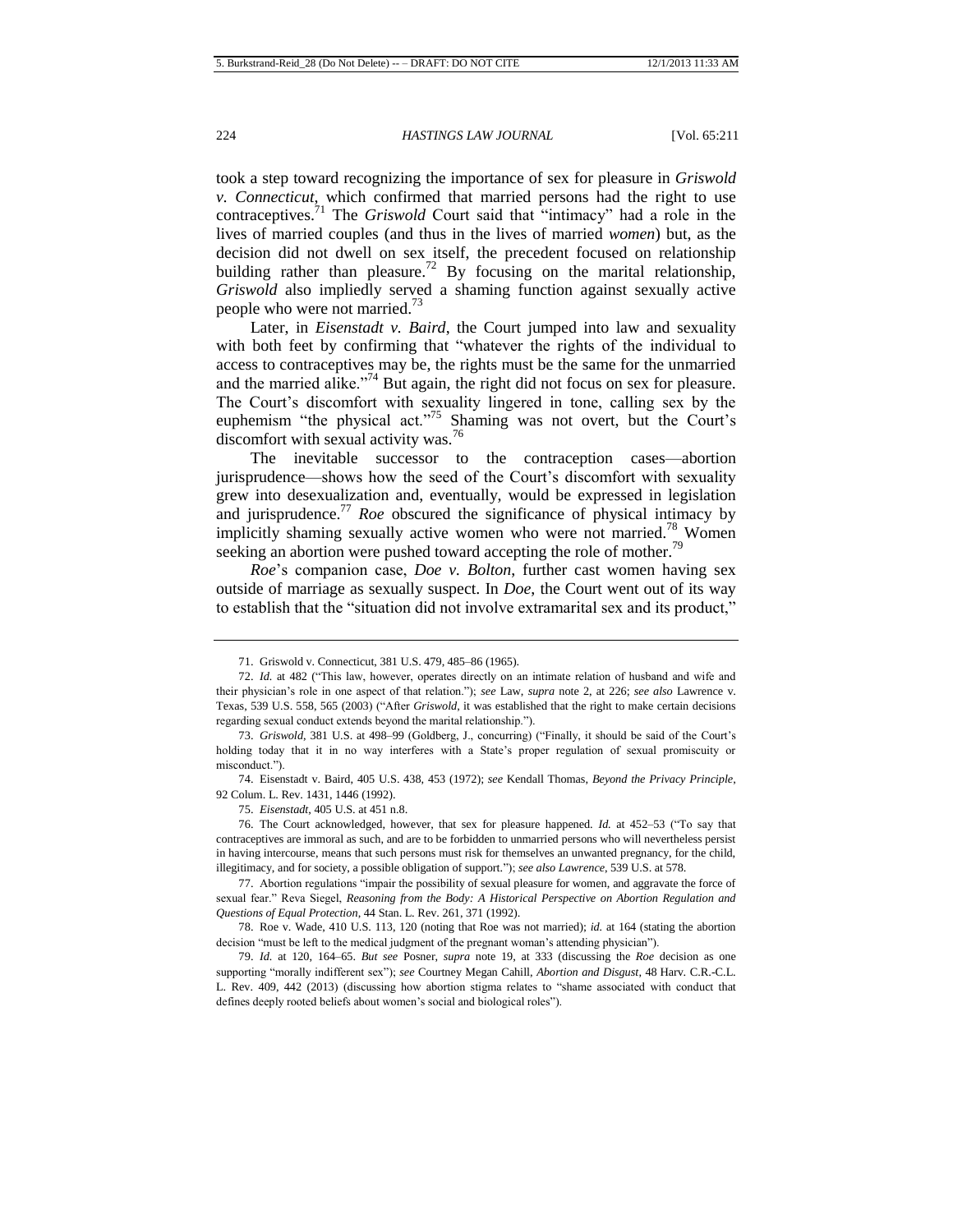implying that women who do *not* transgress that boundary are somehow more worthy of constitutional protection than those who do. $80$  The Court's decision exemplifies how motherhood is treated as a "social institution," one that facilitates the control of women: in this case, their sexuality. $81$ 

*Planned Parenthood v. Casey* further retreated from *Eisenstadt*'s limited recognition of sex for pleasure. Although *Casey* recognizes that intimate decisionmaking relies to some degree on the availability of abortion, the decision, in part, grounded women's right to choose abortion in their ability to succeed as workers. $82$  Sex and pregnancy were, at least in part, treated as economic issues and, at least impliedly, not issues of pleasure.<sup>83</sup> *Casey* abandoned *Roe*'s trimester framework in favor of the amorphous "undue burden" standard.<sup>84</sup> In *Casey*, the State interest in women's health begins to become a veil for a more politicized interest—the pre-viable fetus. $85$  This interest in the pre-viable fetus further catapulted women toward motherhood.<sup>86</sup>

The government's ability to directly regulate sex was arguably curtailed by *Lawrence v. Texas*, in which the Supreme Court struck down a Texas sodomy statute, but *Lawrence* may have had as much—if not more—to do with preserving an individual's interest in building intimate relationships than in an individual's interest in sex in and of itself.<sup>87</sup> Even as it discussed *Casey*, *Lawrence* tied the right to engage in homosexual conduct to "persons in a homosexual *relationship*."<sup>88</sup> In *Gonzales*, however, the relationship at issue turned from one between adults to one between the pregnant woman and her fetus, directly implicating motherhood.

*Gonzales* linked women's sexuality to the rights of the fetus and thus propelled women toward motherhood.<sup>89</sup> *Gonzales* imbues the sexual act itself

85. *Id.* at 872–73; Caitlin E. Borgmann, *Winter Count: Taking Stock of Abortion Rights After* Casey *and*  Carhart, 31 Fordham Urb. L.J. 675, 681 (2004).

<sup>80.</sup> Doe v. Bolton, 410 U.S. 179, 196 (1973).

<sup>81.</sup> Friedman et al., *supra* not[e 66,](#page-13-0) at 783.

<sup>82.</sup> Planned Parenthood of S.E. Pa. v. Casey, 505 U.S. 833, 856 ("The ability of women to participate equally in the economic and social life of the Nation has been facilitated by their ability to control their reproductive lives.").

<sup>83.</sup> *Id.*

<sup>84.</sup> *Id.* at 878–79 (retaining *Roe*'s life and health exceptions, using both "woman" and "mother," and reaffirming *Roe*'s viability-related holding).

<sup>86.</sup> *Casey*, 505 U.S. at 878 ("To promote the State's profound interest in potential life, throughout pregnancy the State may take measures to ensure that the woman's choice is informed, and measures designed to advance this interest will not be invalidated as long as their purpose is to persuade the woman to choose childbirth over abortion. These measures must not be an undue burden on the right.").

<sup>87.</sup> Lawrence v. Texas, 539 U.S. 558, 567 (2003) ("The statutes do seek to control a personal relationship that, whether or not entitled to formal recognition in the law, is within the liberty of persons to choose without being punished as criminals. This, as a general rule, should counsel against attempts by the State, or a court, to define the meaning of the relationship or to set its boundaries absent injury to a person or abuse of an institution the law protects."); Kaplan, *supra* note 2 (arguing that *Lawrence* was less about sex and more about relationships).

<sup>88.</sup> *Lawrence*, 539 U.S. at 573–74 (emphasis added).

<sup>89.</sup> Gonzales v. Carhart, 550 U.S. 124, 159 (2007).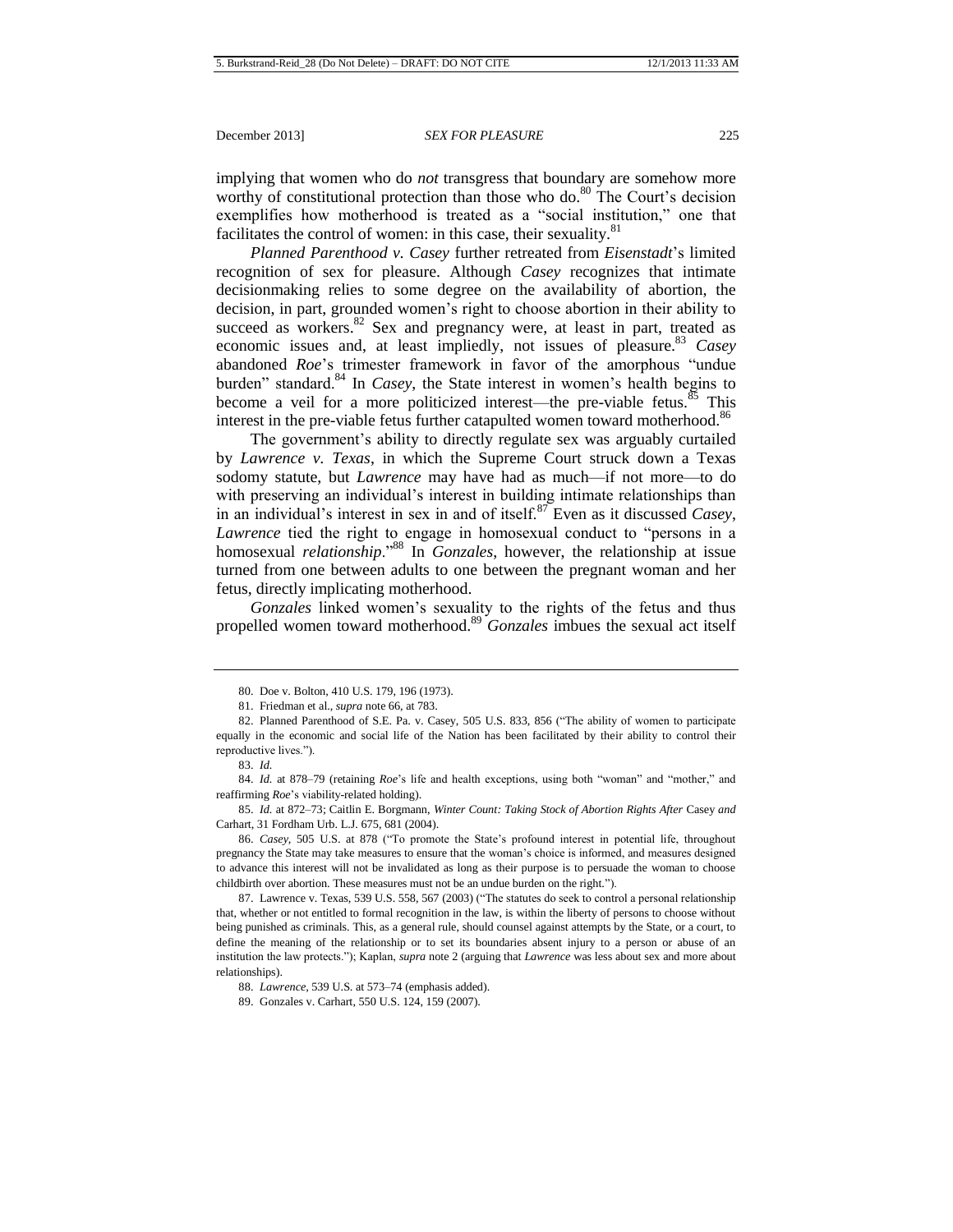with the intent to parent: it warns women, addressing them as mothers, that they may regret ending "the infant life they once created and sustained" and cautioned that the woman's health may suffer from a decision to abort.<sup>90</sup> This so-called "fetal personhood" rhetoric implies that, once conceived, a fetus is a separate person with rights, thus, it has a mother.<sup>91</sup> Women are told that they "should become instantaneously 'motherly' from the moment of conception."<sup>92</sup> This contributes to what some call "maternal-fetal conflict," the purported clash of rights between a pregnant woman and the fetus.<sup>93</sup> Thus, women remain desexualized, purportedly destined to be mothers and expected to behave as such. If the State "couldn't stop growing numbers of women from climbing into the sexual driver's seat, they could at least make the women's drive more dangerous—by jamming the reproductive controls," and courts facilitate that move.<sup>94</sup>

# B. Sluts or Mothers: "Pre-Pregnant" Women, Desexualization, and Obamacare<sup>95</sup>

Sex conjures notions of unbridled passion but also of unconstrained power, especially when it comes to women having sex for pleasure.<sup>96</sup> By using contraceptives, sexually active women gain some measure of legal autonomy by exhibiting power over their bodies and lives. However, there is a growing backlash against access to contraceptives, which reflects the view that "real women have babies": they do not have sex for pleasure, which requires contraceptives; they only have sex for procreation, which does not.  $\frac{97}{12}$  As these laws become more entrenched, women will continue to be desexualized through contraception policy, litigation, and regulation.

<sup>90.</sup> *Id*. Researchers have questioned the Court's implication that women who have an abortion suffer from mental health problems as a result*. See* Vignetta E. Charles et al., *Abortion and Long-Term Mental Health Outcomes: A Systematic Review of the Evidence*, 78 Contraception 436, 445–49 (2008) (finding that high-quality research has suggested few if any negative mental health differences between women who have and have not had abortions).

<sup>91.</sup> Caitlin E. Borgmann, *The Meaning of "Life": Belief and Reason in the Abortion Debate*, 18 Colum J. Gender & L. 551, 562 (2009).

<sup>92.</sup> Rosalind Pollack Petchesky, Abortion And Woman's Choice: The State, Sexuality, and Reproductive Freedom 341 (rev. ed. 1990); *see* Hill, *supra* note 54, at 663–64.

<sup>93.</sup> Deborah Tuerkheimer, *Conceptualizing Violence Against Pregnant Women*, 81 Indiana L.J. 667, 688–95 (2006). For an extensive discussion of the regulation of pregnancy, see Ikemoto, *Code of Perfect Pregnancy*, *supra* note 21.

<sup>94.</sup> Susan Faludi, Backlash: The Undeclared War Against American Women 405 (1991).

<sup>95.</sup> *See* January W. Payne, *Forever*, Wash. Post (May 16, 2006), http://www.washingtonpost.com/ wpdyn/content/article/2006/05/15/AR2006051500875.html (discussing the treatment of women as "prepregnant"); Patient Protection and Affordable Care Act, Pub. L. No. 111-148, 124 Stat. 119 (2010) (codified in scattered sections of 26 and 42 U.S.C.).

<sup>96.</sup> Cossman, *supra* note [70,](#page-13-1) at 24–25 (stating that "patrolling the borders" of when sex is and is not legitimate still took place after *Roe*); Klein, *supra* note 7, at 3; Friedman et al., *supra* not[e 66,](#page-13-0) at 783 ("As long as a woman's sexuality remains in the family sphere and is channeled to procreation, it receives full legitimacy. When her sexuality is 'uncontrolled' it is seen as illegitimate and is criticized and penalized.").

<sup>97.</sup> Valenti, *supra* note 25, at 151–52.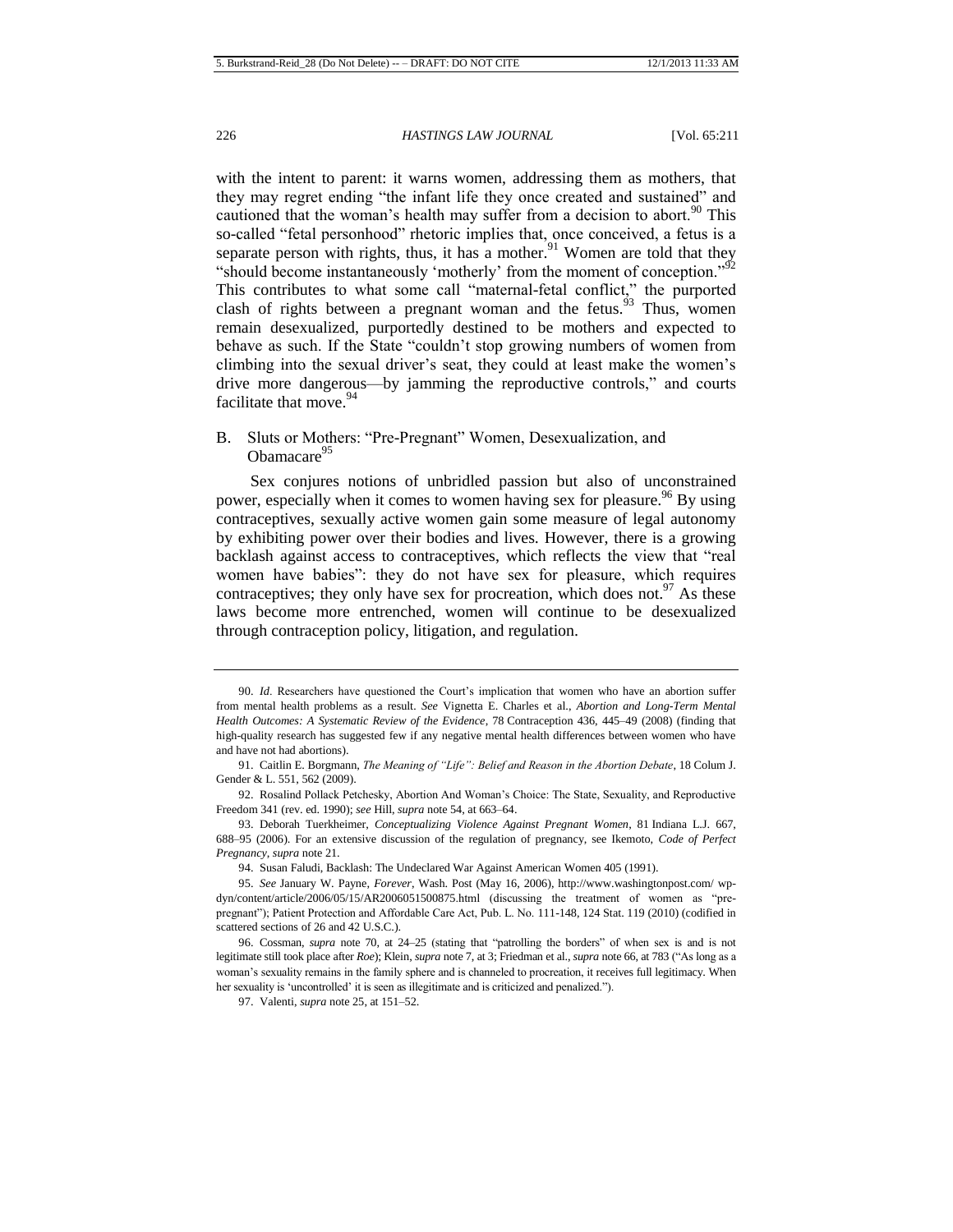Ninety-nine percent of sexually active women use contraception at some point in their lives, making its use "virtually universal" in the United States.<sup>98</sup> More specifically, a survey of women conducted between 2006 and 2008 found that eighty-two percent of women have used oral contraceptives and ten percent have used emergency contraceptives—more than double the proportion of women who had used emergency contraceptives in 2002.<sup>99</sup> According to the Guttmacher Institute, the "typical American woman" who wants two children must use some mechanism of contraception for three decades.<sup>100</sup> The connection between contraception and women's health, broadly defined, is clear: contraceptives reduce maternal mortality and improve maternal-fetal outcomes by preventing unplanned pregnancies.<sup>101</sup> Contraceptives also have numerous other health benefits for women, including protection against certain cancers. 102

<span id="page-17-0"></span>The morality of contraception—or of sex for pleasure—resurfaced dramatically recently due to the ACA mandate requiring "women's preventive health care—such as mammograms, screenings for cervical cancer, prenatal care, and other services—generally must be covered by health plans with no cost sharing" including "[c]ontraceptive methods and counseling."<sup>103</sup> This mandate infuriated some employers and state governments, which alleged that the mandate violated religious freedom by forcing some employers not qualified for a religious exemption under the ACA to cover health services such as contraceptives—that conflict with their faith.<sup>104</sup> Implicit in the

<sup>98.</sup> Mosher & Jones, *supra* note [13,](#page-4-0) at 5 (stating that nearly one hundred percent of sexually active women ages fifteen to forty-four surveyed from 2006 to 2008 who have ever had intercourse with a man have at some point in their lifetime used contraceptives, natural or artificial).

<sup>99.</sup> *Id.*

<sup>100.</sup> Rachel Benson Gold et al., Guttmacher Inst., Next Steps for America's Family Planning Program: Leveraging the Potential of Medicaid and Title X in an Evolving Health Care System 6 (2009).

<sup>101.</sup> Marcia P. Harrigan & Suzanne M. Baldwin, *Conception, Pregnancy, and Childbirth*, *in* Dimensions of Human Behavior: The Changing Life Course 53, 56–57 (Elizabeth D. Hutchinson ed., 2d ed. 2003); *see* Kenneth R. Weiss, *Contraception Key to Reducing Child, Maternal Deaths, Experts Say*, L.A. Times (July 12, 2013), http://www.latimes.com/news/science/sciencenow/la-sci-sn-contraception-key-to-reducing-childmaternal-deaths-experts-say-20130712,0,1549550.story.

<sup>102.</sup> Boston Women's Health Book Collective, Our Bodies, Ourselves 225 (2011) [hereinafter Our Bodies, Ourselves].

<sup>103.</sup> *See* Health Resources & Servs. Admin., U.S. Dep't of Health & Human Servs., *Women's Preventive Services Guidelines*, [http://www.hrsa.gov/womensguidelines](http://www.hrsa.gov/womensguidelines/) (last visited Oct. 6, 2013); *see also* Remarks by the President on Preventive Care (Feb. 10, 2012), *available at* http://www.whitehouse.gov/ the-pressoffice/2012/02/10/remarks-president-preventive-care. For a collection of news articles on healthcare reform, see also *Health Care Reform*, N.Y. Times (Times Topics), http://topics.nytimes.com/top/ news/health/diseasesconditionsandhealthtopics/health\_insurance\_and\_managed\_care/ health\_care\_reform/index.html (last visited Oct. 6, 2013).

<sup>104.</sup> Caroline Mala Corbin, *The Contraception Mandate*, 107 N.W. U.L. Rev. Colloquy 151, 151 (2012); *7 States Sue Over Obama Administration's Birth Control Rule*, USA Today (Feb. 23, 2012), [http://usatoday30.usatoday.com/news/washington/story/2012-02-23/states-sue-obama-birth-](http://usatoday30.usatoday.com/news/washington/story/2012-02-23/states-sue-obama-birth-control/53228212/1)

[control/53228212/1;](http://usatoday30.usatoday.com/news/washington/story/2012-02-23/states-sue-obama-birth-control/53228212/1) Warren Richey, *Obama Administration Backs Out of Appeal Over New Contraceptive Mandate*, Christian Sci. Monitor (May 6, 2013, 8:58 PM), http://www.csmonitor.com/ USA/Justice/2013/0506/Obama-administration-backs-out-of-appeal-over-new-contraceptive-mandate-video;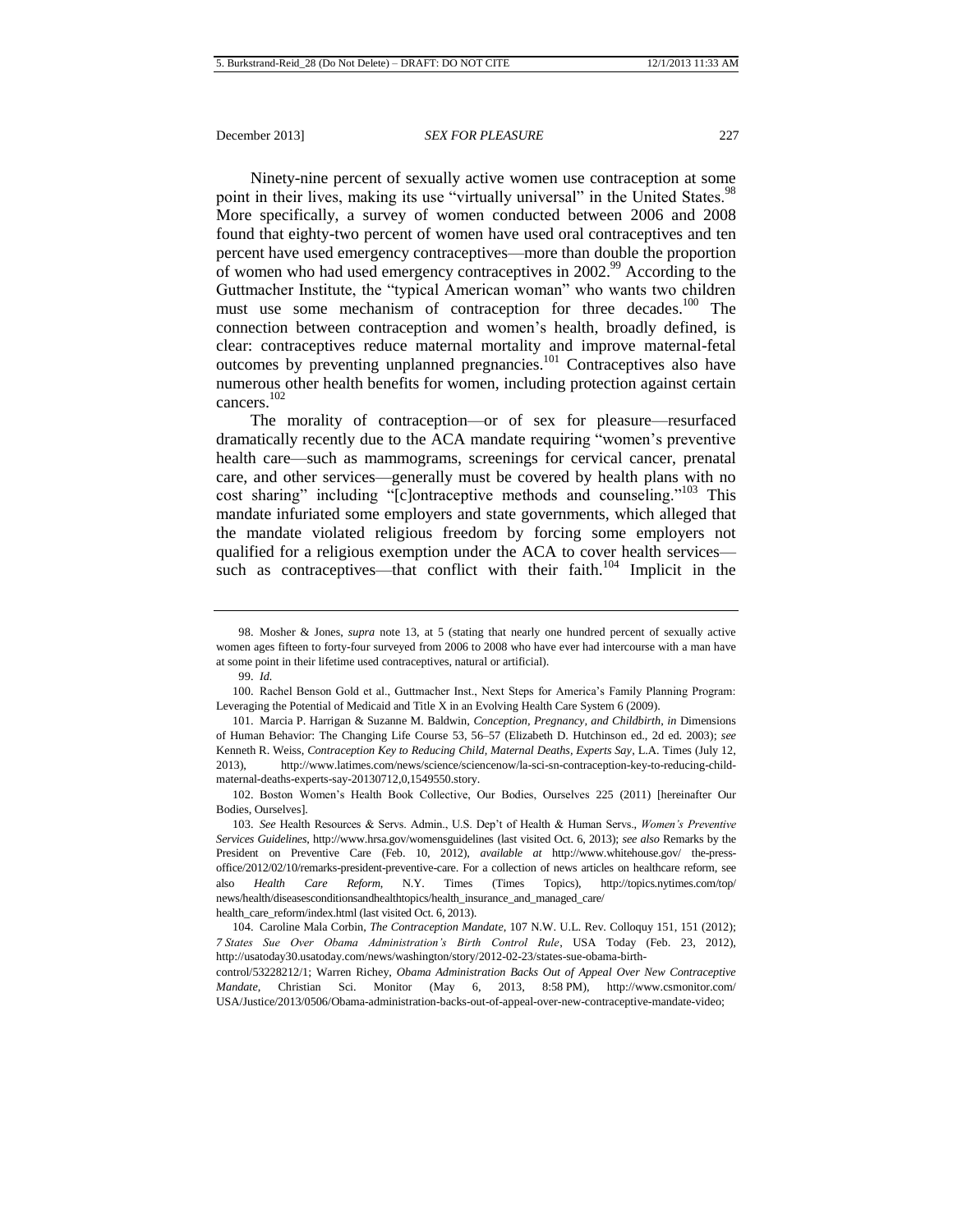objections is the notion that sex for pleasure should not be subsidized, suggesting that sex for procreation is the only appropriate type of sex.<sup>105</sup> President Obama later offered compromises concerning the contraception mandate, attempting to assuage employers' concerns, though those compromises did little to avert litigation over the validity of the  $ACA$ <sup>106</sup>

On one hand, the ACA contraception mandate can be seen as the quintessential government recognition that women do have sex for pleasure and *should* be able to have sex for pleasure—without suffering from undesired consequences. The pushback on the ACA by other government actors, employers, media pundits, states, and individual lawmakers, however, emphasizes the vast the disapproval of women's non-procreative sexuality.<sup>107</sup> One prime example: Sandra Fluke.

Fluke, then a law student at Georgetown University, was scheduled to testify before Congress on the importance of contraceptive coverage but was refused by the United States House Committee on Oversight and Government Reform.<sup>108</sup> She later testified before a panel of House Democrats.<sup>109</sup> Her testimony was followed by comments from media personality Rush Limbaugh:

What does it say about the college coed Susan Fluke [sic], who goes before a congressional committee and essentially says that she must be paid to have sex? What does that make her? It makes her a slut, right? It makes her a prostitute. She wants to be paid to have sex. She's having so much sex she can't afford the contraception. She wants you and me and the taxpayers to pay her to have sex. What does that make us? We're the pimps.<sup>1</sup>

By lobbying for contraceptive coverage, Fluke was "happily presenting herself as an immoral, baseless, no-purpose-to-her life woman;" attending an elite law school and becoming a lawyer was not a legitimate life purpose for a

107. *See infra* notes 114–116.

108**.** Alexa Keyes, *Contraception Controversy Continues: Meet Witness Sandra Fluke*, ABC News (Feb. 23, 2012, 2:34 PM) http://abcnews.go.com/blogs/politics/2012/02/contraception-controversy-continuesmeet-witness-sandra-fluke.

109. *Id.*

*HHS Mandate Information Central*, Becket Fund for Religious Liberty, http://www.becketfund.org/hhsinformationcentral/ (last visited Sept. 8, 2013) (identifying 67 cases and more than 200 plaintiffs). The type of contraceptive objected to varies. *FAQs: Becket Fund's Lawsuits Against HHS*, Becket Fund For Religious Liberty, http://www.becketfund.org/faq/#f5 (last visited Oct. 23 2013) ("Although many of these institutions do not have objections to traditional contraception, all are opposed to abortioninducing drugs, such as the 'morning after pill' and 'week after pill.'")

<sup>105.</sup> Certainly, some women who use contraceptives are already mothers in that they have given birth to children. The analysis applies to these women, too, as they may be attempting to prevent additional pregnancies.

<sup>106.</sup> Morgan Whitaker, *Obama Tweaks Birth Control Mandate to Accommodate Religious Groups*, MSNBC.com (Feb. 1, 2013, 1:15 PM), http://tv.msnbc.com/2013/02/01/obama-clarifies-contraceptionmandate-to-accomodate-religious-groups; *see* 45 C.F.R. § 147.130-131 (2013) (outlining the requirements for a "religious employer").

<sup>110.</sup> Media Matters Staff, *Limbaugh: Student Denied Spot at Contraception Hearing Says "She Must Be Paid to Have Sex," So She's A "Slut" and "Prostitute"*, Media Matters for Am. (Feb. 29, 2012, 2:46 PM), http://mediamatters.org/video/2012/02/29/limbaugh-student-denied-spot-at-contraception-h/186411 (providing a recording and transcript of Rush Limbaugh's comments about Sandra Fluke).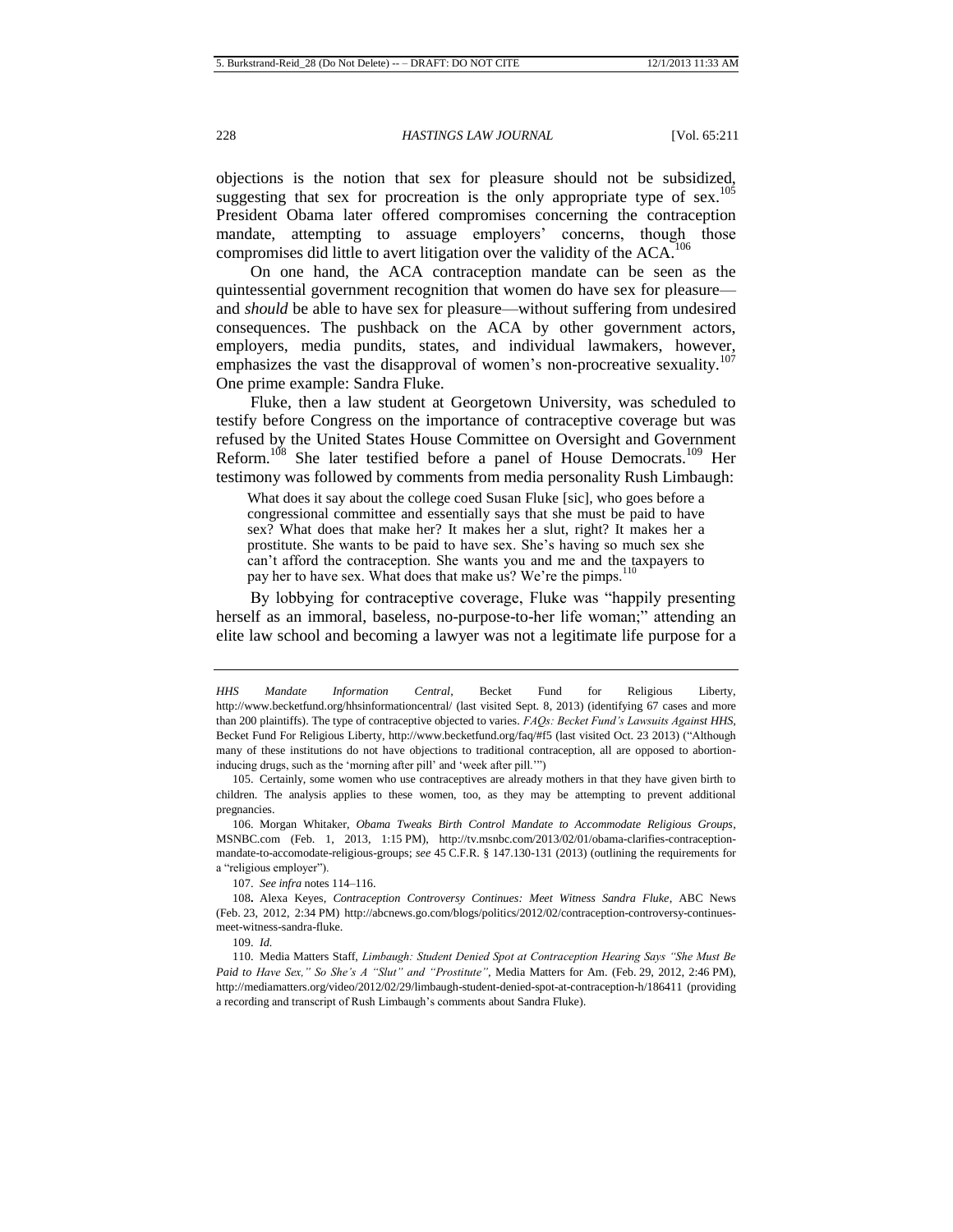woman, and, if there was any legitimacy in that endeavor, the potential of any woman to have non-procreative sex overshadowed her accomplishments.<sup>111</sup> Fluke was forced into the role of mother-in-waiting because she was assumed to be sexually active. And, the only legitimate "purpose to her life," if she had sex, would be to procreate.

Limbaugh may have been the most famous talking head to address the contraception mandate, and his comments were histrionic at best, but he is far from the only prominent person to publically decry the law. Company after company, school after school, state after state, and lawmaker after lawmaker fought contraceptive coverage, even directly challenging the value of sex for pleasure. <sup>112</sup> Former presidential candidate Rick Santorum, the state of Nebraska, Hobby Lobby, and Domino's Pizza are just a few.<sup>113</sup>

<span id="page-19-0"></span>Regardless of whether the asserted sexual authority of the religious right trumps the autonomy of women as the ACA winds its way through the courts, any failure to cover contraceptives—and, therefore, recognize sexuality contributes to women's desexualization in society. These attacks thus buttress entrenchment of desexualization by the State by eliminating resources that would allow women the ability to avoid or delay motherhood. This is the essence of desexualization.

The ACA controversy demonstrates that desexualization and its relationship with law and public policy begins long before pregnancy.<sup>114</sup> But the contraception mandate controversy is merely a gateway to how law and policy express desexualization. Desexualization intensifies as a tool for transforming women into mothers when women have already had sex and are dealing with a potential consequence: pregnancy.

<sup>111.</sup> Media Matters Staff, *UPDATED: Limbaugh's Misogynistic Attack On Georgetown Law Student Continues With Increased Vitriol*, Media Matters for Am. (Mar. 1, 2012, 3:26 PM), <http://mediamatters.org/blog/2012/03/01/updated-limbaughs-misogynistic-attack-on-george/184248> (providing summary and recording of Rush Limbaugh's comments).

<sup>112.</sup> Becket Fund for Religious Liberty, *supra* note 104 (detailing lawsuits filed over the ACA mandate); Irin Carmon, *Rick Santorum is Coming for Your Birth Control*, Salon (Jan. 4, 2012, 6:30 PM), http://www.salon.com/2012/01/04/rick\_santorum\_is\_coming\_for\_your\_birth\_control.

<sup>113.</sup> *See, e.g.*, Monaghan v. Sebelius, No. 12-15488, 2013 WL 1014026, at \*1 (E.D. Mich. Mar. 14, 2013); Bruning v. Dep't of Health & Human Servs., 877 F. Supp. 2d 777, 779 (D. Neb. 2012); Hobby Lobby Stores, Inc. v. Sebelius, No. 12-1000, 2013 WL 3869832, at \*1 (W.D. Okla. July 19, 2013); Terry Baynes, *U.S. Court Accepts Challenge to Obama Contraception Rule*, Reuters (June 28, 2013, 2:07 AM), http://in.reuters.com/article/2013/06/27/us-hobby-lobby-contraception-idINBRE95Q15N20130627; *see also*, Carmon, *supra* not[e 112.](#page-19-0)

<sup>114.</sup> Preventative care is sometimes referred to as "[p]reconception and interconception care," which are "health care services and supports that are provided prior to a pregnancy . . . designed to assure that women are healthy before conception in order to improve pregnancy-related outcomes." Carolyn Mullen, *The Affordable Care Act and Preconception Health*, Pulse 9–10, Nov. 2011, *available at* http://www.amchp.org/AboutAMCHP/Newsletters/Pulse/Documents/Pulse\_November11.pdf.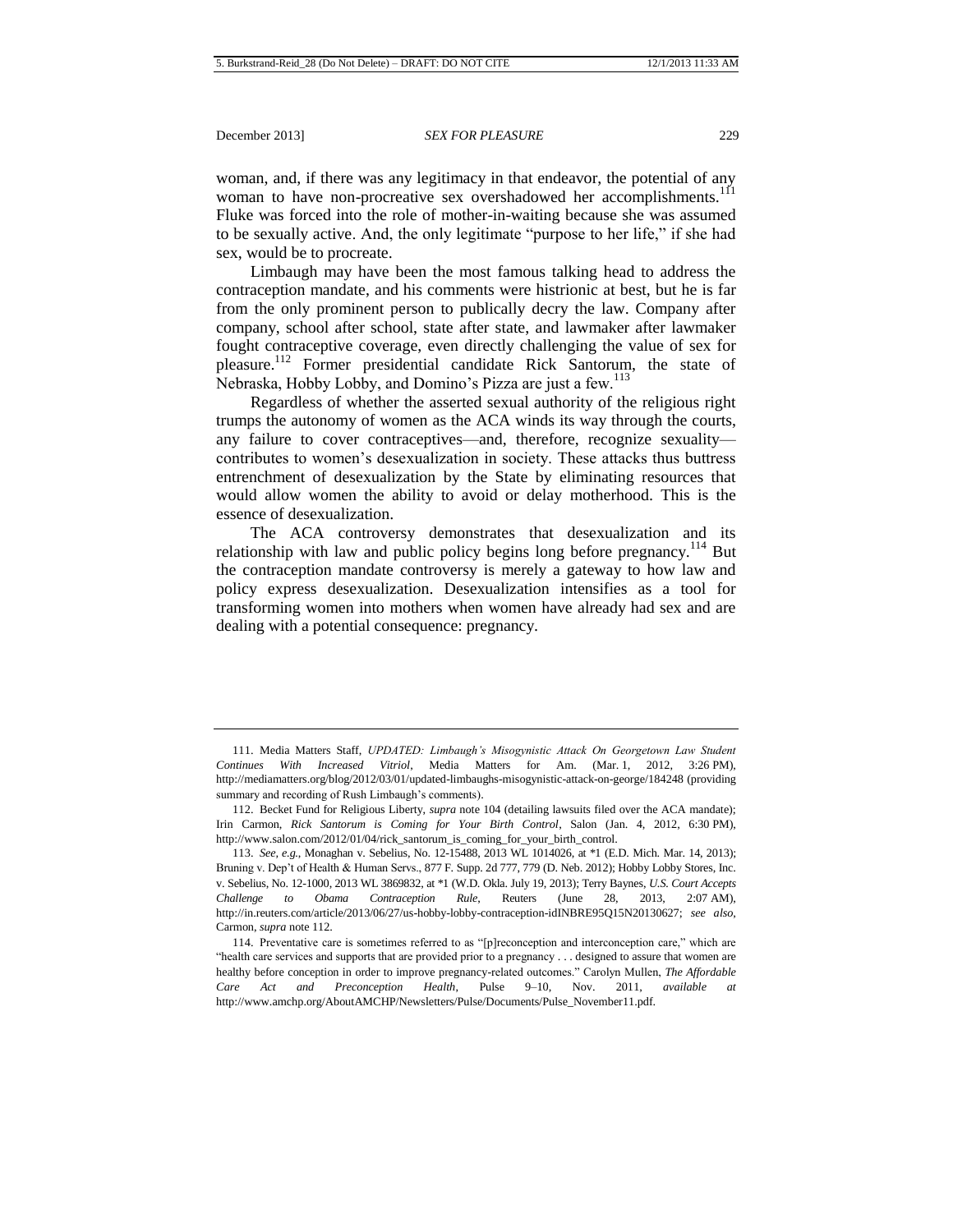## C. Motherhood the Morning After

Women trying to avoid pregnancy can use pre-intercourse contraceptives, some without a prescription and some, including oral contraceptives, with a prescription.<sup>115</sup> There are also oral, post-coital contraceptives, sometimes called emergency contraception, the morning-after pill, or the brand names "Plan B" or "Plan B One-Step."<sup>116</sup> Recently, some emergency contraceptives were made available without a prescription, but availability was restricted on the basis of age.<sup>117</sup> Efforts to make some emergency contraceptives available without a prescription and without age restrictions carried on for years and only recently achieved some success.<sup>118</sup>

<span id="page-20-0"></span>Emergency contraception does not implicate motherhood or maternal health: there is no "mother" involved.<sup>119</sup> The concept of "maternal" health generally, and abortion more specifically, should have no bearing on the regulation of emergency contraceptives, which prevent—not end pregnancy.<sup>120</sup> Yet as the controversies surrounding the availability of emergency contraceptives show, engaging in intercourse may signal that a woman has accepted the role of mother, even as she tries to prevent motherhood.

<span id="page-20-1"></span>Similar to pre-coital contraceptives, $121$  emergency contraceptives prevent pregnancy by stopping ovulation.<sup>122</sup> Emergency contraceptives must be taken

<sup>115.</sup> Planned Parenthood, *Birth Control Pills*, [http://www.plannedparenthood.org/health-topics/birth](http://www.plannedparenthood.org/health-topics/birth-control/birth-control-pill-4228.htm)[control/birth-control-pill-4228.htm](http://www.plannedparenthood.org/health-topics/birth-control/birth-control-pill-4228.htm) (last visited Oct. 6, 2013) (reporting that pills cost as much as \$50 per month and a medical exam prior to getting them, at a cost of up to \$250, may be necessary).

<sup>116.</sup> There are numerous types of emergency contraceptives. *See Types of Emergency Contraception*, The Emergency Contraception Website,<http://ec.princeton.edu/questions/brands-usa.html> (last visited Oct. 6, 2013) (providing information from the Office of Population Research at Princeton University and the Association of Reproductive Health Professionals on various types of oral emergency contraceptives); *Copper-T IUD as Emergency Contraception*, The Emergency Contraception Website, <http://ec.princeton.edu/info/eciud.html> (last visited Oct. 6, 2013) (describing the use of an IUD as emergency contraception). Emergency contraception or contraceptives in this Article refers to oral emergency contraception or contraceptives. *See Emergency Contraception State Laws*, Nat'l Conference of State Legislators, http://www.ncsl.org/issues-research/health/ emergency-contraception-state-laws.aspx (last updated Aug. 2012) (discussing state emergency contraception regulations, including dispensing by pharmacists).

<sup>117</sup>**.** *See* News Release, Food & Drug Admin., FDA Approves Plan B One-Step Emergency Contraceptive for Use Without a Prescription for All Women of Child-Bearing Potential (June 20, 2013), *available at*  <http://www.fda.gov/NewsEvents/Newsroom/PressAnnouncements/ucm358082.htm> [hereinafter *FDA Approves Plan B One-Step Without Prescription*] (saying Plan B One-Step was approved in 2009 for use by women age seventeen and over; the age was lowered to fifteen in April 2013).

<sup>118</sup>**.** *Id.* (approving Plan B One-Step for all women on a non-prescription basis); Tummino v. Hamburg, Memorandum, No. 12-0763, 2013 WL 2631163, at \*1 (E.D.N.Y. June 12, 2013) (discussing levonorgestrelbased contraceptives).

<sup>119.</sup> *See Mother Definition*, *supra* note 10.

<sup>120.</sup> *How Emergency Contraception Works*, The Emergency Contraception Website, <http://ec.princeton.edu/questions/ecabt.html> (last visited Oct. 6, 2013).

<sup>121.</sup> *FDA Approves Plan B One-Step Without Prescription*, *supra* not[e 117](#page-20-0) ("The product contains higher levels of a hormone found in some types of daily use oral hormonal contraceptive pills and works in a similar way to these contraceptive pills by stopping ovulation and therefore preventing pregnancy."). For general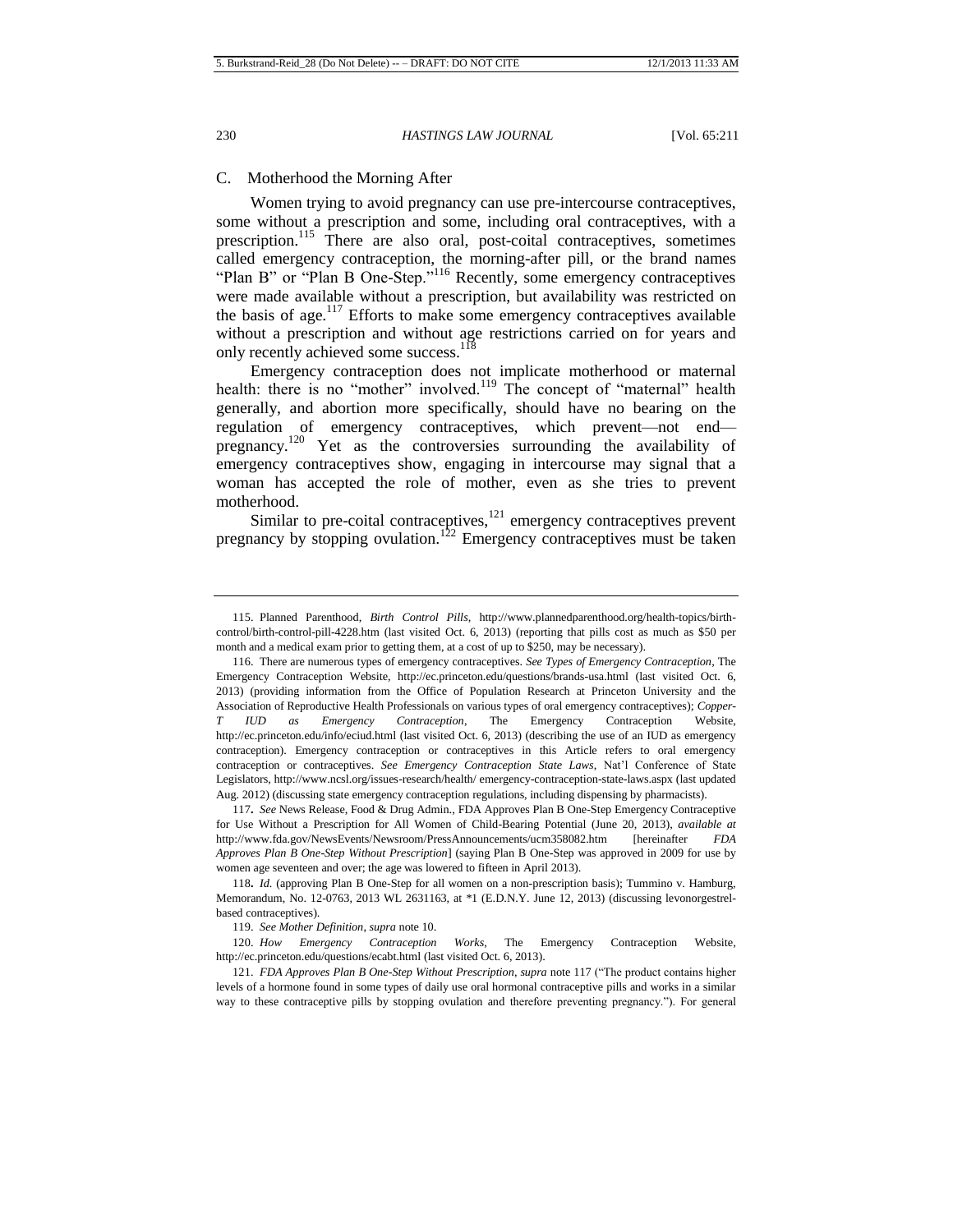quickly after intercourse in order to maximize efficacy.<sup>123</sup> Although some antireproductive-rights advocates argue that emergency contraceptives may prevent a fertilized egg from implanting in the uterus, scientists say there is no evidence that emergency contraceptives function in that capacity.<sup>124</sup> In other words, studies—and the Food and Drug Administration ("FDA")—contend that emergency contraceptives do not end an established pregnancy.<sup>125</sup> Still, some argue that emergency contraceptives are abortifacients. For example, the American Right to Life organization says that "the greatest danger of the 'Morning After Pill' is that it is designed to kill a child."<sup>126</sup>

In addition to the initial, prescription-only status of emergency contraceptives, access to the medications has been restricted in other ways. The federal government, until recently, restricted availability based on age.<sup>127</sup> Additionally, pharmacists—and perhaps even others—may be allowed to refuse to dispense emergency contraceptives.

The sexuality of *young* women is perhaps the most feared sexuality of all as, in most cases, it is overtly sex for pleasure.<sup>128</sup> It can also have massive, unintended ramifications in terms of unplanned pregnancy.<sup>129</sup>

123. *FAQ: Emergency Contraception*, Am. Coll. of Obstetricians & Gynecologists(Aug. 2011), http://www.acog.org/~/media/For%20Patients/faq114.pdf?dmc=1&ts=20130619T2106435514.

124. *Id.*; Belluck, *supra* not[e 122.](#page-20-1)

126. *Plan B Side Effect On Younger and Younger Girls*, Am. Right to Life, http://americanrtl.org/news/plan-b-side-effect-daughters (last visited Oct. 6, 2013); *see* Elizabeth Shadigian, *Letter to the FDA Regarding Over*-*The-Counter Status For Plan B*, Am. Ass'n of Pro-Life Obstetricians & Gynecologists, http://www.aaplog.org/position-and-papers/emergency-contraception/letter-to-the-fdaregarding-over-the-counter-status-for-plan-b (last visited Oct. 6, 2013) ("Plan B's labeling does not give adequate notice to a potential user that Plan B may prevent the implantation of a human embryo (e.g., a fertilized ovum) as one mechanism of action, thus acting as an abortifacient."); *Plan B [Emergency Abortion Pill] FAQs*, Pharmacists for Life Int'l, http://www.pfli.org/main.php?pfli=planbfaq (last visited Oct. 6, 2013).

127. *See Plan B: Questions and Answers*, Food & Drug Admin., http://www.fda.gov/Drugs/ DrugSafety/PostmarketDrugSafetyInformationforPatientsandProviders/ucm109783.htm (last updated Dec. 14, 2006) (announcing Plan B approval over-the-counter for women eighteen years and older).

128. *See generally* Sinikka Elliott, Not My Kid: What Parents Believe About the Sex Lives of Their Teenagers (2012) (discussing the disconnect between actual sexual activity and parental perceptions of it); Amy T. Schalet, Not Under My Roof: Parents, Teens, and the Culture of Sex (2011) (comparing U.S. attitudes toward teen sex with other countries); Deborah L. Tolman, Dilemmas of Desire: Teenage Girls Talk about Sexuality (2002) (discussing fear over girls' sexuality); Valenti, Purity Myth, *supra* note 6 (discussing the harm girls face from lacking a comprehensive understanding of sexuality); *In Brief: Fact Sheet, Facts on American Teens' Sexual and Reproductive Health*, Guttmacher Inst. (June 2013), <http://www.guttmacher.org/pubs/FB-ATSRH.html> (reporting that fewer than two percent of adolescents

information on oral contraceptives, see *FAQ: Birth Control Pills*, Am. Coll. of Obstetricians & Gynecologists (Mar. 2013), http://www.acog.org/~/media /For%20Patients/ faq021.pdf?dmc=1&ts=20130619T2102509049.

<sup>122.</sup> Pam Belluck, *Abortion Qualms on Morning-After Pill May Be Unfounded*, N.Y. Times (June 5, 2012), http://www.nytimes.com/2012/06/06/health/research/morning-after-pills-dont-block-implantationscience-suggests.html?pagewanted=all&\_r=0 (asserting that the debate over how emergency contraceptives work has been largely resolved and that it is not an abortifacient, but discussing contrary views).

<sup>125.</sup> *See FDA Approves Plan B One-Step Without Prescription*, *supra* note [117](#page-20-0) ("Plan B One-Step will not stop a pregnancy when a woman is already pregnant and there is no medical evidence that the product will harm a developing fetus."); Belluck, *supra* note [122](#page-20-1) (citing Mayo Clinic physicians, National Institutes of Health, and International Federation of Gynecology and Obstetrics officials as saying emergency contraception does not work post-fertilization).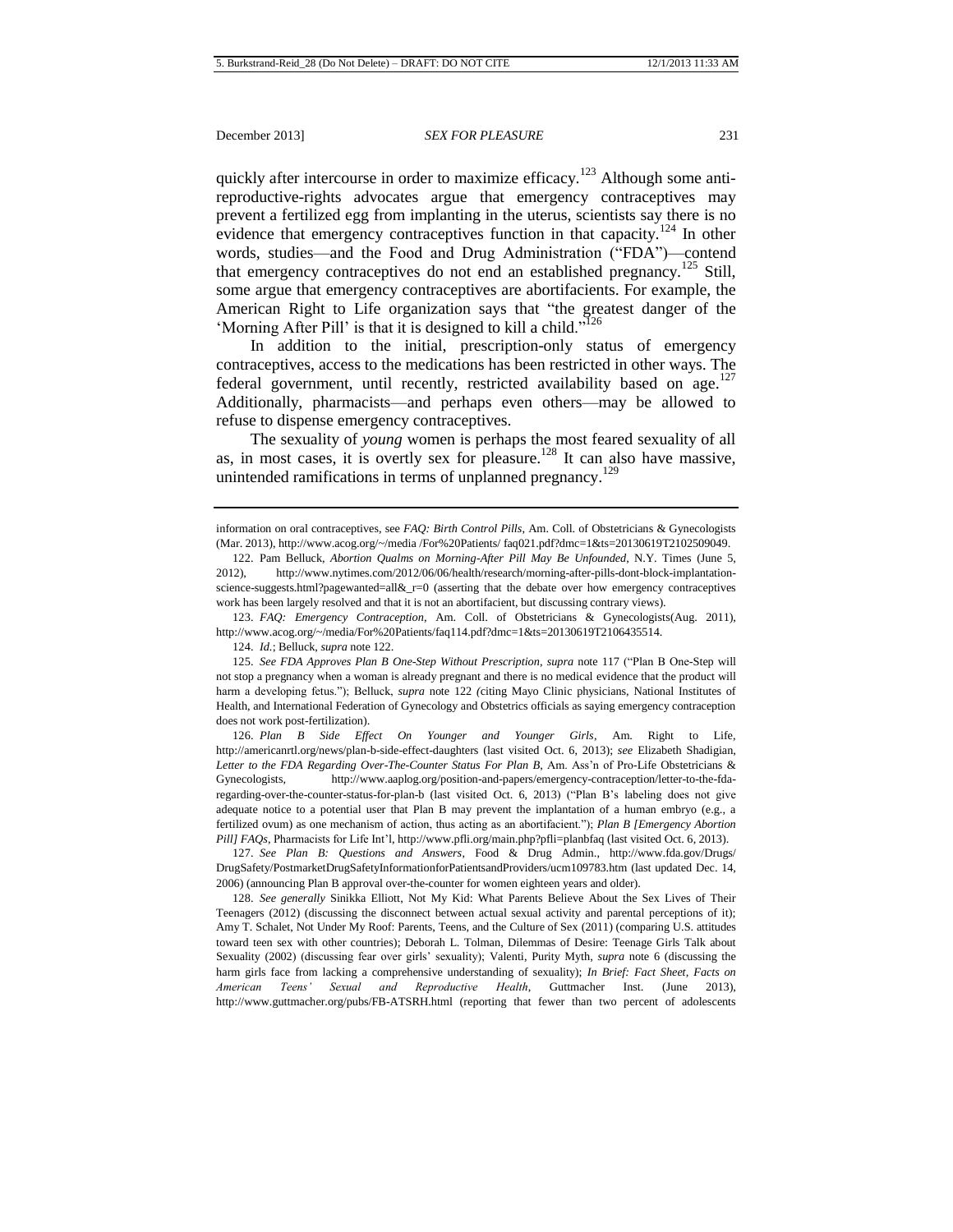<span id="page-22-1"></span><span id="page-22-0"></span>In 2011, Department of Health and Human Services Secretary Kathleen Sebelius refused to follow the guidance of FDA staff, who recommended that Plan B One-Step be made more widely available to young women without a prescription.<sup>130</sup> She rejected the recommendations of her own agency and said that there was insufficient proof that young women could understand how to use the drug or the consequences of its use.<sup>131</sup> Ultimately, her actions were called "obviously political" by a federal district court judge, who ordered the FDA to "make levonorgestrel-based emergency contraceptives available without a prescription and without point-of-sale or age restrictions."<sup>132</sup> Eventually, after the Second Circuit denied in part the government's request for a stay pending appeal, the Obama administration capitulated: Plan B One-Step was made available without a prescription or point-of-sale restrictions regardless of a woman's age (assuming that a woman can afford it and is not otherwise obstructed from accessing it).<sup>133</sup> Obstructions, however, are likely;

130. News Release, Dep't of Health & Human Servs., A Statement by U.S. Department of Health and Human Services Secretary Kathleen Sebelius (Dec. 7, 2011), *available at* [http://www.hhs.gov/](http://www.hhs.gov/news/press/2011pres/12/20111207a.html)  [news/press/2011pres/12/20111207a.html](http://www.hhs.gov/news/press/2011pres/12/20111207a.html) [hereinafter Sebelius Statement] (using the terms "Plan B One-Step", "emergency contraceptive," and "morning after pill" in the release).

131. News Release, Food & Drug Admin., Statement from FDA Commissioner Margaret Hamburg, M.D., on Plan B One-Step (Dec. 7, 2011), *available at* http://www.fda.gov/NewsEvents/ Newsroom/ucm282805.htm [hereinafter Hamburg Statement]; Sebelius Statement, *supra* note [130;](#page-22-0) Sam Baker, *Left 'Speechless' as Sebelius Overrules FDA on Access to Morning-After Pill*, The Hill (Dec. 7, 2011), <http://thehill.com/blogs/healthwatch/abortion/197825-sebelius-overrules-fda-blocks-access-to-plan-b> (discussing the notion that the secretary "bow[ed] to political pressure" and ignored her own agency's scientists); *HHS Overrules FDA, Limiting Plan B for Teens Under 17*, USA Today (Dec. 8, 2011), [http://www.usatoday.com/news/health/healthcare/health/healthcare/story/2011-12-07/FDA-debates-over-the-](http://www.usatoday.com/news/health/healthcare/health/healthcare/story/2011-12-07/FDA-debates-over-the-counter-morning-after-pill/51699388/1)

132. Tummino v. Hamburg, No. 12-0763, 2013 WL 1348656, at \*7, \*31 (E.D.N.Y. Apr. 5, 2013). This was not the first time the district court noted political interference in emergency contraception regulation. Tummino v. Torti, 603 F. Supp. 2d 519, 547–50 (E.D.N.Y. 2009) (ordering the FDA to make Plan B available to women age 17 without a prescription).

133. Tummino v. Hamburg, No. 13-1690, 2013 WL 2435370, at \*1 (2d Cir. June 5, 2013) ("Insofar as the district court order requires Appellants to immediately provide over-the-counter access to the one-pill variants of emergency contraceptives, a stay, pending appeal, is granted. Insofar as the order mandates immediate overthe-counter access to the two-pill variants of emergency contraceptives, a stay is denied because the

younger than twelve are sexually active, sixteen percent by age fifteen, one-third by age sixteen, and that 750,000 teens between fifteen and nineteen years old get pregnant each year). A minor's right to access contraceptives has long been controversial, as is seen in the fragmented decision in *Carey v. Population Control Servs. Int'l*, 431 U.S. 678 (1977), and discussed in Angela Patterson, Carey v. Population Services International*: Minors' Right to Access Contraceptives*, 14 J. Contemp. Legal Issues 469 (2004); *see also State Policies in Brief, Minors' Access to Contraceptive Services*, Guttmacher Inst. (Aug. 1, 2013), http://www.guttmacher.org/statecenter/spibs/spib\_MACS.pdf.

<sup>129.</sup> *Teen Pregnancy Prevention*, Nat'l Conference of State Legislatures, http://www.ncsl.org/issuesresearch/health/teen-pregnancy-prevention.aspx (last visited Oct. 6, 2013) ("Teenage mothers are less likely to finish high school and are more likely than their peers to live in poverty, depend on public assistance, and be in poor health. Their children are more likely to suffer health and cognitive disadvantages, come in contact with the child welfare and correctional systems, live in poverty, drop out of high school and become teen parents themselves. According to the National Campaign to Prevent Teen and Unplanned Pregnancy, the annual public cost of teen childbearing—due to higher costs of public health care, foster care, incarceration and lost tax revenue—is nearly \$11 billion.").

[counter-morning-after-pill/51699388/1.](http://www.usatoday.com/news/health/healthcare/health/healthcare/story/2011-12-07/FDA-debates-over-the-counter-morning-after-pill/51699388/1)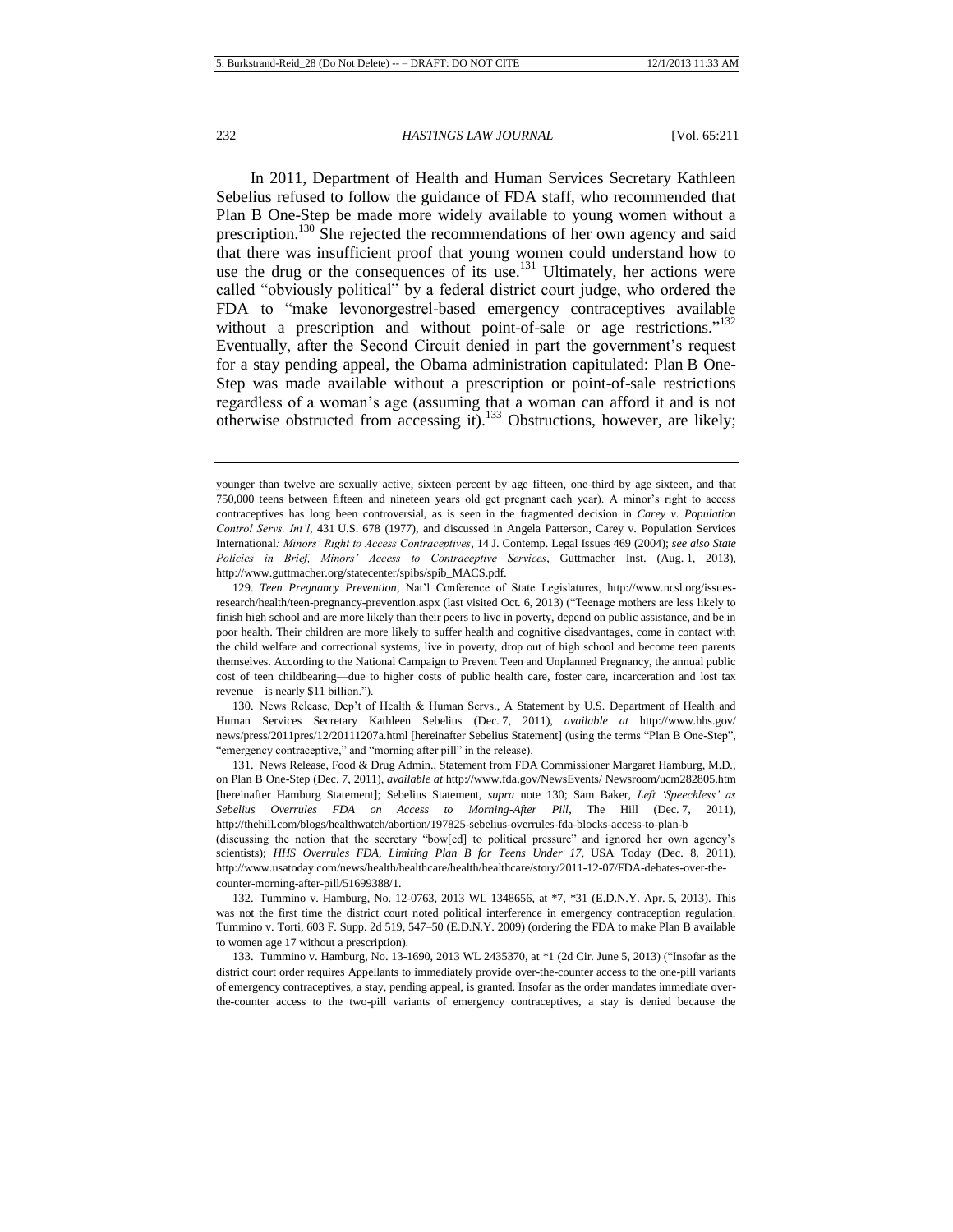despite the non-prescription status and lack of age restrictions for Plan B One-Step, pharmacists have already said they may continue to keep it behind the counter and limit access by age.<sup>134</sup>

From a policy perspective, the regulation of emergency contraception for minors exposes a paradox. If we break down desexualization, we see that it involves two steps: (1) a shaming of sex for pleasure, and (2) a push toward motherhood. The first move of desexualization may seem appropriate when it comes to young women.<sup>135</sup> However, taking the second step and pushing young women toward motherhood is counterintuitive. Once unprotected sex has occurred, opponents of non-prescription emergency contraceptives for younger women appear to fear the possibility of promiscuity among young women more than they fear teen pregnancy, even though studies show the availability of emergency contraceptives does not increase sexual activity.<sup>136</sup> This is remarkable; once they have sex, young women were—and arguably still are—pushed toward motherhood seemingly as a punishment either for failure to use contraceptives or for being sexually active at all.<sup>137</sup> This is desexualization. Whether young or not, women are not to have sex for pleasure and, if they do, they are deemed to have accepted the role of mother, no matter their age.

<span id="page-23-0"></span>Government actions to limit the availability of emergency contraceptives propel women toward motherhood and do so without providing health information related to pregnancy. Sebelius, for example, said that young girls might not understand the Plan B One-Step label, justifying limitations on its availability.<sup>138</sup> Her actions suggested that young women could not make good

Appellants have failed to meet the requisite standard."). *FDA Approves Plan B One-Step Without a Prescription*, *supra* note [117;](#page-20-0) Letter from U.S. Attorney, E.D.N.Y. Loretta E. Lynch to Hon. Edward R. Korman (June 10, 2013), *available at* http://media.npr.org/documents/ 2013/jun/justiceletter.pdf (asserting that the government had complied with the Court's prior judgment and that the FDA "will not at this time take steps" to change the status of other emergency contraceptives). For information regarding the regulatory status of other contraceptives, see *Where Should EC Be? FDA-Approved Emergency Contraceptive Products as of August 1, 2013*, Reprod. Health Techs. Project, http://www.rhtp.org/contraception/emergency/documents/ WhereShouldECBe.August12013.pdf.

<sup>134.</sup> Meeri Kim, *Questions About Effect of Over-The-Counter Plan B for All Ages*, Wash. Post (June 29, 2013), http://articles.washingtonpost.com/2013-06-29/national/40268209\_1\_emergency-contraception-plan-bone-step-age-restrictions.

<sup>135.</sup> *But see* Valenti, Purity Myth, *supra* note 6, at 9–10 (arguing that the focus on virginity discourages girls from safe expressions of sexuality).

<sup>136.</sup> Klein, *supra* note 7, at 38; *see* Carey v. Population Control Servs. Int'l, 431 U.S. 678, 694–95 (1977) (quoting Eisenstadt v. Baird, 405 U.S. 438, 448 (1972)). *But see Editorial: Docs Push Plan B: Putting Girls' Health at Risk to Prevent Pregnancy*, Wash. Times (Nov. 29, 2012), http://www.washingtontimes.com/news/2012/nov/29/docs-push-plan-b.

<sup>137.</sup> *See supra* not[e 136.](#page-23-0) *See generally* Valenti, Purity Myth, *supra* note 6 (discussing how girls are taught to fear their sexuality).

<sup>138.</sup> *Compare* Hamburg Statement, *supra* note [131](#page-22-1) ("[Plan B One-Step] was safe and effective in adolescent females, that adolescent females understood the product was not for routine use, and that the product would not protect them against sexually transmitted diseases. Additionally, the data supported a finding that adolescent females could use Plan B One-Step properly without the intervention of a healthcare provider."), *with* Sebelius Statement, *supra* note [130](#page-22-0) ("the actual use study and the label comprehension study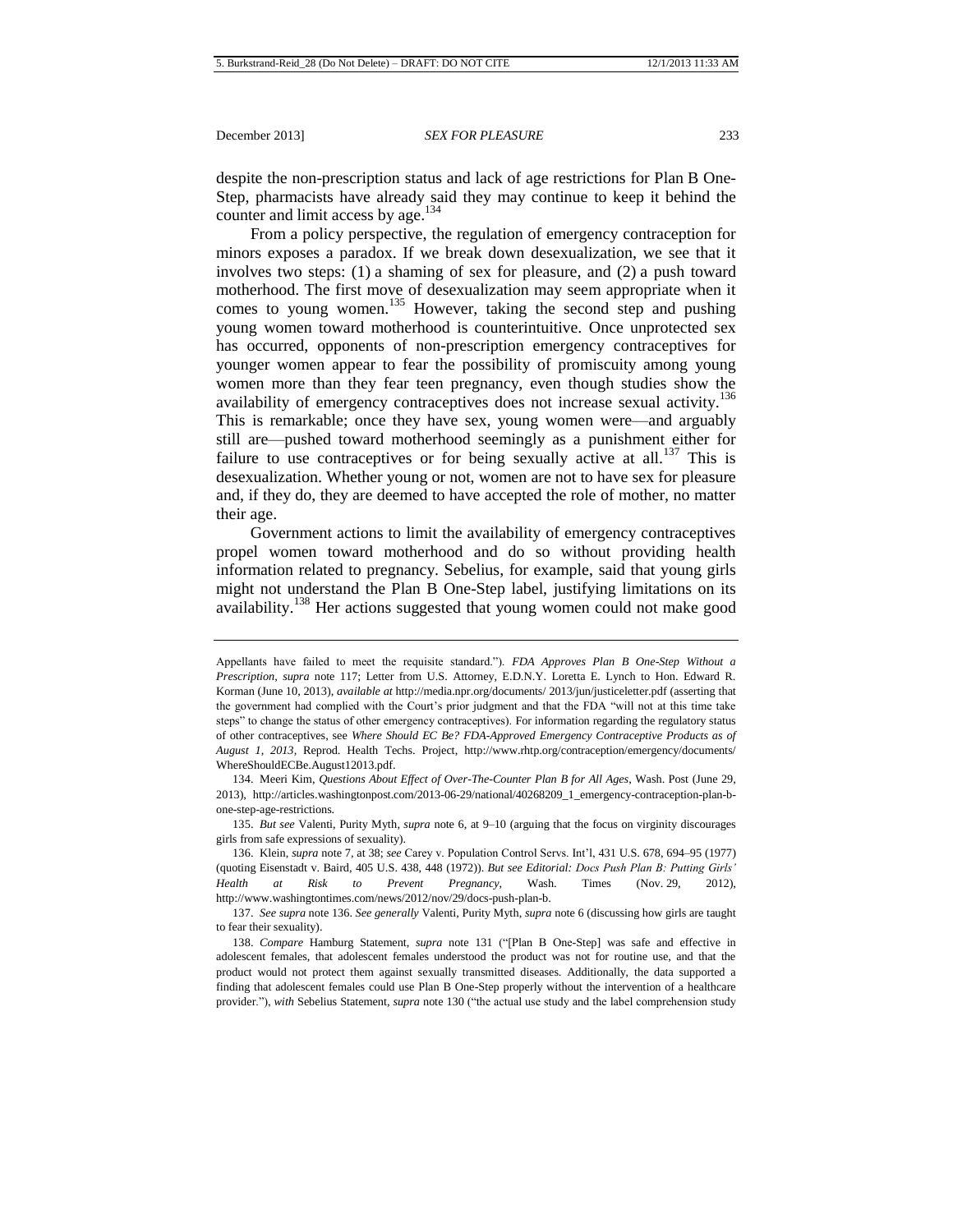<span id="page-24-0"></span>health decisions related to contraception, but at the same time, young women's ability to make good health decisions related to pregnancy—which carries with it health risks, too—were not discussed in her statement, thus undermining any argument that the Plan B One-Step restriction was intended as a health protection.<sup>139</sup> Her invocation of girls' health to deny access to emergency contraceptives was particularly disingenuous given that the drug was still available to girls by prescription.<sup>140</sup> According to prominent physicians, "[a]ny objective review makes it clear that Plan B is more dangerous to politicians than to adolescent girls."<sup>141</sup> We will see this misleading use of women's health against women's autonomy again in the context of abortion and cesarean sections.<sup>142</sup>

Moreover, some states have enacted laws that allow some healthcare providers to deny women access to reproductive health services.<sup>143</sup> These laws were first passed in response to *Roe* and allow medical providers, among other actions, to refuse to dispense drugs that may conflict with their moral or religious beliefs.<sup>144</sup> Changes in the way that emergency contraceptives are dispensed may lessen the potential impact of pharmacist refusal. However, opportunities for pharmacists and other employees of retailers that sell Plan B One-Step to obstruct access will undoubtedly still exist.<sup>145</sup>

Refusing to dispense emergency contraceptives is tantamount to declaring a sexually active woman to be "pregnant," and thus a mother, the instant she has sex.<sup>146</sup> Women are explicitly desexualized through these clauses. When healthcare providers refuse to dispense emergency contraceptives, they push women toward motherhood, often with State support.<sup>147</sup>

144. *Id.; see* Burkstrand-Reid, *The Invisible Woman*, *supra* note 51, at 114–22.

145. Kim, *supra* note 134.

are not sufficient to support making Plan B One-Step available to all girls 16 and younger, without talking to a health care professional."); Ikemoto, *The Realignment of Women's Health*, *supra* note 43, at 766.

<sup>139.</sup> *See generally* Heidi Murkoff & Sharon Mazel, What to Expect When You're Expecting (2008) (discussing various health risks women face when pregnant).

<sup>140.</sup> Tummino v. Hamburg, No. 12-0763, 2013 WL 1348656, at \*4 (E.D.N.Y. Apr. 5, 2013).

<sup>141.</sup> Alastair J.J. Wood et al., *The Politics of Emergency Contraception*, 366 New Eng. J. Med. 101, 102 (2012).

<sup>142.</sup> *See infra* Part III.

<sup>143.</sup> State "conscience clause" laws allow medical providers to deny healthcare services based on their individual beliefs. *Pharmacist Conscience Clauses Laws and Information*, Nat'l Conference of State Legislatures, [http://www.ncsl.org/issues-research/health/pharmacist-conscience-clauses-laws-and](http://www.ncsl.org/issues-research/health/pharmacist-conscience-clauses-laws-and-information.aspx)[information.aspx](http://www.ncsl.org/issues-research/health/pharmacist-conscience-clauses-laws-and-information.aspx) (last updated May 2012); *State Policies in Brief, Refusing to Provide Health Services*, Guttmacher Inst. (Aug. 1, 2013), http://www.guttmacher.org/statecenter/spibs/ spib\_RPHS.pdf.

<sup>146.</sup> *Id. See Pharmacy Refusals 101*, Nat'l Women's Law Ctr. (Apr. 24, 2012), <http://www.nwlc.org/resource/pharmacy-refusals-101> ("In Milwaukee, Wisconsin, a mother of six went to her local Walgreens with a prescription for emergency contraception. The pharmacist refused to fill the prescription and berated the mother in the pharmacy's crowded waiting area, shouting 'You're a murderer! I will not help you kill this baby . . . .' She subsequently became pregnant and had an abortion.").

<sup>147.</sup> Some people even feel so strongly that all sex is procreative that they think women who are sexually assaulted should welcome the role of motherhood even if it is—literally—forced up on them. John Avlon, *GOP Policy is the Scandal, Not Just Akin's Comments*, CNN (Aug. 21, 2012), [http://www.cnn.com/2012/08/21/opinion/avlon-akin-gop/index.html;](http://www.cnn.com/2012/08/21/opinion/avlon-akin-gop/index.html) Mark Memmott, *"God Intended" A*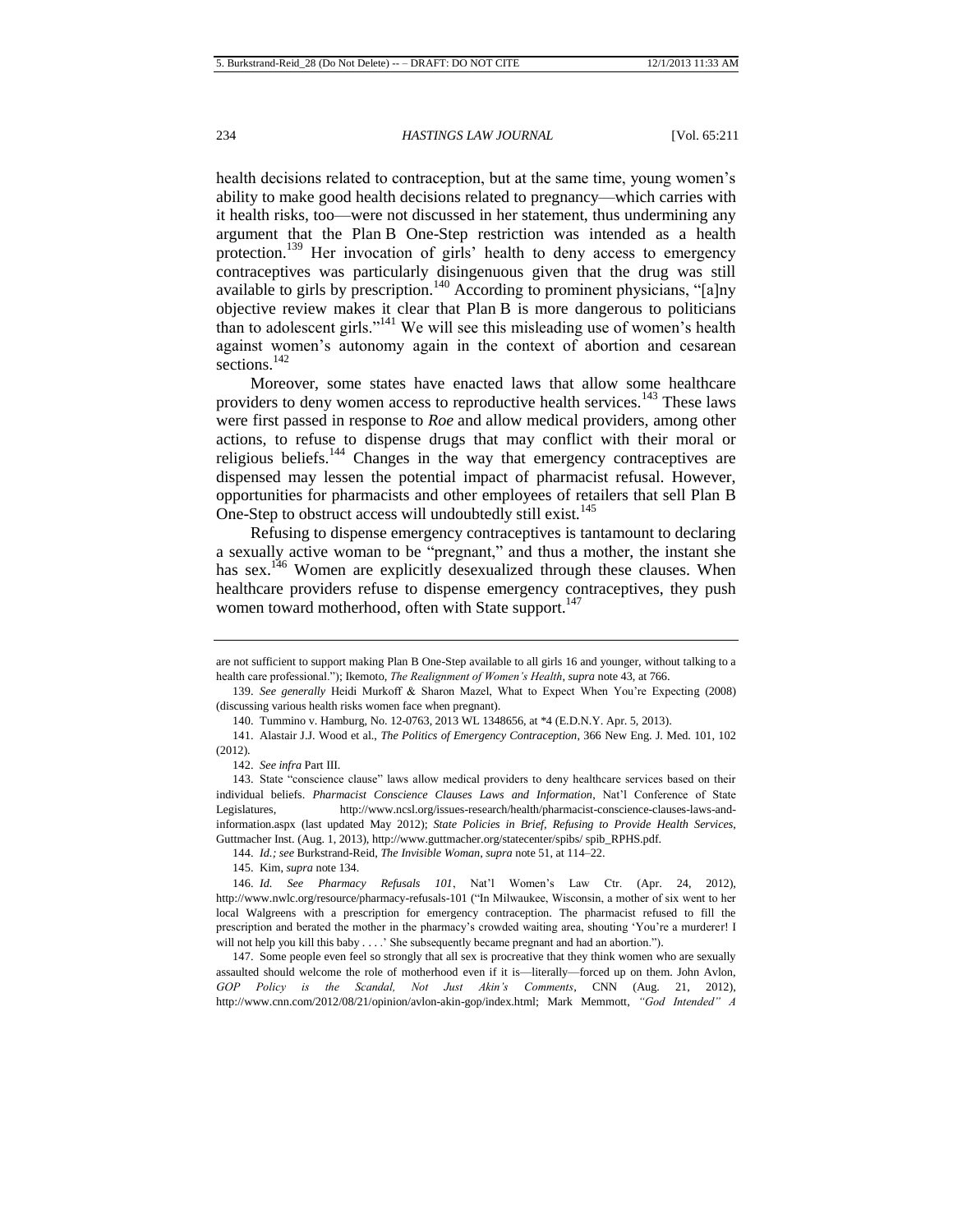Whether expressed by a private employer or by a government official, desexualization is identifiable in the law. When it came to the ACA, we saw desexualization by public and private actors challenging the mandated coverage of contraceptives. In terms of emergency contraception, we see desexualization in the actions of regulatory officials. In both contexts, desexualization is used to propel women toward motherhood. As a consequence, women are impliedly told prior to intercourse that sex is only sanctioned if it is done for the purposes of becoming a parent, thus further facilitating the legal regulation of sexual and reproductive decisionmaking.

# III. The Curious Disappearance of the Pregnant Woman: Using Rituals to Promote Motherhood<sup>148</sup>

<span id="page-25-0"></span>Motherhood is treated as a "female rite of passage" that marks a woman's value and status.<sup>149</sup> For a woman, rejecting motherhood is tantamount to rejecting her core societal role.<sup>150</sup> Using contraceptives is counter to the role women are supposed to play.

<span id="page-25-1"></span>Whether a woman seeks to end a pregnancy or to continue it, desexualization continues through the regulation of women's sexual and reproductive health.<sup>151</sup> After all, a less-sexual woman may be seen as a better mother.<sup>152</sup> But being pregnant does not necessarily mean that one will become a "mother," let alone the good, all-sacrificing mother that society demands. Manufacturing mothers after conception also requires what this Article calls ritualization: first, making pregnant women seeking an abortion participate in the same medical rituals that women continuing pregnancies are directed to undertake, and second, for women who decide to continue their pregnancy, using their participation or lack of participation in certain rituals to indicate whether they will be "good mothers." Desexualization and ritualization work in tandem in reproductive health law to cast women as mothers.

*Pregnancy Caused by Rape, Indiana Candidate Says*, Nat'l Pub. Radio (Oct. 24, 2012, 7:15 AM), http://www.npr.org/blogs/thetwo-way/2012/10/24/163529166/god-intended-a-pregnancy-caused-by-rape-

indiana-candidate-says. *But see* Goldstein, *supra* note 12, at 13 (saying that rape victims may not be expected to take on the mothering role because they did not consent to having sex).

<sup>148.</sup> Another area of ritualization is infertility treatment. For an exploration of the relationship between abortion jurisprudence and assisted reproductive technology, see generally Burkstrand-Reid, *The More Things Change*, *supra* not[e 68,](#page-13-2) and Jody Lyneé Madeira, *Woman Scorned?: Resurrecting Infertile Women's Decision-Making Autonomy*, 71 Md. L. Rev. 339 (2012).

<sup>149.</sup> Martha McMahon, Engendering Motherhood: Identity and Self-Transformation in Women's Lives 108 (1995).

<sup>150.</sup> *Id.* at 231.

<sup>151.</sup> Robbie E. Davis-Floyd, Birth as an American Rite of Passage 61 (2003).

<sup>152.</sup> Friedman et al., *supra* not[e 66,](#page-13-0) at 796–99.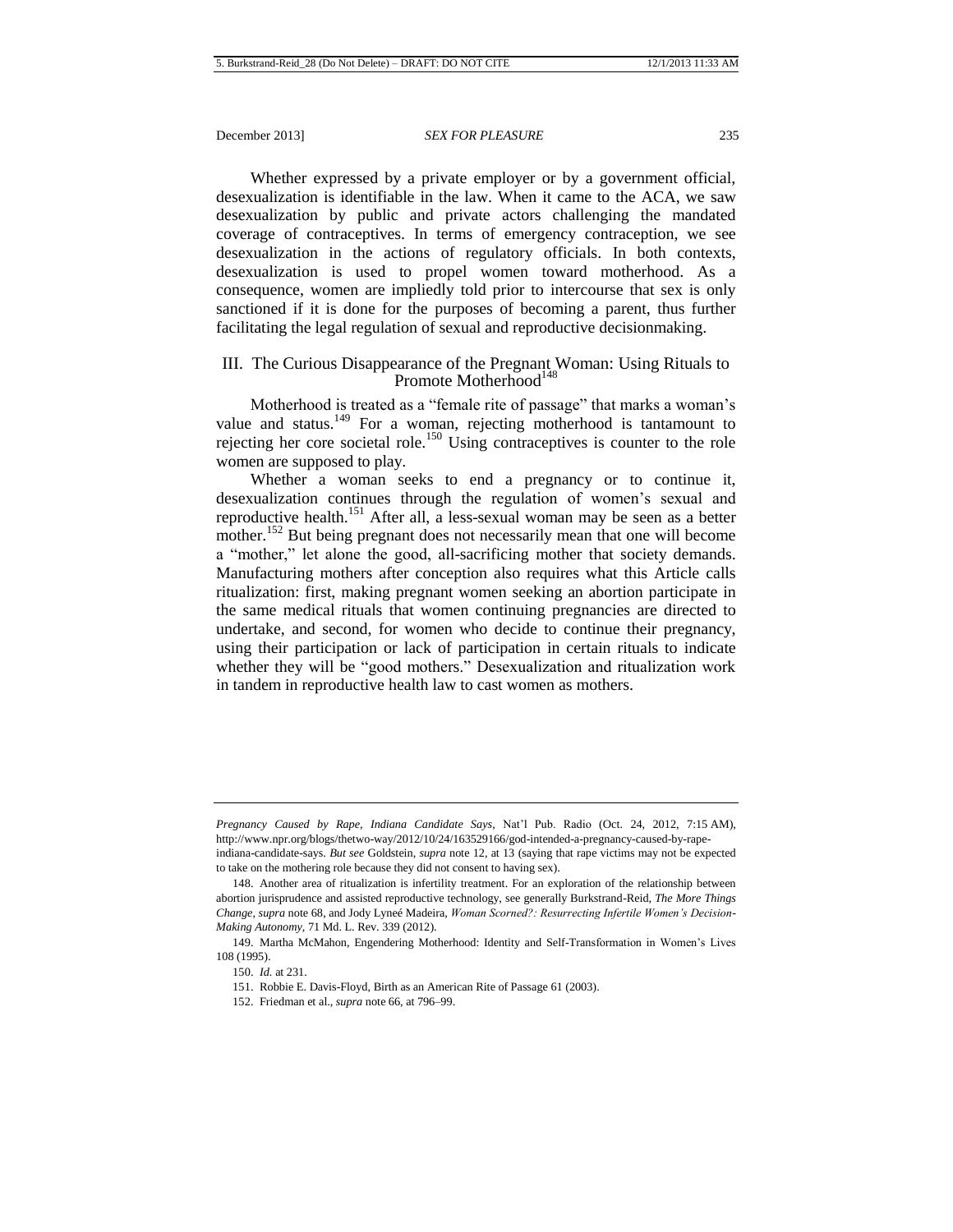# A. Locating and Defining Ritualization

<span id="page-26-0"></span>"Good motherhood" is derived from a cultural script telling women how to be mothers.<sup>153</sup> This script requires women to relegate their sexuality to the periphery.<sup>154</sup> Rituals bring women into the norms of pregnancy and motherhood.<sup>155</sup> Women may be coerced into participating in what are typically treated in continuing pregnancies as bonding rituals associated with "good motherhood."<sup>156</sup> In the context of abortion, by requiring women to interact with providers multiple times or see an ultrasound, the law tries to compel them to accept the role of mother.<sup>157</sup> Likewise, women are told by society and the legal system that to be a "good mother" they must participate in a medicalized birth and may be legally punished if they do not.<sup>158</sup>

This Part examines how ritualization underpins the regulation of pregnant women's sexual and reproductive health decisionmaking and thus undermines women's autonomy once a woman is pregnant.<sup>159</sup> Ritualization occurs both in the context of abortion and in the context of a continuing pregnancy, from prenatal care to childbirth. In both, we see examples of how *Roe* and its progeny have been mobilized to facilitate the State's purported interest in "maternal" health and fetal life, which thinly veils how the law pushes women toward motherhood.<sup>160</sup>

156. *See generally* Carol Sanger, *Seeing and Believing: Mandatory Ultrasound and the Path to a Protected Choice*, 56 UCLA L. Rev. 351, 382–83 (2008) [hereinafter Sanger, *Seeing and Believing*]. There are countless rituals in the medicalized birthing process today. Davis-Floyd, *supra* not[e 151,](#page-25-1) at 73–153 (listing, for example, the use of wheelchairs, separation from partners, use of hospital gowns instead of personal clothing, enemas, hospital beds, and fasting).

157. Sanger, *Seeing and Believing*, *supra* note 156, at 382–83.

158. The regulation of aspects of reproductive health is part of the "medicalized . . . need to protect women." Ikemoto, *The Realignment of Women's Health*, *supra* note 43, at 752; *see infra* Part II.B.; Valenti, *supra* note 25, at 158–61. The government extensively regulates the behavior of pregnant women when it comes to drug use. *See, e.g.*, Julie B. Ehrlich, *Breaking the Law by Giving Birth: The War on Drugs, the War on Reproductive Rights, and the War on Women*, 32 N.Y.U. Rev. L. & Soc. Change 381, 386–92 (2008) (examining state responses to "the perceived problem of drug use by pregnant women").

159. Using abortion jurisprudence to directly or implicitly justify intervention in women's reproductive lives is a "serious distortion" of *Roe*. Janet Gallagher, *Prenatal Invasions & Interventions: What's Wrong with Fetal Rights*, 10 Harv. Women's L.J. 9, 15 (1987); *see* Kim Shayo Buchanan, Lawrence v. Geduldig: *Regulating Women's Sexuality*, 56 Emory L.J. 1235, 1291 (2007) ("[T]he courts of appeals of two circuits have imported the 'undue burden' standard to adjudicate the equal protection rights of pregnant women in cases that have nothing to do with any countervailing state interest in protecting fetal life.").

160. *Roe* is cited in reproductive and sexual health cases outside of the abortion context. *See, e.g.*, Carey v. Population Control Servs. Int'l, 431 U.S. 678, 685–90 (1977); Leigh v. Bd. of Registration in Nursing, 506

<span id="page-26-1"></span><sup>153.</sup> McMahon, *supra* note [149,](#page-25-0) at 27.

<sup>154.</sup> Montemurro & Siefken, *supra* note 6, at 366; Tardy, *supra* note 6, at 462–63.

<sup>155.</sup> Lisa M. Mitchell, Baby's First Picture: Ultrasound and the Politics of Fetal Subjects 174 (2001); Geoffrey P. Miller, *The Legal Function of Ritual*, 80 Chi.-Kent L. Rev. 1181, 1181, 1189–90 (2005) ("Rituals . . . speak to people's core emotions and reveal values that a society holds dearest. Because their expression is conventional and obligatory, they join the individual in solidarity with the group. . . . Rituals are enacted at key transitions in a person's life when he or she is likely to be receptive to influences on identity. These transitions include life crises such as . . . pregnancy, parenthood, or death of a loved one. People are likely to be more receptive to influence in these situations because the circumstances tend to be charged with emotion and because these are occasions where identities are changing.").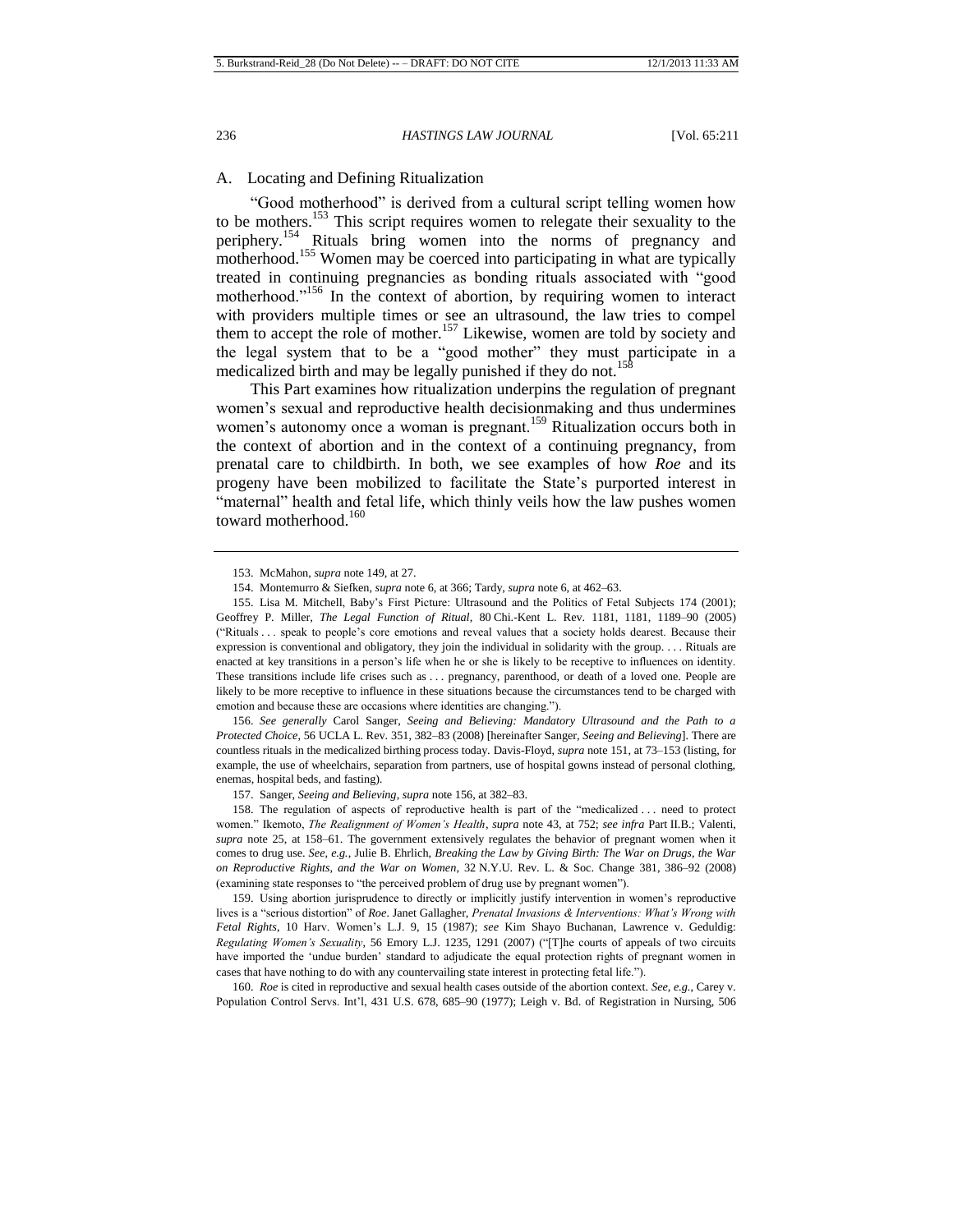The number and type of abortion-related laws are extensive and continue to increase.<sup>161</sup> Some of these laws contain an insidious aspect: they replicate the rituals of prenatal care but with the goal of stopping women from exercising their right to have an abortion. Examples of common abortion laws that both limit access to abortion care and replicate prenatal care are forced ultrasounds, biased counseling, and mandatory delay laws, which operate together to ritualize abortion services.

# <span id="page-27-2"></span><span id="page-27-0"></span>*1. Forced Ultrasounds*<sup>162</sup>

Perhaps the most powerful ritual in a continuing pregnancy is displayed on a screen and subsequently carried in the pockets and purses of mothers-tobe. This is the ultrasound, the first visual representation of a fetus.<sup>163</sup> Ultrasounds have become a rite of passage for a pregnant woman.<sup>164</sup> This prenatal ritual is one of many legal tools that anti-reproductive-rights advocates use to push women seeking abortions toward motherhood.<sup>165</sup>

<span id="page-27-1"></span>Ultrasound use is virtually unregulated in the United States, and the research on the safety and efficacy for both the pregnant woman and fetus is limited.<sup>166</sup> Even in a continuing pregnancy, ultrasounds are medically indicated only in limited circumstances.<sup>167</sup> Ultrasounds in a continuing pregnancy can be used to confirm that the pregnancy is viable, determine the date of gestation and the number of fetuses, and to determine whether there may be problems with the fetus.<sup>168</sup> During the ultrasound process, women may hear a fetal heartbeat and may leave their provider's office with a printout of a bean-sized image to share with friends and family.<sup>169</sup> Despite the popularity of this ritual,

163. Carol Sanger, "*The Birth of Death": Stillborn Birth Certificates and the Problem for Law*, 100 Calif. L. Rev. 269, 282 (2012).

167*.* Gaskin, *supra* not[e 166,](#page-27-1) at 191. *But see* Tex. Med. Providers Performing Abortion Servs. v. Lakey, 667 F.3d 570, 579 (5th Cir. 2012) (describing sonograms as "routine measures in pregnancy medicine today" and "'medically necessary' for the mother and fetus").

168. Murkoff & Mazel, *supra* not[e 139,](#page-24-0) at 60; Gaskin, *supra* not[e 166,](#page-27-1) at 191.

169. *Forming a Bond with Your Baby—Why It isn't Always Immediate*, WebMD (Aug. 2, 2012), <http://www.webmd.com/parenting/baby/forming-a-bond-with-your-baby-why-it-isnt-always-immediate>

("[Bonding] begins to happen even before the baby is bornwhen you feel the first little flutters in your belly

N.E.2d 91, 94 (Mass. 1987); Sammon v. N.J. Bd. of Med. Exam'rs, 66 F.3d 639, 646 (3d Cir. 1995); Lynn M. Paltrow & Jeanne Flavin, *Arrests of and Forced Interventions on Pregnant Women in the United States, 1973– 2005: Implications for Women's Legal Status and Public Health*, 38 J. Health Pol. Pol'y & L. 299, 325 (2013).

<sup>161.</sup> *States Enact a Record Number of Abortion Restrictions in 2011*, Guttmacher Inst. (Jan. 5, 2012), http://www.guttmacher.org/media/inthenews/2012/01/05/endofyear.html.

<sup>162.</sup> Elective cesarean sections are beyond the scope of this Article. For points of view on this procedure, see Veronique Bergeron, *The Ethics of Cesarean Section on Maternal Request: A Feminist Critique of the American College of Obstetricians and Gynecologists' Position on Patient-Choice Surgery*, 21 Bioethics 478, 482–84 (2007); [Gene Declercq & Judy Norsigian,](http://search.boston.com/local/Search.do?s.sm.query=Gene+Declercq+and+Judy+Norsigian&camp=localsearch:on:byline:art) *Mothers Aren't Behind A Vogue for Caesareans*, Boston Globe (Apr. 3, 2006), http://www.boston.com/yourlife/health/women/ articles/2006/04/03/mothers\_arent\_behind\_a\_vogue\_for\_caesareans.

<sup>164.</sup> *Id.* at 282.

<sup>165.</sup> Sanger, *supra* not[e 163,](#page-27-0) at 301–02.

<sup>166.</sup> *Compare*, Ina May Gaskin, Ina May's Guide to Childbirth 191 (2003), *with* Murkoff & Mazel *supra* not[e 139.](#page-24-0)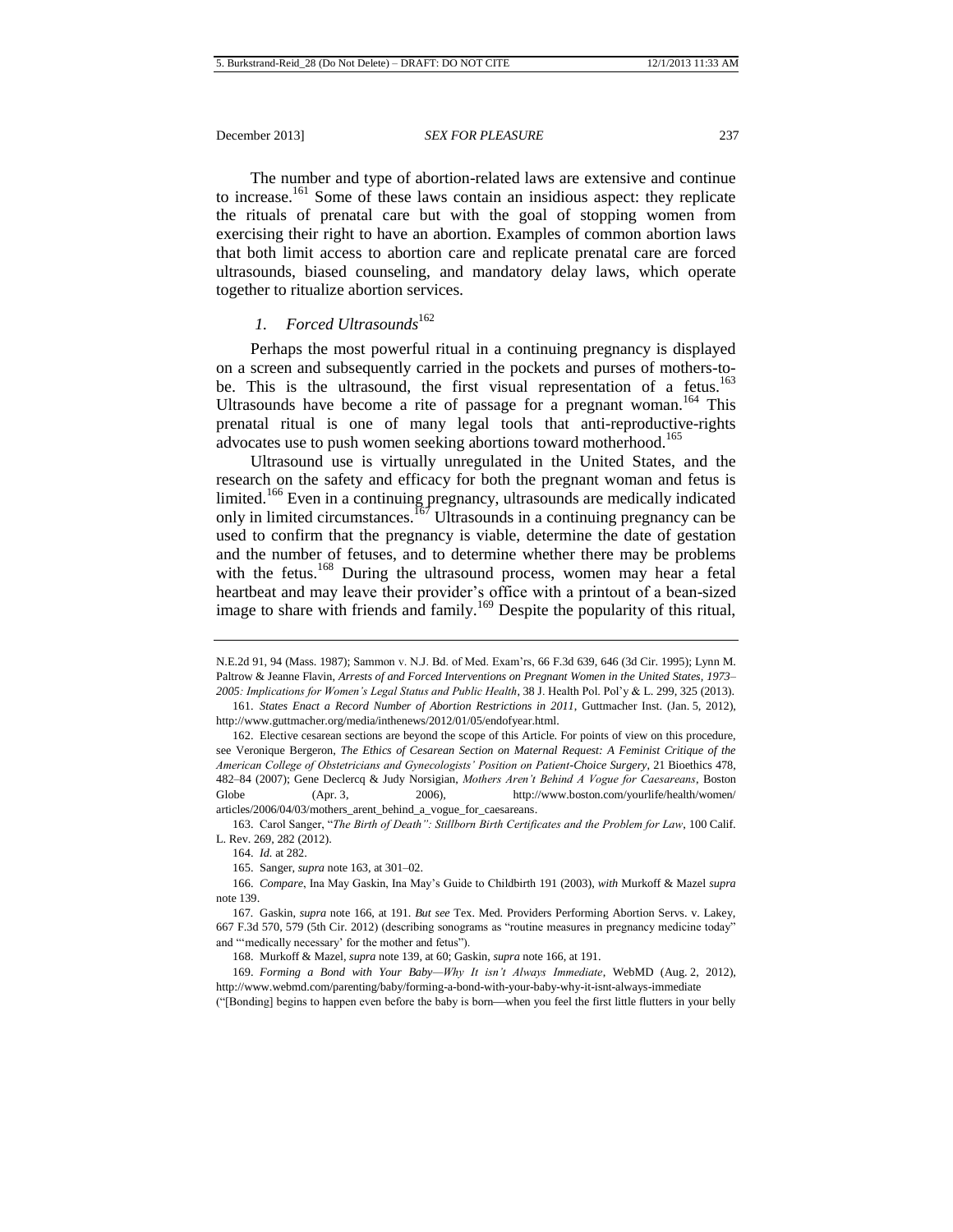the ultrasound process and resulting "picture" are misleading; especially early in pregnancy, it is likely that "the ultrasound image has been magnified and the heartbeat amplified."<sup>170</sup> Studies show that most couples need help even interpreting the fetal image.<sup>171</sup> So why is that black-and-white printout so powerful? Quite simply: the act of holding that picture defines the holder as a parent. $172$ 

<span id="page-28-0"></span>There are limited medical reasons to require an ultrasound for a firsttrimester abortion.<sup>173</sup> Some providers perform ultrasounds voluntarily, however, while others are forced by law to either perform them or to give information about them prior to providing an abortion.<sup>174</sup> Regardless of whether the ultrasound is mandated by law or performed at the direction of the provider, ultrasounds push women toward motherhood.

Some states do not require a provider to perform an ultrasound but require providers to offer to display the ultrasound screen if one is performed.<sup>175</sup> In some states, the law forces a woman seeking an abortion to have an ultrasound—regardless of her or the provider's wishes—and may require the provider to offer to show the image to the woman.<sup>176</sup> State laws with the most "force" require providers to perform an ultrasound, display the image, and describe what is on the screen, $177$  presumably on the patriarchal assumption that women having an abortion have not thought their choice through. 178

<span id="page-28-1"></span>Ultrasound laws are often veiled in medical terms and are described as a type of "informed consent."<sup>179</sup> Informed consent in medicine, generally, is

171. Mitchell, *supra* not[e 155,](#page-26-0) at 5.

173. Sarah E. Weber, *An Attempt to Legislate Morality: Forced Ultrasounds as the Newest Tactic in Anti-Abortion Legislation*, 45 Tulsa L. Rev. 359, 380 (2009); *2011 Clinical Policy Guidelines*, Nat'l Abortion Fed'n, at 9-10 (2011), http://www.prochoice.org/pubs\_research/publications/downloads/ professional\_education/2011%20CPGs.pdf.

174. *State Policies in Brief: Requirements for Ultrasound*, Guttmacher Inst., http://www.guttmacher.org/statecenter/spibs/spib\_RFU.pdf (last visited Oct. 6, 2013).

175. *See, e.g.*, Ohio Rev. Code Ann. § 2317.561 (West 2008); W. Va. Code § 16-2I-2(c) (2010).

176. *See, e.g.*, Ala. Code § 26-23A-4(b)(4) (2002); Fla. Stat. § 390.0111(3)(a) (2013).

177. *See, e.g.*, La. Rev. Stat. Ann. § 40:1299.35.2(D) (2012). In some circumstances, a woman may opt to look away or decline to listen. *State Policies in Brief*, *supra* not[e 174](#page-28-0)*.*

178. *See, e.g.*, Tex. Med. Providers Performing Abortion Servs. v. Lakey, 667 F.3d 570, 573 (5th Cir. 2012) (providing the title of the Texas anti-abortion and ultrasound statute—the "Woman's Right to Know Act"). However, information that "might cause the woman to choose childbirth over abortion" does not in and of itself make a law unconstitutional. Planned Parenthood of S.E. Pa. v. Casey, 505 U.S. 833, 883 (1992).

179. *See, e.g.*, *Tex. Med Providers Performing Abortion Servs.*, 667 F.3d at 582; La. Rev. Stat. Ann. § 40:1299.35.2(D)(2)(d) (requiring women to fill out a form indicating that they've been given the opportunity

or see your baby kick on the [ultrasound](http://www.webmd.com/a-to-z-guides/doppler-ultrasound) screen."); Kukla, *supra* note 25, at 70–74 (describing ultrasounds as being "social" events).

<sup>170.</sup> Caroline Mala Corbin, *Compelled Disclosures*, Ala. L. Rev. (forthcoming 2014), at \*45, *available at* [http://papers.ssrn.com/sol3/papers.cfm?abstract\\_id=2258742.](http://papers.ssrn.com/sol3/papers.cfm?abstract_id=2258742)

<sup>172.</sup> *10 Ways to Bond With Your Bump*, Babycentre (last updated Oct. 2011), <http://www.babycentre.co.uk/a1049630/10-ways-to-bond-with-your-bump#ixzz2GwTNBzGD> ("Having a picture of your baby's scan on your phone or on your fridge door is a constant reminder that your bump is home to a little person.").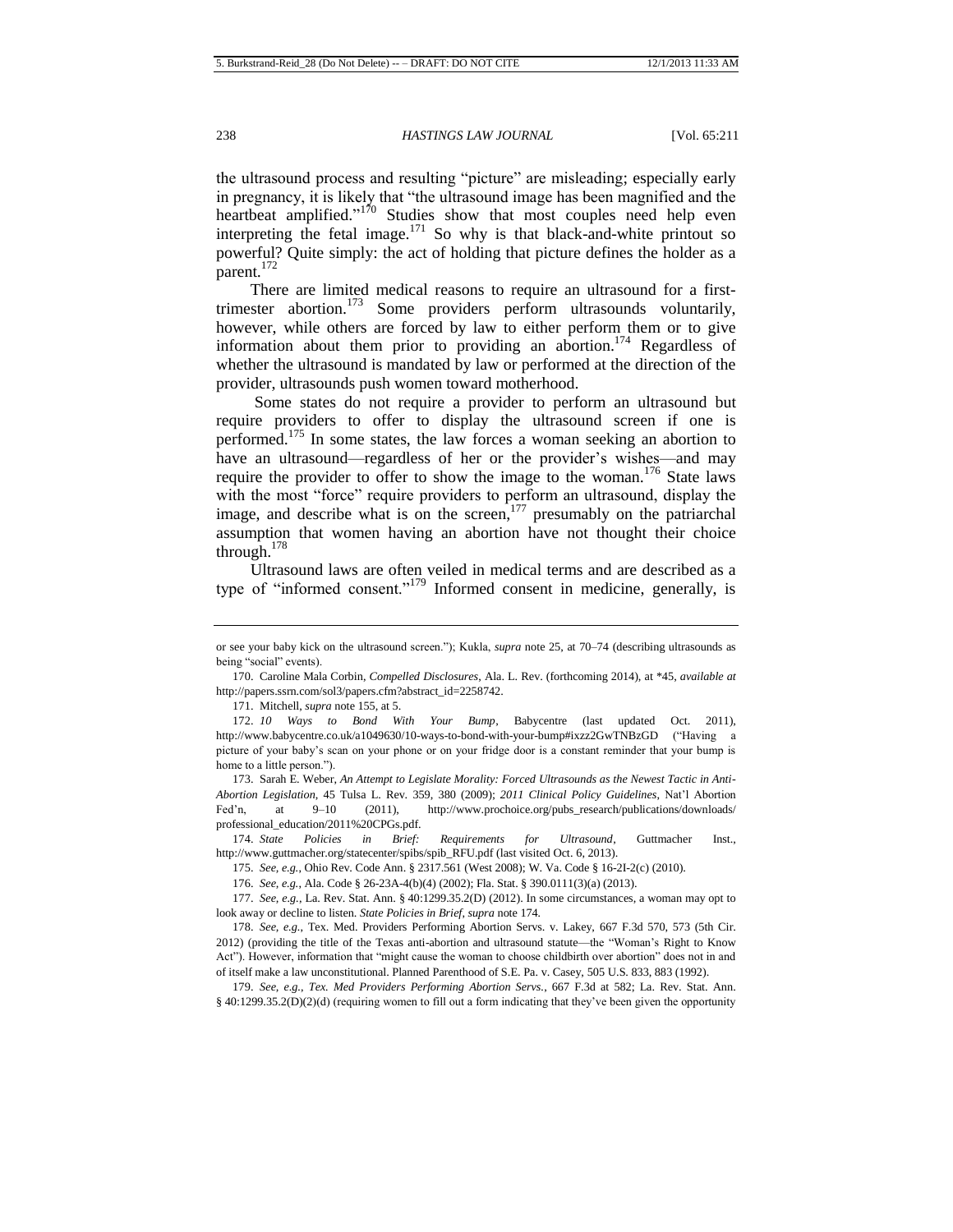designed to be a health protection for patients, but the use of ultrasounds and the required dialogue surrounding their use prior to abortion is intended to push women toward motherhood.<sup>180</sup> Even if forced ultrasounds are constitutionally permissible, their purported constitutionality does not make them any more medically necessary or any less political.<sup>181</sup>

Mandating ultrasounds in the context of abortion care uses a major ritual of a continuing pregnancy in an attempt to trigger "maternal" bonding, prompt "maternal" guilt, and prevent abortion.<sup>182</sup> The very process of getting an ultrasound is part of the ritual of a continuing pregnancy: the cleaning of the stomach, the movement of the ultrasound wand, lying down on what may feel like a delivery table, lights dimmed and screen bright.<sup>183</sup> It is in similar circumstances when, later in a continuing pregnancy, women may find out the sex of the baby and have the first glimpse of fetal body parts and the twists and turns of the fetus in utero. As such, the law tries to turn them into mothers; ultrasounds put the pregnant woman in a place very similar to where she might be in a much later point in pregnancy, one at which, hypothetically, she has accepted motherhood. It is a thinly "veiled attempt to personify the fetus and dissuade a woman from obtaining an abortion."<sup>184</sup>

# *2. Biased Counseling/Informed Consent and Mandatory Delay/Waiting Periods*

While the use of forced ultrasounds may be the most obvious way that a ritual of continuing pregnancy is used to push women seeking an abortion into motherhood, ritualization is used in other ways in the context of abortion. Although more subtle, some counseling and informed consent provisions regulating abortion also signify ritualization and further thrust women toward motherhood.<sup>185</sup>

http://www.slate.com/articles/double\_x/doublex/2011/10/most\_surprising\_abortion\_statistic\_the\_majority\_of\_ women\_who\_ter.html.

184. *State Policies in Brief*, *supra* not[e 174.](#page-28-0)

<span id="page-29-0"></span>to see the "unborn child" and listen to a heartbeat); Sonia M. Suter, *Bad Mothers or Struggling Mothers?*, 42 Rutgers L.J. 695, 700 (2011).

<sup>180.</sup> Suter, *supra* not[e 179,](#page-28-1) at 700.

<sup>181.</sup> *Tex. Med Providers Performing Abortion Servs.*, 667 F.3d at 576.

<sup>182.</sup> Sanger, *Seeing and Believing*, *supra* note 156, at 382–83.

<sup>183.</sup> Mitchell, *supra* note [155,](#page-26-0) at 3; Michelle Chen, *It's Not Just Forced Ultrasound: Abortion Rights Under Assault*, Salon (Oct. 21, 2012, 12:00 PM), http://www.salon.com/2012/10/21/ its\_not\_just\_forced\_ultrasound\_abortion\_rights\_under\_assault. Furthermore, given the high percentage of women having abortions who are already mothers, by replicating the ultrasound ritual, the law has compelled women to experience a significant ritual in "maternal" healthcare and "motherhood," one which they may be familiar with as biological mothers. Lauren Sandler, *The Mother Majority: Women with Children Have More Abortions than Anyone Else, and By an Increasingly Wide Margin. So Why is the Topic Taboo?*, Slate (Oct. 17, 2011, 2011,  $4:34 \text{ PM}$ ),

<sup>185.</sup> Chinué Turner Richardson & Elizabeth Nash, *Misinformed Consent: The Medical Accuracy of State-Developed Abortion Counseling Materials*, 9 Guttmacher Pol'y Rev. 4 (2006) ("In some cases, the state goes so far as to include information that is patently inaccurate or incomplete, lending credence to the charge that states'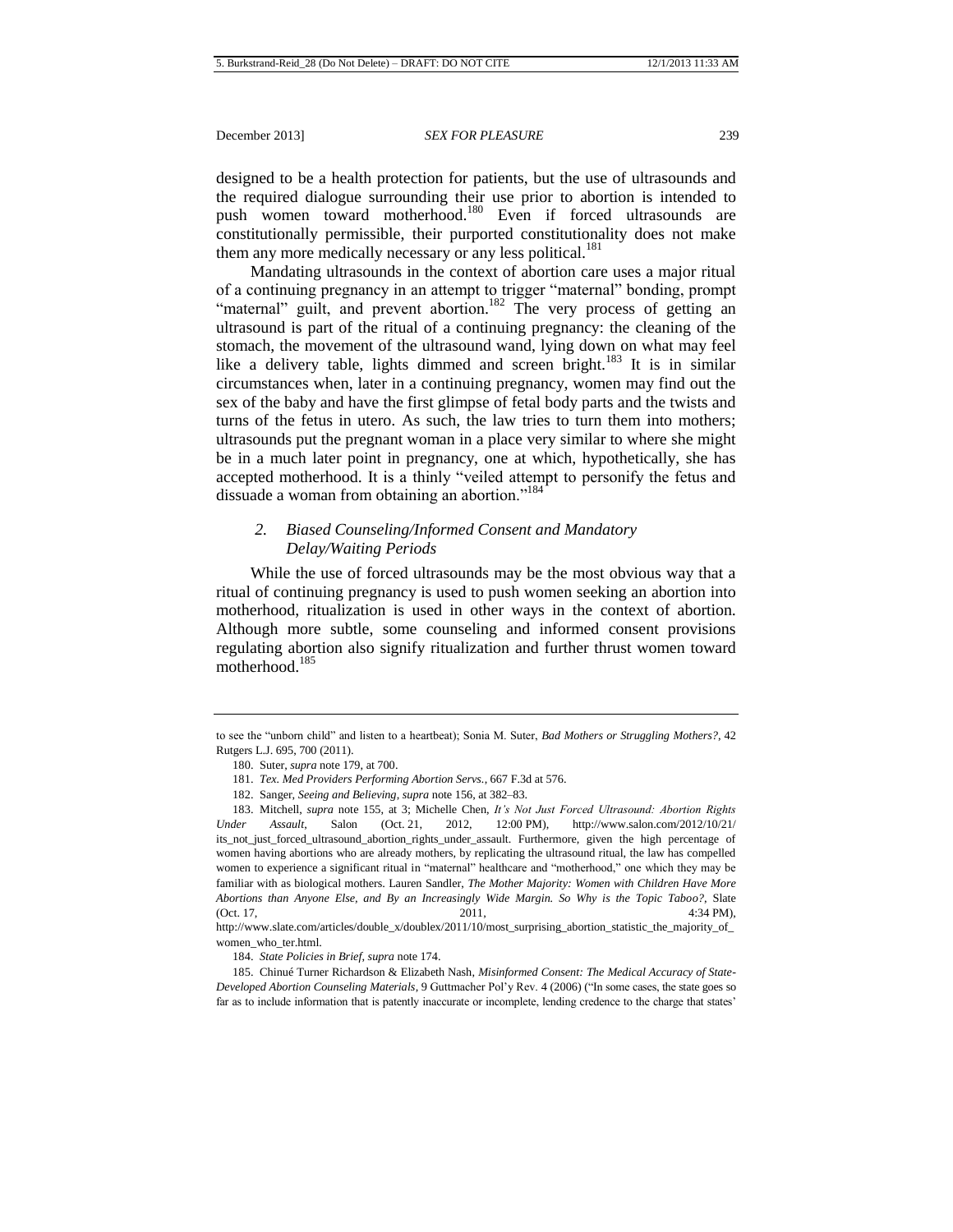<span id="page-30-1"></span><span id="page-30-0"></span>The State may express anti-abortion viewpoints by forcing medical providers to convey information that goes beyond traditional informed consent requirements.<sup>186</sup> Thirty-five states require that women receive some type of counseling prior to having an abortion; twenty-seven specify what the information must include, and that information is often biased or inaccurate.<sup>187</sup> These laws are often described as "informed consent" laws, a label that disingenuously implies that they replicate the counseling that takes place before all medical procedures when, in fact, the information provided goes far beyond that. This is why pro-choice advocates sometimes call them "biased counseling" laws.<sup>188</sup> For example, South Dakota forces providers to give misleading information that says having an abortion puts women at increased risk of committing suicide.<sup>189</sup> Wisconsin requires that the materials offered to a woman include "photographs, pictures or drawings, that are designed to inform the woman of the probable anatomical and physiological characteristics of the unborn child at 2-week gestational increments. $190$  Some states even provide inaccurate information on the impact an abortion can have on future fertility<sup>191</sup> and the discredited theory that there is a link between abortion and breast cancer. 192

To understand how biased counseling constitutes ritualization at the time of an abortion, one must first understand how health care is delivered during a

187. *State Policies in Brief: Counseling and Waiting Periods for Abortion*, Guttmacher Inst., http://www.guttmacher.org/statecenter/spibs/spib\_MWPA.pdf (last visited Oct. 6, 2013) [hereinafter *Counseling and Waiting Periods for Abortion*]. Counseling may be oral or written, in person or not. *Id*; *see* Caroline Mala Corbin, *The First Amendment Right Against Compelled Listening*, 89 B.U. L. Rev. 939, 1000– 11 (2009) (arguing that women have a right to not listen to abortion-related counseling).

188. *See Biased Counseling & Mandatory Delays*, NARAL Pro-Choice Am., http://www.prochoiceamerica.org/what-is-choice/fast-facts/biased\_counseling.html (last visited Oct. 14, 2013) (defining "biased counseling" and "mandatory delay"); *see also Counseling and Waiting Periods for Abortion*, *supra* note [187;](#page-30-0) Ian Vandewalker, *Abortion and Informed Consent: How Biased Counseling Laws Mandate Violations of Medical Ethics*, 19 Mich. J. Gender & L. 1, 6–33 (2012).

189. Planned Parenthood Minn., N.D., & S.D. v. Rounds, 686 F.3d 889, 905 (8th Cir. 2012); *Spurious Science Triumphs as U.S. Court Upholds South Dakota "Suicide Advisory" Law*, Guttmacher Inst. (July 27, 2012), http://www.guttmacher.org/media/inthenews/2012/07/27/index.html (quoting the American Psychological Association as saying, "the best scientific evidence indicates that the relative risk of mental health problems among adult women who have an unplanned pregnancy is no greater if they have an elective first-trimester abortion than if they deliver the pregnancy").

190. Wis. Stat. § 253.10 (3)(d)(2) (2012).

191. *Counseling and Waiting Periods for Abortion*, *supra* note [187](#page-30-0) (listing Arizona, Kansas, North Carolina, South Dakota, Texas, and West Virginia).

192. *Id.* (listing Alaska, Kansas, Mississippi, Oklahoma, and Texas).

abortion counseling mandates are sometimes intended less to inform women about the abortion procedure than to discourage them from seeking abortions altogether.").

<sup>186.</sup> Planned Parenthood of S.E. Pa. v. Casey, 505 U.S. 833, 882–83 (1992) ("If the information the State requires to be made available to the woman is truthful and not misleading, the requirement may be permissible . . .[R]equiring that the woman be informed of the availability of information relating to fetal development and the assistance available should she decide to carry the pregnancy to full term is a reasonable measure to ensure an informed choice, one which might cause the woman to choose childbirth over abortion. This requirement cannot be considered a substantial obstacle to obtaining an abortion, and, it follows, there is no undue burden.").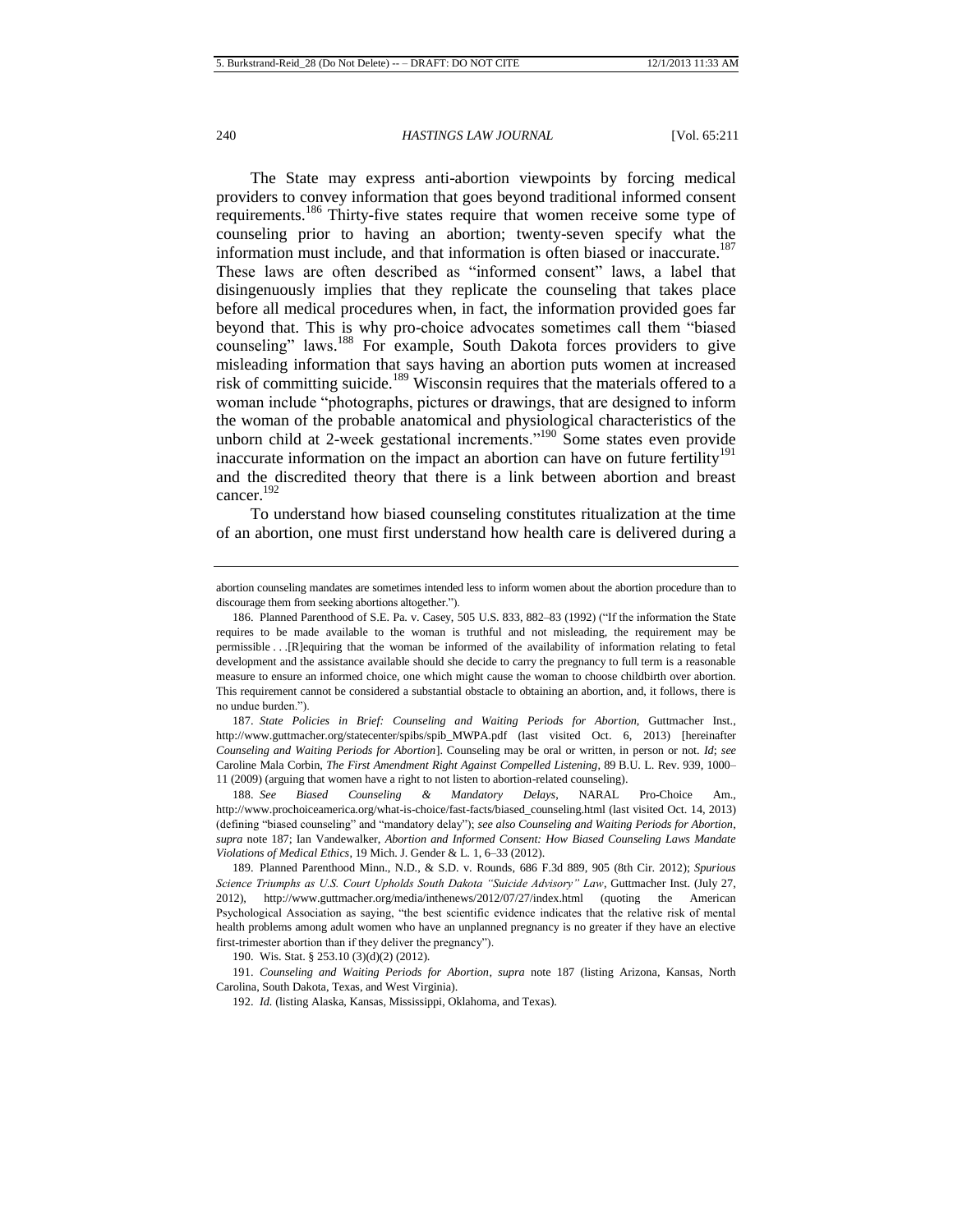typical pregnancy. In an ideal prenatal care setting, when a woman chooses to continue a pregnancy, her interaction with a medical professional begins immediately. In addition to confirming the pregnancy, the first visit typically involves the taking of a medical history, a physical exam, some laboratory tests, a lot of talk about what is to come in the next several months, and ways for the pregnant woman to stay healthy during the pregnancy.<sup>193</sup>

Biased counseling laws are an attempt to replicate that prominent ritual of pregnancy: visits to a trusted healthcare provider.<sup>194</sup> But abortion "informed consent" statutes do nothing of the kind; they twist the woman's medical confidant into an ideological advocate, whether or not the provider agrees.<sup>195</sup> As a consequence, a woman's trust in her provider is used against her.

Admittedly, when a pregnancy is to be terminated, a woman's relationship with the provider is more truncated than the relationships women have with their providers in an ongoing pregnancy.<sup>196</sup> Nonetheless, by requiring biased counseling, the State pushes healthcare providers to exert power over a woman seeking to end a pregnancy. The power a practitioner has over a pregnant woman, whether she is ending or continuing her pregnancy, is  $\mu$  immense<sup>197</sup> and is badly misused when counseling is biased, especially when that provider is forced to provide erroneous health information.<sup>198</sup> But biased counseling is not the only example of ritualization in pregnancy. Mandatory delay laws, which require time to pass between an initial consultation and the abortion, also mimic the care provided in a wanted pregnancy.

Monthly visits to a medical provider are one of the rituals of an ongoing pregnancy.<sup>199</sup> The wait between each visit provides time for the pregnant woman (transformed into a mother) to bond with the fetus and to contemplate motherhood.<sup>200</sup> This process is mirrored to a limited extent by laws that mandate delay between a woman's decision to have an abortion and the procedure itself. In twenty-six states, a woman has to wait one or more days between the time she seeks an abortion and the time an abortion is performed,

197. *See, e.g.*, M.C. Shapiro et al., *Information Control and the Exercise of Power in the Obstetrical Encounter*, 17 Soc. Sci. Med. 139, 145 (1983).

198. Vandewalker, *supra* not[e 188,](#page-30-1) at 6–33.

199*. See generally* Murkoff & Mazel, *supra* not[e 139](#page-24-0) (describing monthly prenatal visits).

200. *Id.* at 29, 248; Sara Terzo, *Analysis: Pro-Life Support for Abortion Waiting Periods and Informed Consent Saves Lives*, Live Action News (Jan. 20, 2013), http://liveactionnews.org/pro-life-support-forabortion-waiting-periods-and-informed-consent-saves-lives.

<sup>193.</sup> Murkoff & Mazel, *supra* not[e 139,](#page-24-0) at 124–26.

<sup>194.</sup> *Compare id.* at 21–32, *with* La. Rev. Stat. Ann. § 40:1299.35.6(A)(4)(c) (2012).

<sup>195.</sup> Richardson & Nash, *supra* not[e 185.](#page-29-0)

<sup>196.</sup> La. Rev. Stat. Ann. § 40:1299.35.6(A)(4)(c) ("The vast majority of all abortions are performed in clinics devoted solely to providing abortions and family planning services. Most women who seek abortions at these facilities do not have any relationship with the physician who performs the abortion, before or after the procedure. They do not return to the facility for postsurgical care. In most instances, the woman's only actual contact with the physician occurs simultaneously with the abortion procedure, with little opportunity to receive counseling concerning her decision.").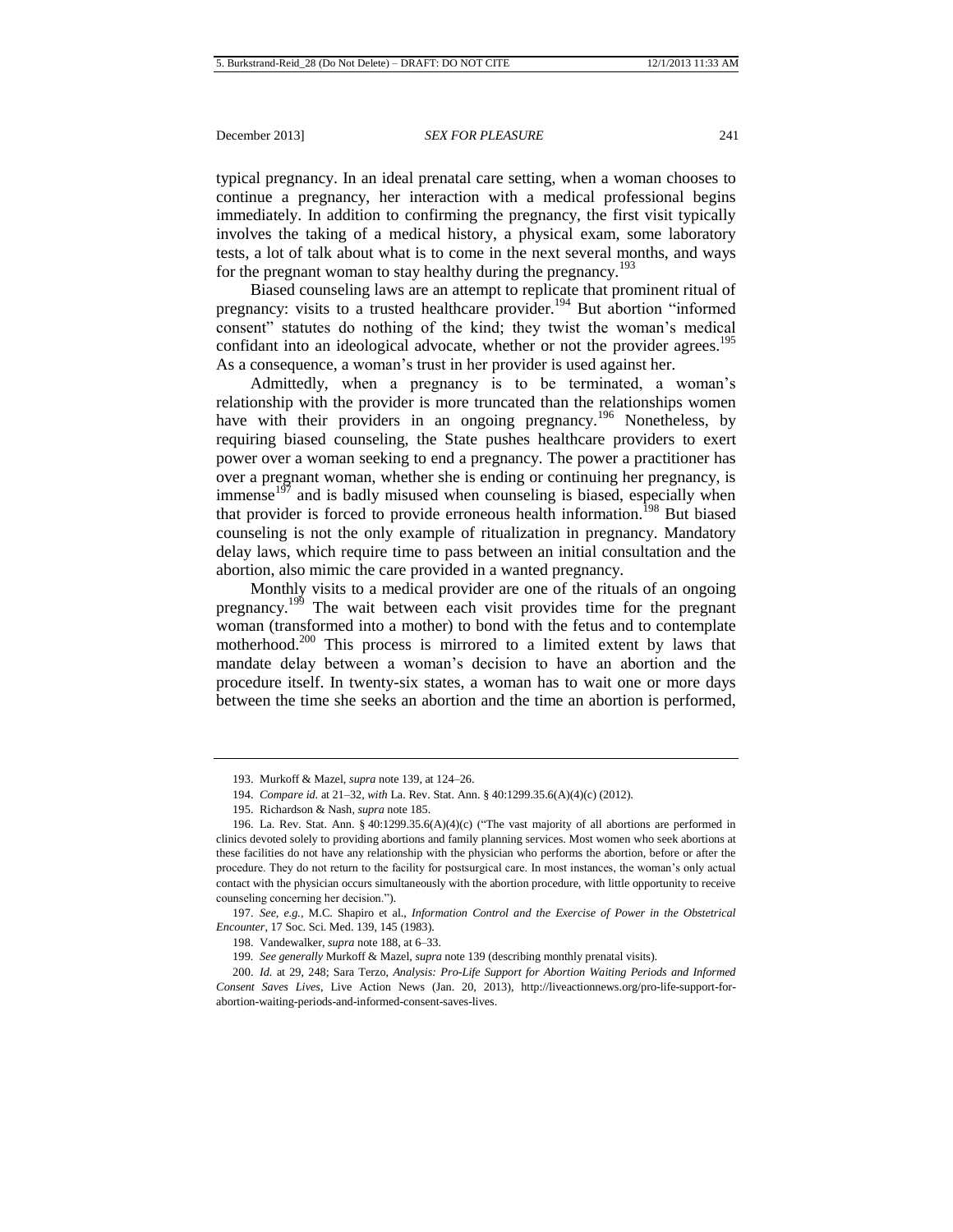and several states mandate two visits to the abortion provider.<sup>201</sup> A woman terminating a pregnancy is required to take the time to think about and bond with her "unborn child," as if she had not already seriously considered her decision to have an abortion before going to visit her provider.

Forced ultrasounds, biased counseling, and mandatory delay laws replicate rituals that take place during the process preceding childbirth for the purpose of making women accept the role of mother, and thus impede women's access to abortion. The information presented to the woman—via ultrasound, orally, or in writing—is designed to create a hierarchical relationship with a medical professional who then may be required to provide information designed to induce women to feel like a mother through these rituals and create feelings of guilt about choosing not to be a mother. If a woman does not change her mind, she is rejecting "a five-thousand-year-old tide of conditioning, of social agendas propounded by churches and other male-dominated institutions, that say that a woman's primary purpose is to have children and to serve her children and her husband."<sup>202</sup>

# B. The Patient Mother

One might think that once a woman accepts the responsibility of childbirth, the State would cease to intervene. But "choice" is not just about abortion. Pregnancy and the birth process are filled with a vast number of options regarding how birth will take place.<sup>203</sup> And the law frequently influences what choices women make as mothers, as we see through the ritualized practices in the ongoing pregnancy.

In the context of childbirth, ritualization involves a woman engaging the rituals of a medicalized pregnancy and birth process, primarily the rituals involved in standard obstetric care and hospital birthing.<sup>204</sup>

By 'medicalizing' birth, i.e. separating a woman from her own environment and surrounding her with strange people using strange machines to do strange things to her in an effort to assist her, the woman's state of mind and body is so altered that her way of carrying through this intimate act must also be altered and the state of the baby born must equally be altered. The result is that it is no longer possible to know what births would have been like before these manipulations. Most health care providers no longer know what

<sup>201.</sup> *Counseling and Waiting Periods for Abortion*, *supra* note [187.](#page-30-0) Planned Parenthood of S.E. Pa. v. Casey, 505 U.S. 833, 885–87 (1992) (upholding a twenty-four hour waiting period). Although some states require a mandatory delay of less than twenty-four hours, the practical impact of the delay is likely to make the woman have to return to the provider the following day.

<sup>202.</sup> Christiane Northrup, Women's Bodies, Women's Wisdom: Creating Physical and Emotional Health and Healing 388 (2010).

<sup>203.</sup> Murkoff & Mazel, *supra* not[e 139,](#page-24-0) at 21–31.

<sup>204.</sup> This Article asserts that ritualization is reflected in the broader trend of medicalization, the "process of turning . . . people into patients. . . . It leads people to have too much treatment—and some of them are harmed by it." H. Gilbert Welch, Opinion, *The Medicalization of Life*, L.A. Times (Mar. 15, 2010), http://articles.latimes.com/2010/mar/15/opinion/la-oe-welch15-2010mar15.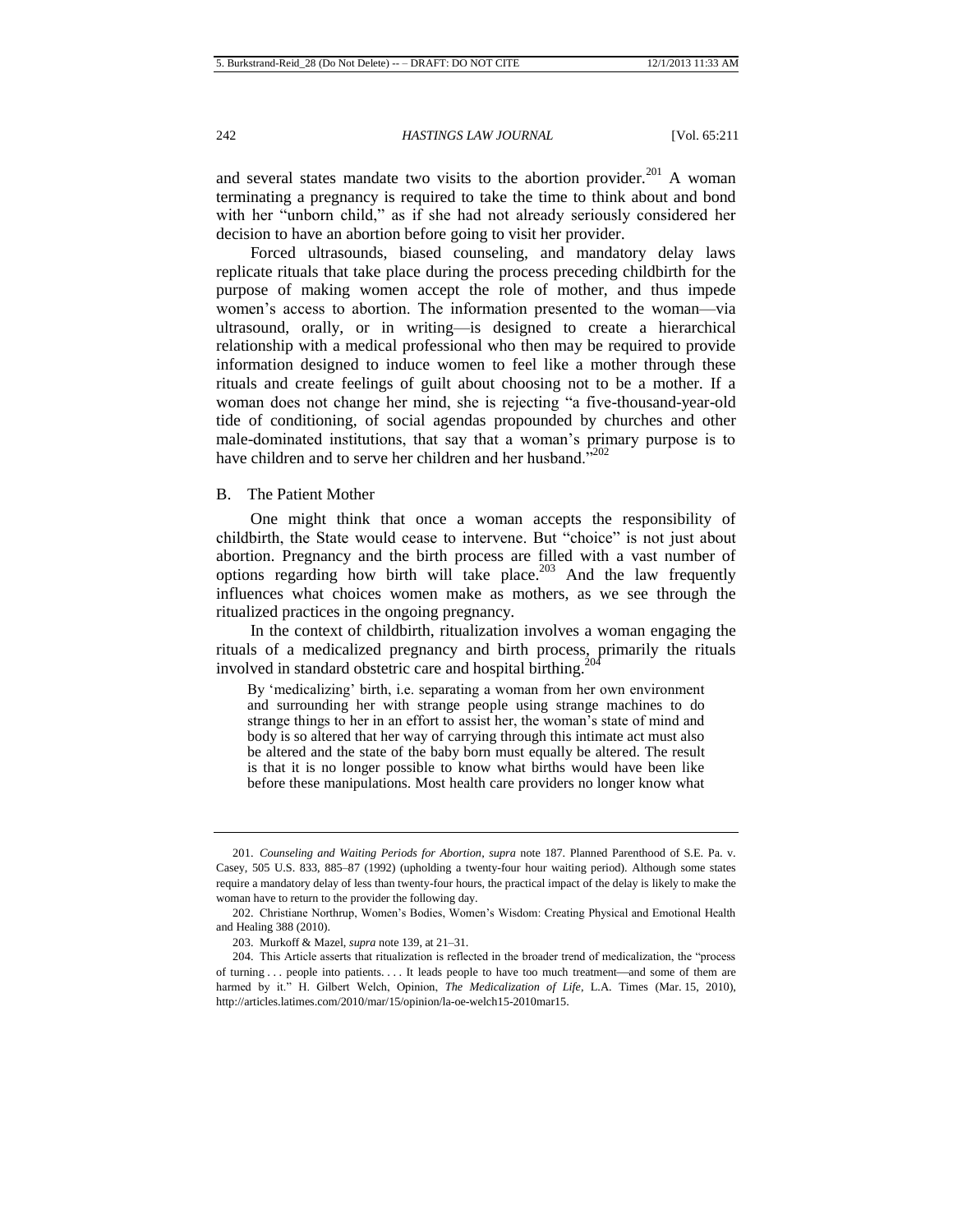<span id="page-33-3"></span><span id="page-33-2"></span><span id="page-33-0"></span>'non-medicalized' birth is. The entire modern obstetric and neonatological literature is essentially based on observations of 'medicalized' birth.

Although women can give birth in a variety of settings, they do so overwhelmingly in hospitals and with physicians, though options for other birth attendants exist.<sup>206</sup> In the United States there is a "veritable mandate" that babies be born in hospitals—and nearly all are.<sup>207</sup> This is due, in part, to the increasing number of medical technologies that are presented as necessary for a safe labor process: fetal monitors and intravenous medicines, among other interventions, are part of the birth ritual.<sup>208</sup> Given all of the technology now available for use during the labor process, its use is expected; women who refuse modern locations, modern interventions, or who forsake "scientific" (that is physician) advice risk being seen as selfish, the hallmark of a "bad mother."209

<span id="page-33-1"></span>Some degree of medicalization within the narrow relationship between a pregnant woman and her practitioner is expected. But our legal regime may go above and beyond the typical provider-patient relationship by dictating where, how, and with whom women may labor.<sup>210</sup> Why do we see ritualization in the law and social dictates regarding what constitutes a good pregnancy and  $\text{birth}$ <sup>211</sup> Is it a symptom of industrialization and our societal obsession with new technologies?<sup>212</sup> Is it a sign not only of State intervention but also our lawsuit-happy society, with doctors choosing to intervene rather than assume legal risk?<sup>213</sup> Or might the State's push to use the rituals of medicalized birth reflect a distrust of women's reproductive capacity, a view "of the female body as an inherently defective machine?"<sup>214</sup> The answer is unknown.

209. *See* Kukla, *supra* note 25, at 74 (discussing "birth as a maternal achievement test"); Baker, *supra* note [207,](#page-33-0) at 553. *See generally* Susan Goldberg, *Medical Choices During Pregnancy: Whose Decision is it Anyway?*, 41 Rutgers L. Rev. 591 (1989) (discussing efforts to compel pregnant women to undergo treatments against their wishes). Blaming the woman for all ills that befall her baby is not new; for example, people used to believe that "if you looked at ugly things, you'd have an ugly baby." Tara Parker-Pope, *Lessons from the History of Childbirth*, N.Y. Times (Well) (Feb. 5, 2010, 10:28 AM)[, http://well.blogs.nytimes.com/2010/02/05/the-history-of-childbirth.](http://well.blogs.nytimes.com/2010/02/05/the-history-of-childbirth/)  For a discussion of the "bad mother" in law, see generally Marie Ashe, *The "Bad Mother" In Law and Literature: A Problem of Representation*, 43 Hastings L.J. 1017 (1992).

<sup>205.</sup> M. Wagner, *Fish Can't See Water: The Need to Humanize Birth*, 75 Int'l J. Gynecology & Obstetrics S25, S26 (2001) (quoting the European Reg'l Office, World Health Org., Having a Baby in Europe (1985)).

<sup>206.</sup> Joyce A. Martin et al., Dep't of Health & Human Servs., Births: Final Data for 2011, 62 Nat'l Vital Statistics Reports 1, 12 (2013).

<sup>207.</sup> Heather Joy Baker, "*We Don't Want to Scare the Ladies:" An Investigation of Maternal Rights and Informed Consent Throughout the Birth Process*, 31 Women's Rights L. Rep. 538, 553 (2010); *see supra* note 206.

<sup>208.</sup> Murkoff & Mazel, *supra* not[e 139,](#page-24-0) at 362–99.

<sup>210.</sup> The tort system may impact obstetrical practice. Sheila Kitzinger, The Complete Book of Pregnancy & Childbirth 56 (2011); Davis-Floyd, *supra* note [151,](#page-25-1) at 48.

<sup>211.</sup> Jennifer Block, Pushed: The Painful Truth About Childbirth and Modern Maternity Care 6 (2007); Davis-Floyd, *supra* not[e 151,](#page-25-1) at 48.

<sup>212.</sup> Block, *supra* not[e 211,](#page-33-1) at 6, 39–40.

<sup>213.</sup> *Id.* at 43; Davis-Floyd, *supra* not[e 151,](#page-25-1) at 48.

<sup>214.</sup> Davis-Floyd, *supra* not[e 151,](#page-25-1) at 72.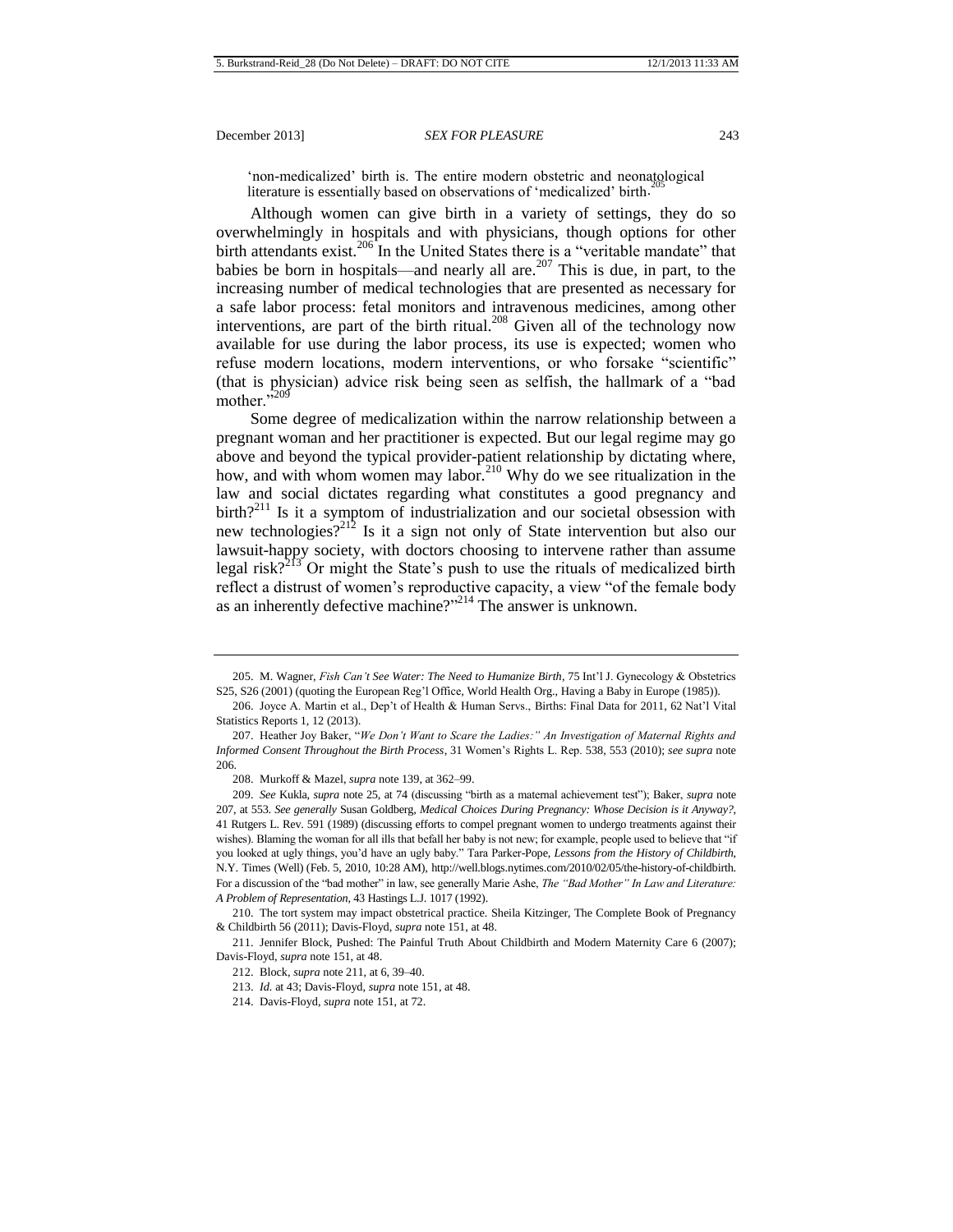The State controls pregnancy and labor by propelling pregnant women toward a birth marked by a standard set of medical rituals. Specifically, it adopts laws and allows legal interventions that (1) limit what type of medical professional can attend childbirth, (2) limit the locations of birth labor, and (3) limit the methods women use to give birth. All of these exemplify how women are expected to participate in the ritualization of pregnancy, the propulsion of those women toward "good motherhood," and the consequences to women who do not participate in these rituals. $^{215}$ 

## *1. Attending Birth*

Among the most important decisions a woman approaching childbirth can make is the choice of who, if anyone, will provide medical attention to her and the child at birth. This choice is circumscribed by legal restrictions limiting the number of acceptable choices available to a "good mother."

In medicalized birth the doctor is always in control while the key element in humanized birth is the woman in control of her own birthing and whatever happens to her. No patient has ever been in complete control in the hospital—if a patient disagrees with the hospital management and has failed in attempts to negotiate the care, her only option is to sign herself out of the hospital. Giving women choice about certain maternity care procedures is not giving up control since doctors [decide] what choices women will be given and doctors still have the power to decide whether or not they will acquiesce to a woman's choice.

More than eighty-six percent of all hospital births are attended by physicians, who are often criticized as being proponents of medicalized  $\text{birth.}^{217}$  A recent trend in birth choice in the United States is to eschew the services of a physician and use alternative providers—midwives—to facilitate a kinder, more gentle birth.<sup>218</sup> There are several types of midwives, and each has different legal status, degree of legal regulation, educational requirements, and type of organization.<sup>219</sup> Even though many Certified Nurse Midwives, one type of midwife, practice in hospitals,<sup>220</sup> they are seen by some as a viable alternative to the medicalization of birth.<sup>221</sup> Still, many fewer hospital births are attended by midwives as compared with physicians,<sup>222</sup> even though studies

<span id="page-34-0"></span><sup>215.</sup> The treatment of pregnant women may vary depending upon the pregnant woman's social status. Michele Goodwin, *Prosecuting the Womb*, 76 Geo. Wash. L. Rev. 1657, 1661–64 (2008) (outlining the discriminatory application of drug-related laws to pregnant women).

<span id="page-34-1"></span><sup>216.</sup> Wagner, *supra* not[e 205,](#page-33-2) at S26*.*

<sup>217.</sup> Martin et al., *supra* not[e 206,](#page-33-3) at 12; Block, *supra* not[e 211,](#page-33-1) at 263.

<sup>218.</sup> This is not to say that all physicians subscribe to a medicalized view of birth, or that all midwives do not. Gaskin, *supra* not[e 166,](#page-27-1) at 305–07.

<sup>219.</sup> For detailed information on the types of midwives, see *Comparison of Certified Nurse-Midwives, Certified Midwives, and Certified Professional Midwives*, Am. Coll. of Nurse-Midwives (Mar. 2011).

<sup>220.</sup> Martin et al., *supra* not[e 206,](#page-33-3) at 12–13.

<sup>221.</sup> Murkoff & Mazel, *supra* not[e 139,](#page-24-0) at 24–25; Gaskin, *supra* not[e 166,](#page-27-1) at 305–07; Rebecca A. Spence, *Abandoning Women to Their Rights: What Happens When Feminist Jurisprudence Ignores Birthing Rights*, 19 Cardozo. J.L. & Gender 75, 93 (2012).

<sup>222.</sup> Martin et al., *supra* not[e 206,](#page-33-3) at 12.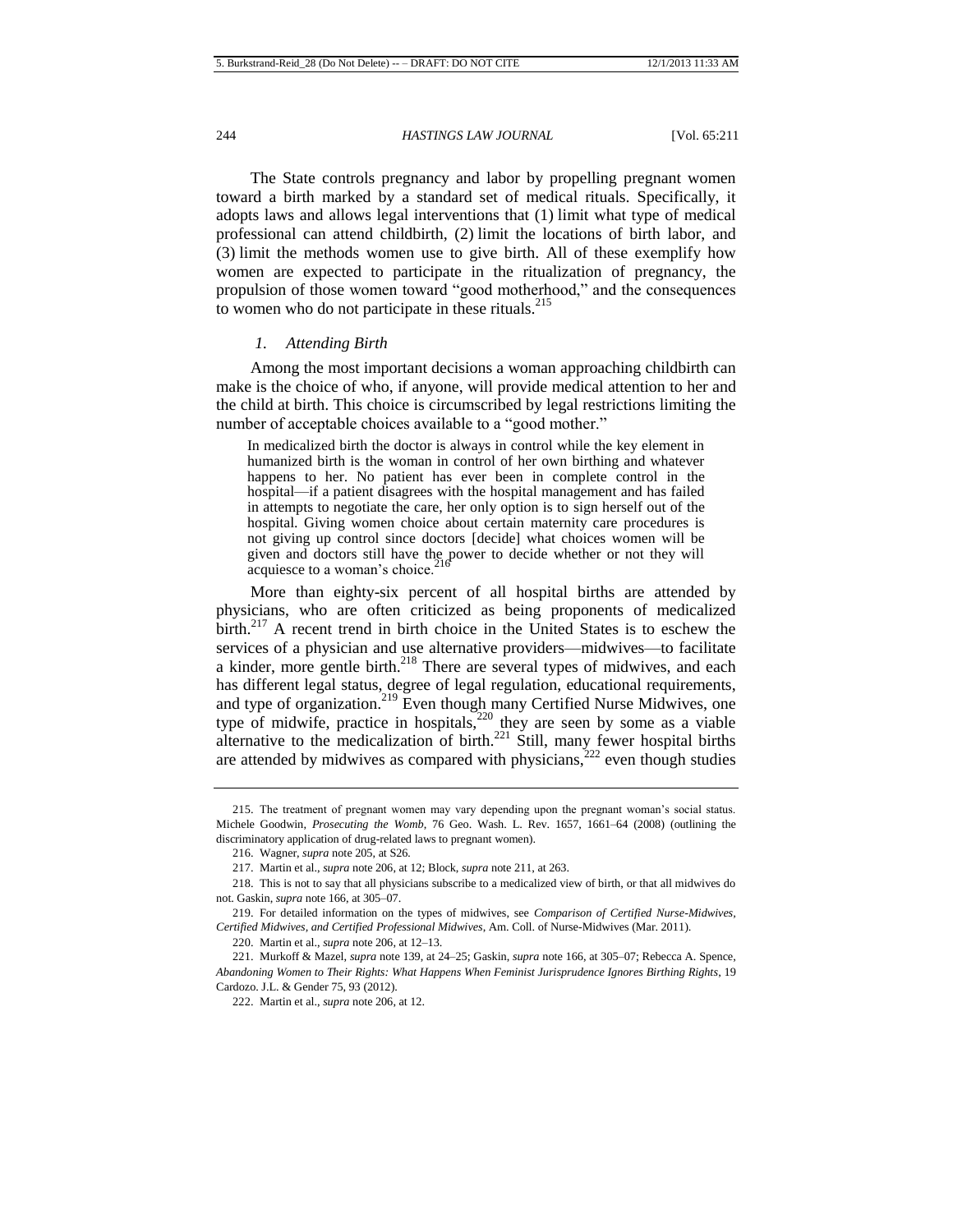suggest that births attended by midwives (as well as births at home) are as safe as or safer than physician-assisted births for women with uncomplicated pregnancies.<sup>223</sup> But midwives face a patchwork of legal regulations.<sup>224</sup>

In midwifery-related jurisprudence, *Roe* has been used by courts as both sword and shield against pregnant women. For example, one court wrote that *Roe* and its progeny provide no privacy protection for women wanting midwives, thus limiting access to such providers: "The right to privacy which protects a woman's choice to have an abortion has never been interpreted to guarantee a woman the right to choose the manner and circumstances in which her baby is born."<sup>225</sup> Another court used *Roe* to find a legitimate state interest in regulating midwifery and limiting access to midwives.<sup>226</sup> Thus, once the woman has had sex that leads to procreation, ritualization of birth seals the deal: as a mother-to-be she is desexualized and pregnancy and birth rituals further entrench her in her socially and legally defined role as a mother.

As discussed previously, *Roe*'s applicability to women's health issues outside of the abortion context—including midwifery—is questionable. This is, in part, because it is unclear what parts of *Roe* are essential holdings and what parts are dicta.<sup>227</sup> *Roe* states that it is permissible to regulate the qualifications of the abortion provider, the location of the procedure, and the applicable licensing requirements, but this approval is given in the context of abortion services, and it does not speak to any extension of the holding outside of that factual context.<sup>228</sup> Nonetheless, some in the midwifery community appear to concede that an expansive reading of *Roe* supports arguments to curtail or regulate midwifery.<sup>229</sup>

226. Sammon v. N.J. Bd. of Med. Exam'rs, 66 F.3d 639, 646 (3d Cir. 1995).

227. *See* Randy Beck, *Self-Conscious Dicta: The Origins of* Roe v. Wade*'s Trimester Framework*, 51 Am. J. Legal History 505, 506–08 (2011).

<sup>223.</sup> Christopher Rausch, *The Midwife and the Forceps: The Wild Terrain of Midwifery Law in the United States and Where North Dakota is Heading in the Birthing Debate*, 84 N.D. L. Rev. 219, 227–30 (2008).

<sup>224.</sup> For detailed information, see *Comparison of Certified Nurse-Midwives, Certified Midwives, and Certified Professional Midwives*, *supra* not[e 219.](#page-34-0) Additionally, midwives may have difficulty with insurance reimbursement, finding physicians willing to supervise their practice, or getting hospital privileges. Susan Corcoran, *To Become a Midwife: Reducing Legal Barriers to Entry into the Midwifery Profession*, 80 Wash. U. L.Q. 649, 651 (2002).

<sup>225.</sup> Leigh v. Bd. of Registration in Nursing, 506 N.E.2d 91, 94 (Mass. 1987).

<sup>228.</sup> Roe v. Wade, 410 U.S. 113, 163 (1973).

<sup>229.</sup> One person in the midwifery community said that "[i]n short, if a state can require persons performing abortions to be licensed doctors, then a state can require that persons assisting births be licensed doctors, nurses or midwives as well. This is why midwifery proponents should never argue that *Roe v. Wade* supports a mother's right to choose her manner and place of giving birth. . . . Because midwifery involves the birth of a child after viability, assisted by a nonphysician, *Roe v. Wade* is not good precedent for a privacy argument." Erik L. Smith, *Midwifery and the Constitution*, 65 Midwifery Today 33, 35 (2003). For an examination of *Roe*'s impact in other non-abortion contexts, see generally Susan Behuniak-Long, Roe v. Wade*: The Impact of An Outdated Decision on Reproductive Technologies*, 8 Pol'y Studies Rev. 368 (1989).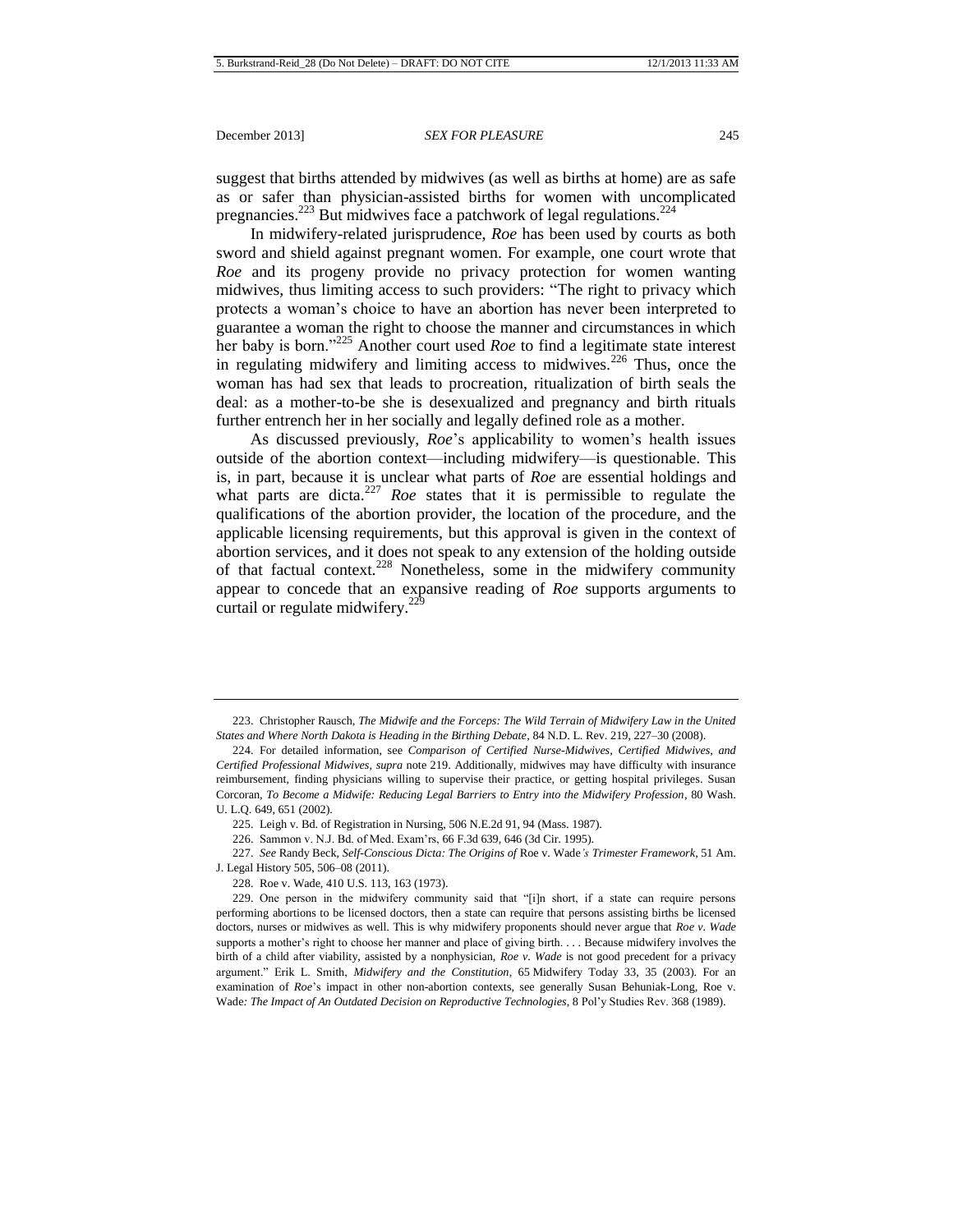Restrictions on midwifery are based on the ritualized treatment of labor as a medical condition.<sup>230</sup> As in abortion jurisprudence, even before birth, women are treated as mothers whose first priority is their baby, not as women who can make autonomous healthcare decisions.<sup>231</sup> Legal barriers to midwifery have the attendant consequence of driving women into the traditional healthcare system, where technology is omnipresent and where "good mothers" take advantage of it.<sup>232</sup> These medicalized rituals are a welcome aspect of birth for some women, yet for those who seek an alternative path to childbirth, even one that has been shown to be safe for mother and fetus, rejection of prescribed rituals opens the door to further legal limits on reproductive autonomy, such as where the birth can take place and what type of birth—vaginal or cesarean—will occur.

#### *2. Locating Birth*

The location of birth is closely linked to who attends birth.<sup>233</sup> Again, the location of birth triggers the State's interest in "maternal" health as conceptualized in abortion regulation and, thus, ritualization is present. And again, this regulation of "motherhood" takes place before a woman actually becomes a mother.

Although nearly one hundred percent of births took place in a hospital in 2011,<sup>234</sup> not all women want hospital births; some women seek to give birth at a birthing center or even at home. Birthing centers are typically locations where women are often attended by midwives in a setting that is less medicalized than hospitals.<sup>235</sup> Home birth is controversial; a  $2012$  study goes as far as to propose that countries should establish home birth support, as "there is no strong evidence . . . to favour either planned hospital birth or planned home birth for low-risk pregnant women."<sup>236</sup> But the legal ramifications of giving birth at home can be dramatic for both the pregnant woman and any medical professional who may help her. $237$ 

236. Ole Olsen & Jette A. Clausen, *Planned Hospital Birth Versus Planned Home Birth (Review)*, Cochrane Library, Sept. 2012, at 1, 15.

237. Anna Hickman, *Born (Not So) Free: Legal Limits on the Practice of Unassisted Childbirth or Freebirthing in the United States*, 94 Minn L. Rev. 1651, 1653–54 (2010); *NFOM Frequently Asked* 

<span id="page-36-0"></span><sup>230.</sup> Marsden Wagner, Born in the USA: How a Broken Maternity System Must Be Fixed to Put Mothers and Infants First 108 (2006); Laura D. Hermer, *Midwifery: Strategies on the Road to Universal Legalization*, 13 Health Matrix 325, 330–32, 367 (2003).

<sup>231.</sup> Lynn M. Paltrow, *Missed Opportunities in* McCorvey v. Hill*: The Limits of Pro-Choice Lawyering*, 35 N.Y.U. Rev. L. & Soc. Change 194, 221–22 (2011) (discussing the lack of concern in the law for the regret and emotion women feel when their labor and birth choices are not respected).

<sup>232.</sup> Kiki Zeldes & Judy Norsigian, *Encouraging Women to Consider a Less Medicalized Approach to Childbirth Without Turning Them Off: Challenges to Producing Our Bodies, Ourselves: Pregnancy and Birth*, 35 Birth 245, 249 (2008).

<sup>233.</sup> *See* Spence, *supra* not[e 221,](#page-34-1) at 92–93 ("Reproductive justice demands that all pregnant people have an equal opportunity to make and exercise decisions about their care, including out-of-hospital birth. While no state regulates the location where a woman must give birth, all states have the power to license and regulate health professionals who attend birth as a component of state police power.").

<sup>234.</sup> Martin et al., *supra* not[e 206,](#page-33-3) at 12.

<sup>235.</sup> Murkoff & Mazel, *supra* not[e 139,](#page-24-0) at 23.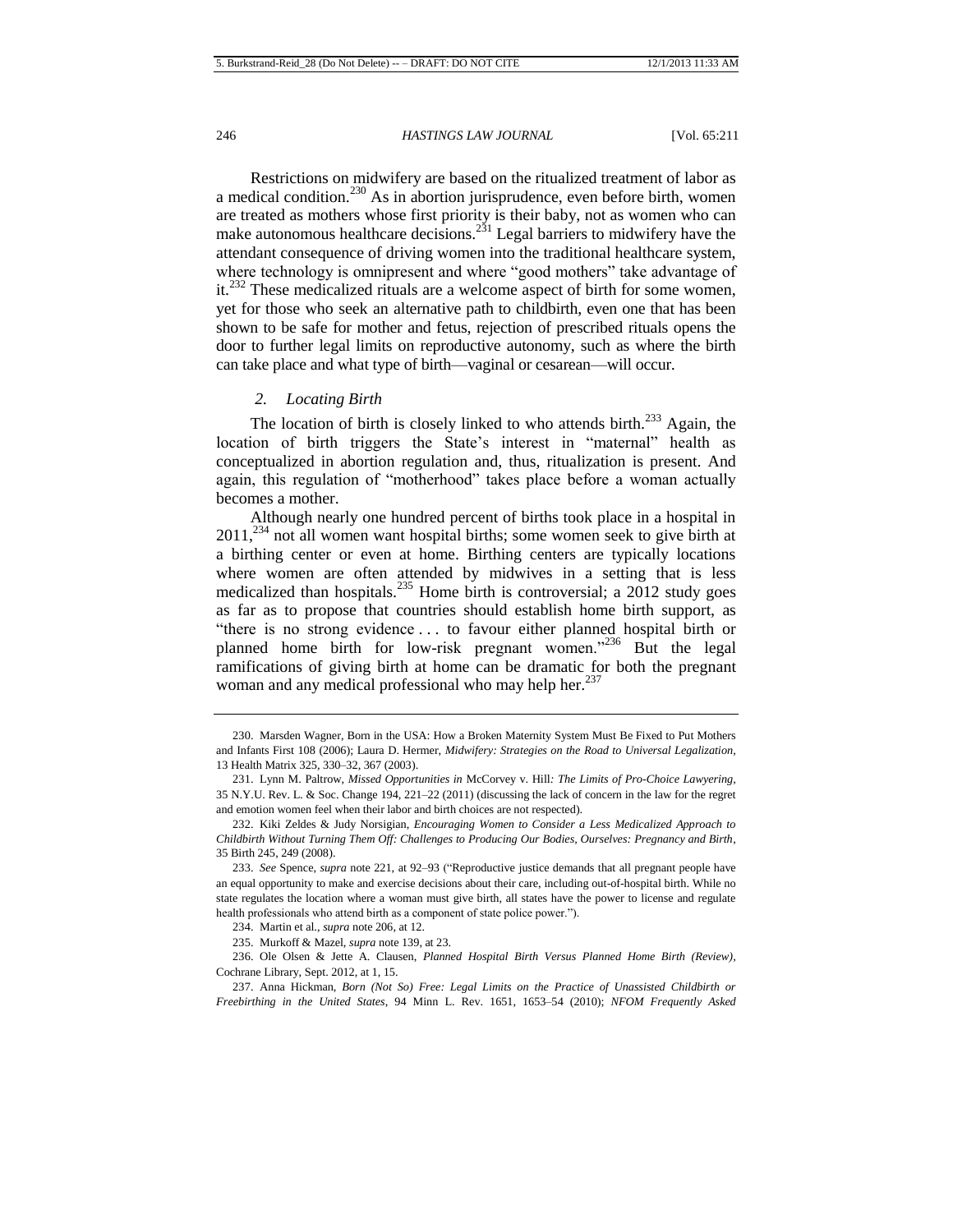<span id="page-37-0"></span>Birth outside of hospitals is constrained.<sup>238</sup> For example, there is a significant economic barrier for women wanting home birth; even professionals who can attend such births legally are often not covered by private insurance, forcing the costs onto the pregnant woman.<sup>239</sup> Moreover, women can be prosecuted for their birth choice, the ultimate retribution for rejecting the traditional ritualization of birth, and some of these cases cite *Roe*  in their analyses of women's reproductive rights in the context of home birth.<sup>240</sup> Whether one agrees with the pregnant woman's decision or not, at a minimum, the very existence of criminal prosecution may have a chilling effect on this form of non-medicalized childbirth, limiting a woman's choices. This may have the consequence of solidifying the ritual of the hospital birth.

The regulation of midwives and birth locations goes much further than the women's health regulation contemplated in *Roe*: by the point of labor, the woman has already accepted her maternal role and the inevitability of birth is no longer a concern. Still, the State influences pregnant women's choices regarding how a pregnancy should progress and thus dictates whether a pregnant woman is acting as a "good mother" when she makes those  $choice<sub>6</sub><sup>241</sup>$ 

The relationship between laws related to midwifery, home birth, and labor regulates women's birth choices and serves to promote a certain ritualized form of childbirth, regardless of a woman's choices: a medicalized birth. At the point of birth, women are heavily invested in the management of their own birth process, hence the emergence of so-called birth plans in which women express in writing their desires regarding how, where, and with whom childbirth is to proceed, the ultimate expression of reproductive management.<sup>242</sup> Yet despite these private documents, purported State interests may trump a woman's desires. When the regulations concerning where and with whom birth may occur are read together, it appears that the State is invested in the ritualization of a medicalized birth, just as it was invested in a

239. *Home-Birth Advocates Push for Change in Laws*, *supra* not[e 238.](#page-37-0)

*Questions*, Neb. Friends of Midwives, http://nefriendsofmidwives.weebly.com/ faqs.html#abouthomebirth (last visited Oct. 6, 2013) (stating that Nebraska Certified Nurse Midwives who attend a home birth purposefully may be guilty of a felony).

<sup>238.</sup> Regulations governing licensure impact women's ability to labor at home. *Home-Birth Advocates Push for Change in Laws*, NBC News (Jan. 28, 2009), http://www.nbcnews.com/ id/28901624/ns/healthwomens\_health/t/home-birth-advocates-push-change-laws/#.T6vcSK75878; Hickman, *supra* note [237,](#page-36-0) at 1658; Stacey A. Tovino, *American Midwifery Litigation and State Legislative Preferences for Physician-Controlled Childbirth*, 11 Cardozo Women's L.J. 61, 70 (2004). For example, many nurse-midwives must be supervised by physicians, who often will not supervise home births for liability reasons.

<sup>240.</sup> Commonwealth v. Pugh, 969 N.E.2d 672, 676 (Mass. 2012) (reversing conviction of woman for involuntary manslaughter, discussing "whether a woman in the midst of unassisted [home] childbirth may be held criminally responsible for . . . 'inflicting fatal injuries on a viable and near full term fetus during the birthing process'"); United States v. Jumper, 3 Fed App'x 141, 147 (4th Cir. 2001) (saying, in the context of an involuntary manslaughter conviction, "[t]he evidence fairly supports the inference that Jumper knew that the health and life of her child were endangered by her decision to give birth at home without any aid").

<sup>241.</sup> Paltrow, *supra* note 16.

<sup>242.</sup> Murkoff & Mazel, *supra* note 139, at 294–97.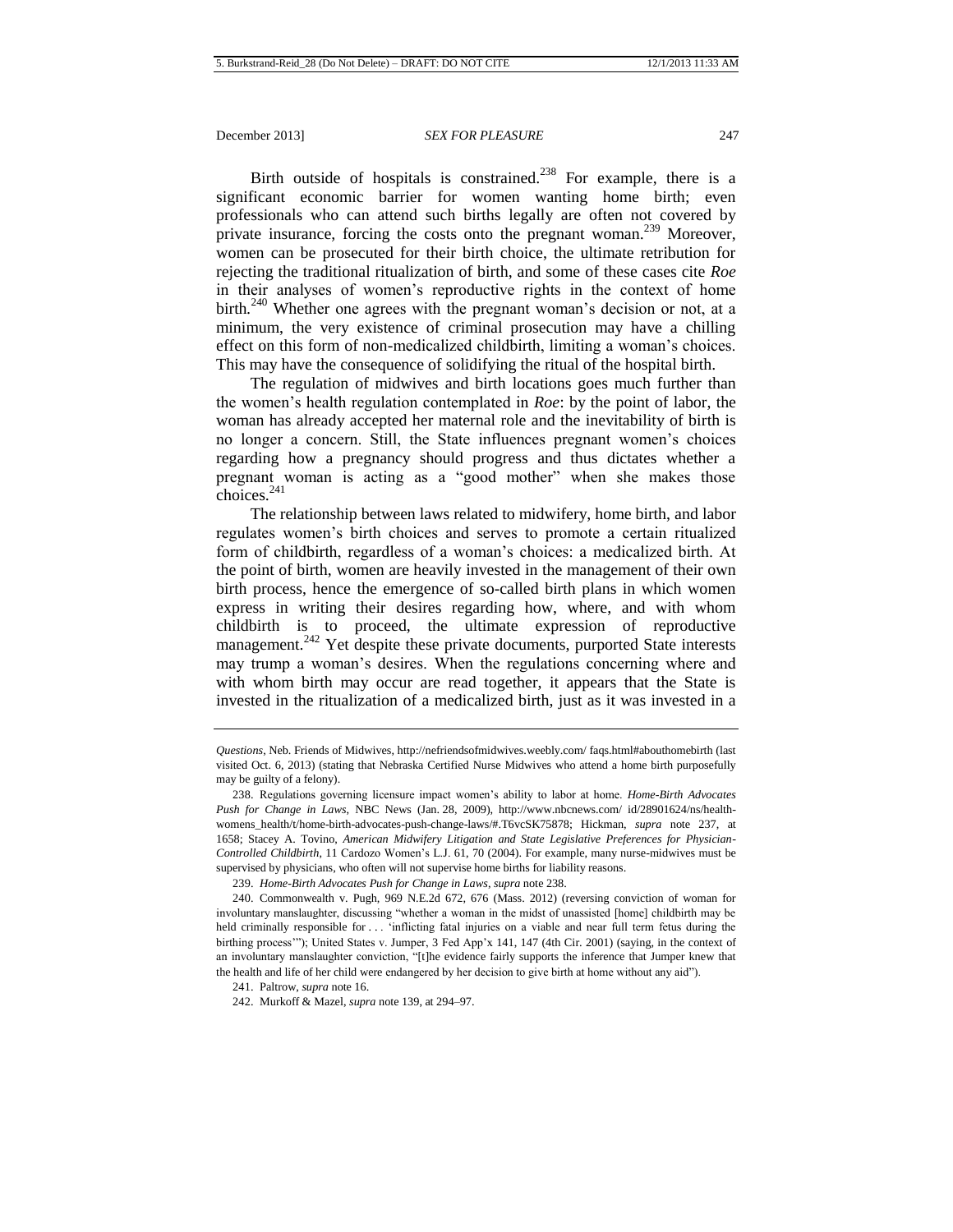ritualized abortion process. But ritualization goes further—all the way to labor and delivery, which, if medical orders are not followed, may result in courtordered medical intervention.

# *3. Accomplishing Birth*

In some circumstances, labor does not culminate in vaginal birth; rather, a baby may be born by cesarean section, a procedure by which the baby is removed from the woman via an incision into her uterus.<sup>243</sup> Once uncommon, the percentage of cesareans in the United States was almost thirty-three percent in  $2011<sup>244</sup>$  more than double the estimated maximum safe percentage of cesarean births set by the World Health Organization and United States health agencies; many cesarean sections, therefore, are likely unnecessary.<sup>245</sup> Cesarean sections are not without risk: many minor complications, such as infection, are possible and, most significantly, cesarean birth presents higher maternal death rates than vaginal delivery.<sup>246</sup>

Cesarean sections are becoming a cornerstone of ritualized birth: not having one can exemplify bad "motherhood."

As long as she has formally consented to Cesarean surgery, the case is assumed to be an easy one: her decision should be effectuated. When she has refused, however, the question becomes whether the state can override that choice. Conventional legal analyses thus pose questions such as: 1) Does the right to decide *whether* to procreate necessarily imply a right to decide *how* to procreate?; 2) Does the state's interest in the life and health of a full-term fetus outweigh the woman's right to refuse medical treatment?; 3) Does the duty of a parent to rescue a child in danger extend to a mother carrying a full-term fetus? Does it apply even when the rescue involves a risk of death to the weak of  $247$ to the mother?<sup> $\degree$ </sup>

Discussing what type of birth constitutes ritualization is complex. Certainly the high rate of cesarean sections suggests that, increasingly, the correct ritual in terms of medicalization and being a "good mother" may be a cesarean section in some circumstances. Legal decisions have made clear that in some cases, the State thinks "mother" does *not* know best when it comes to birth choice. In the context of abortion, for example, the *Casey* Court says, "[n]or can it be doubted that most women considering an abortion would deem the impact on the fetus relevant, if not dispositive, to the decision."<sup>248</sup> Imagine, then, any court's reaction to a mother-to-be deciding against having a cesarean section when told to have one by a medical professional.

<sup>243.</sup> Our Bodies, Ourselves, *supra* not[e 102,](#page-17-0) at 424–27.

<sup>244.</sup> Martin et al., *supra* not[e 206,](#page-33-3) at 13.

<sup>245.</sup> Denise Grady, *Caesarean Births Are at a High in the U.S.*, N.Y. Times (Mar. 23, 2010), http://www.nytimes.com/2010/03/24/health/24birth.html.

<sup>246.</sup> Gaskin, *supra* note [166,](#page-27-1) at 288–89.

<sup>247.</sup> Ehrenreich, *supra* note 37, at 497.

<sup>248.</sup> *See* Planned Parenthood of S.E. Pa. v. Casey, 505 U.S. 833, 882 (1992).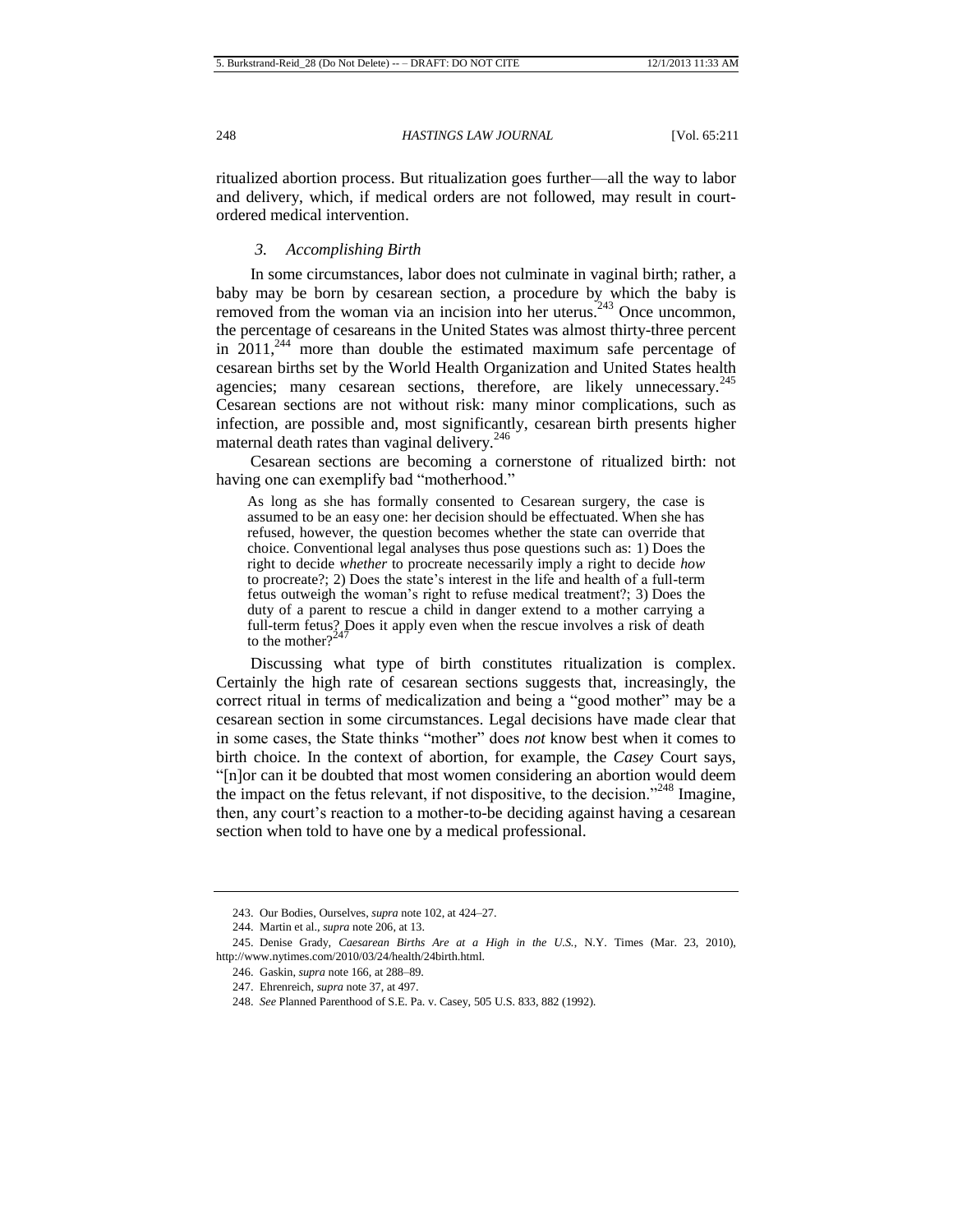In several cases, laboring or critically ill women have been forced to have a cesarean section by court order. In one example, a pregnant woman was forcibly restrained and drugged under the watch of a horrified partner when she refused a cesarean section in favor of a vaginal delivery.<sup>249</sup> Other women have gone into hiding to avoid State-compelled cesarean sections,<sup>250</sup> and refusal to have a cesarean, even when the child is subsequently born healthy, has been considered in abuse and neglect proceedings.<sup>251</sup>

In compelled cesarean section cases, the law that is supposed to protect women's reproductive choices, at least in the context of abortion, *Roe*, may actually be used against women when they choose a birth strategy that is contrary to the provider's suggestions. <sup>252</sup> Again, on its surface, *Roe's* simultaneous interest in "maternal" health and fetal life may seem applicable in situations where a court forces a woman to have a cesarean section—especially given the proximity of the woman to motherhood. Seemingly, if a woman aborting a fetus is "maternal" in *Roe*, so too would be a woman approaching birth. However, courts forcing women to have cesarean sections use *Roe* to amplify the woman's function as mother and the necessity of State intervention because of her failure to assume a maternal role for the benefit of the *fetus*. 253 Whether sex was initially for pleasure or procreation, once pregnant, the woman is viewed as a mother and is expected to participate in the rituals surrounding that role accordingly. That is what a "good mother" does.

The expanded use of cesarean sections exemplifies shifts in how society sees childbirth, shifts that can "evolve into normalized practices, not only normalizing the obstetrical interventions but also their underlying assumptions about women's emotional and physiological insufficiency in labor and delivery." $254$  So, in the context of forced cesarean sections, the law may not only reflect judgments of the labor-related decisions women make, but also the physical capacity of women to labor without paternalistic direction from the State.

# IV. The Future of Women's Health Regulation?

Desexualization and ritualization have served both as signals and, arguably, tools of State intervention in women's health, but how might

<sup>249.</sup> *See, e.g.*, Marguerite A. Driessen, *Avoiding the Melissa Rowland Dilemma: Why Disobeying a Doctor Should Not Be A Crime*, 10 Mich. St. U. J. Med. & L. 1, 35–37 (2006) (describing the compelled cesarean section of a Nigerian woman, whose husband later killed himself).

<sup>250.</sup> Charity Scott, *Resisting The Temptation to Turn Medical Recommendations into Judicial Orders: A Reconsideration of Court-Ordered Surgery for Pregnant Women*, 10 Ga. St. U. L. Rev. 615, 674 (1994).

<sup>251.</sup> N.J. Div. of Youth & Family Servs. v. V.M., 974 A.2d 448, 449–52 (N.J. Super. Ct. App. Div. 2009).

<sup>252.</sup> Paltrow & Flavin, *supra* not[e 160,](#page-26-1) at 325*.*

<sup>253.</sup> *Id.* Another argument is that the State interest in maternal health is so strong that it overwhelms the woman's interest in autonomy. This, however, is not borne out in case law, which focuses on fetal health. *See generally* Burkstrand-Reid, *The Invisible Woman*, *supra* note 51 (discussing the minimization of the health risks of cesarean sections).

<sup>254.</sup> Bergeron, *supra* not[e 162,](#page-27-2) at 486.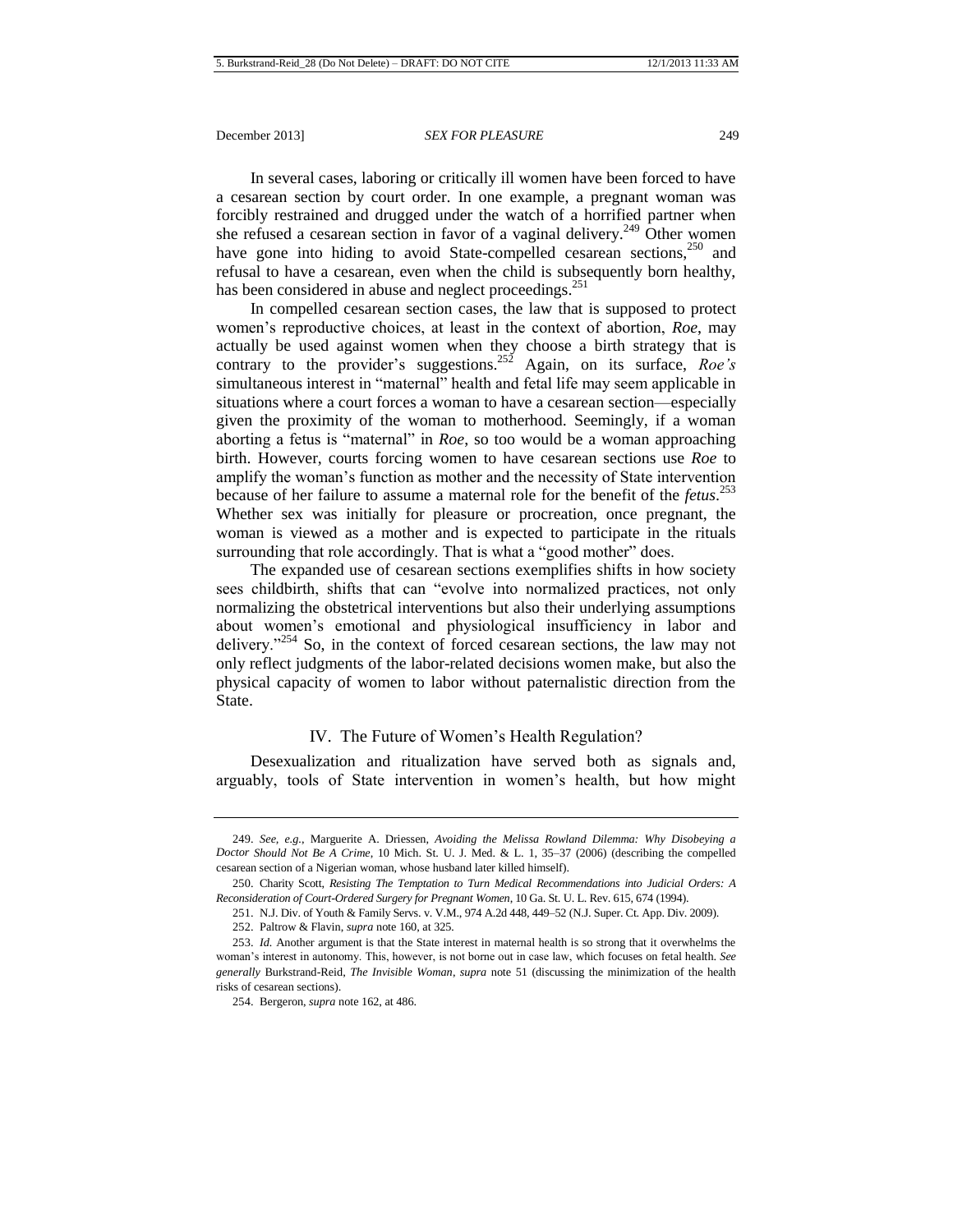desexualization and ritualization be used in the future? To an extent, these concepts rely on one another to function. While desexualization is the means by which sex is defined as solely procreative, ritualization further redefines the woman who took part in sex as a mother by treating her as one, regardless of whether she intends to carry the pregnancy to term. A woman's choice to have sex for pleasure can be devalued via desexualization, and that disapproval may be reinforced via ritualization or a woman can be subjected to ritualization as a means of devaluing her sexual choices.

Reproductive health choices in the areas of contraception, abortion, pregnancy, and birth suggest that accepting even a constructive State interest in women's reproductive health may come with a cost: the loss of autonomy concerning personal health decisionmaking. That cost may increase as State intervention increases. For example, given the State's ostensible efforts to "protect" maternal health at present, might the next step be to protect *potential* maternal health and to intervene more aggressively in women's sexual choices earlier in or prior to pregnancy?<sup>255</sup> If so, desexualization and ritualization in reproductive health law may boost any effort to "protect" women's health, which emphasizes why protections should be carefully scrutinized. Nonetheless, women need the law to recognize the inherent importance of women's health but must also deal with the negative consequences of what that recognition can mean for their autonomy.<sup>256</sup>

#### A. Desexualization and Ritualization Going Forward

Whether desexualization and ritualization are tools affirmatively used to manufacture mothers or to simply serve as signals that state involvement in women's health is present, they raise an important question: to what extent do we want the State to be involved in regulating, or protecting, women's health generally and women's reproductive health specifically? Two examples of the potential application of desexualization and ritualization, one in the context of contraception regulation and a second in the context of abortion legislation, show that the answer to this question is not obvious.

Contraception is one example of an area of reproductive health regulation in which we may see more desexualization and ritualization. As previously discussed, current controversies surrounding contraceptive coverage and emergency contraceptives show that expanding the availability of contraceptives is a political landmine. For example, future legislation might seek to force women to read and sign a state-authored "informed consent"

<sup>255.</sup> Although not discussed in this Article, conceptualizing women's health as maternal health may also impact women's rights in relation to assisted reproductive technology. *See generally* Burkstrand-Reid, *The More Things Change*, *supra* not[e 68;](#page-13-2) Jack M. Balkin, *How New Genetic Technologies Will Transform* Roe v. Wade, 56 Emory L.J. 843 (2007).

<sup>256.</sup> *See infra* Part IV.B.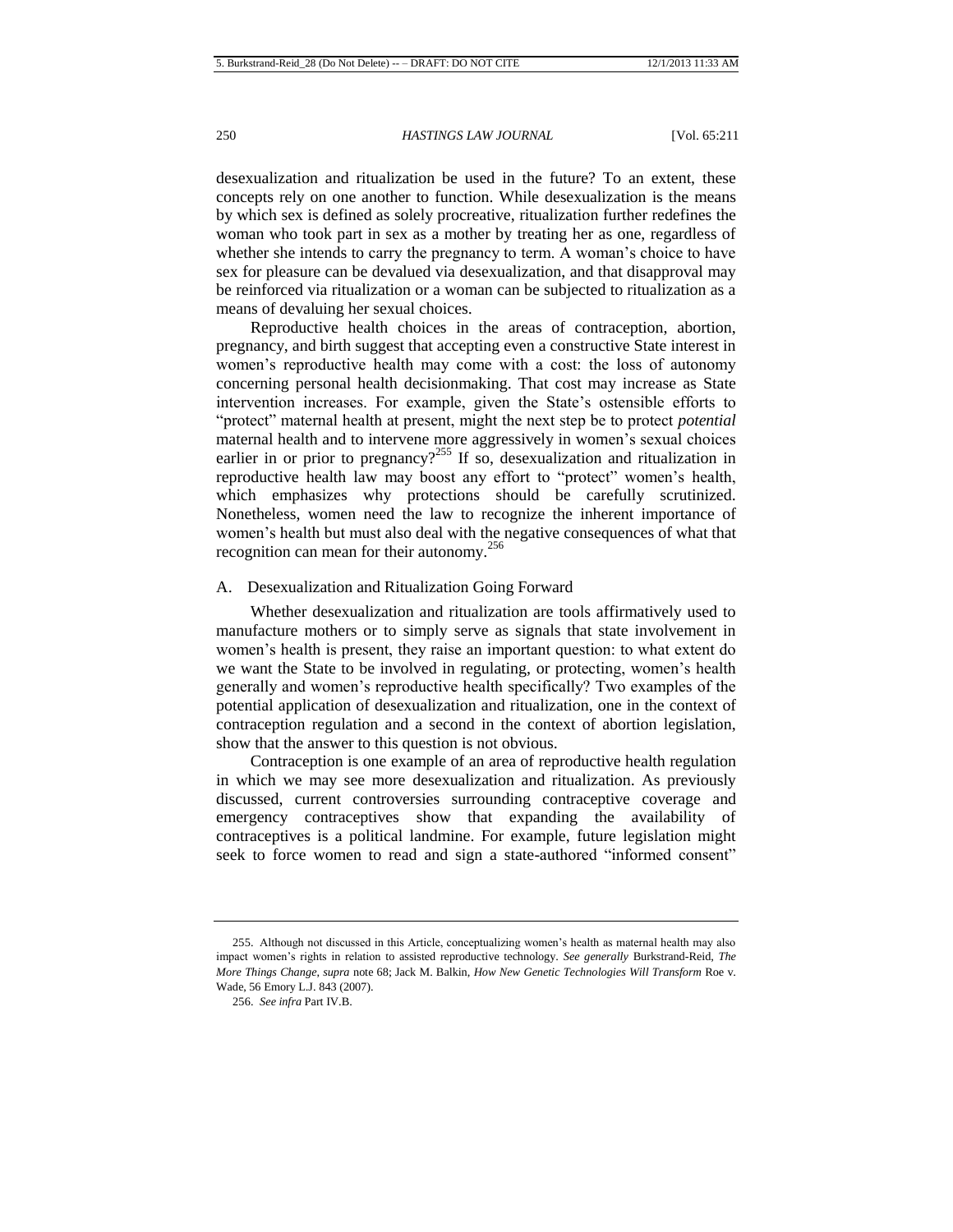document akin to those used in the context of abortion<sup>257</sup> at the time they receive contraceptives—emergency or otherwise. Documentation could appear on a receipt or even the electronic keypad when you swipe your card at checkout.<sup>258</sup> Such a regulation would be yet another way to desexualize women who have sex for pleasure by putting them through a ritual of motherhood in the form of a pseudo-medical "consultation" via the reading of state-authorized "medical" information. Moreover, such a law would mirror ones already approved by courts in the context of abortion.<sup>259</sup> But dismissing the utility of such a regulation out of hand may ignore a hypothetical benefit. Certainly adding an informed consent requirement could, if the information was accurate and apolitical, protect women's health to some limited extent by informing women as to the safety and efficacy of the medication.<sup>260</sup> However, the implication of forcing a woman to read such "informed consent"-type information is that a woman would not otherwise read about the medication or consider the risks inherent in taking such medication.

As the contraception hypothetical shows, legal intervention in women's health has costs, such as the loss of autonomy, and potential benefits, such as the provision of medical knowledge, if executed apolitically. Thus, desexualization and ritualization may not necessarily be harmful in every context. At a minimum, however, their presence should counsel further consideration of how a law with them operates.

The presence of both the benefits and detriments of desexualization and ritualization are also seen in the context of abortion. Prior to *Gonzales*, reproductive rights jurisprudence mandated exceptions to abortion restrictions when a pregnant woman's life or health was in danger, but the status of the health requirement is now uncertain.<sup>261</sup> Since *Gonzales*, activists have decried the shrinking of so-called "health exceptions" in abortion law.<sup>262</sup> Efforts to reinvigorate them, however, may come with both benefits and costs.

261. B. Jessie Hill, *A Radically Immodest Judicial Modesty: The End of Facial Challenges to Abortion Regulations and the Future of the Health Exception in the Roberts Era*, 59 Case W. Res. L. Rev. 997, 1018–19 (2009) (noting that the decisions in *Ayotte* and *Gonzales* "effectively re-opened the issue of the meaning and scope of the health exception requirement").

262. *See, e.g.*, *Abortion Bans Without Exceptions Endanger Women's Health*, NARAL Pro-Choice Am. (Jan. 1, 2012), http://www.prochoiceamerica.org/media/fact-sheets/abortion-bans-no-exceptions-endangerwomen.pdf.

<sup>257.</sup> *See, e.g.*, Ga. Code Ann. § 31-9A-3 to -4 (2013); Miss. Code Ann. §§ 41-41-33, -35 (2013); Kan. Stat. Ann. § 65-6709 (2013); *see also supra* note 187.

<sup>258.</sup> This is not to say that such a law would meet regulatory or constitutional requirements. *See, e.g.*, John Schwartz, *Oklahoma Judge Blocks Law Limiting Morning-After Birth Control*, N.Y. Times, Aug. 19, 2013, at A11.

<sup>259.</sup> *See supra* Part III.A.2.

<sup>260.</sup> Our Bodies, Ourselves, *supra* note [102,](#page-17-0) at 226 (saying that birth control pills increase the risk of blood clots, and outlining which women should not use the pill); *see* Plan B One-Step Product Leaflet, *What You Need to Know* (package insert listing possible side effects including changes in menstruation, abdominal pain, and nausea). Emergency contraceptives in particular are safe under most circumstances. *Id.* at 251–53 (noting that some medications may interfere with some emergency contraceptives).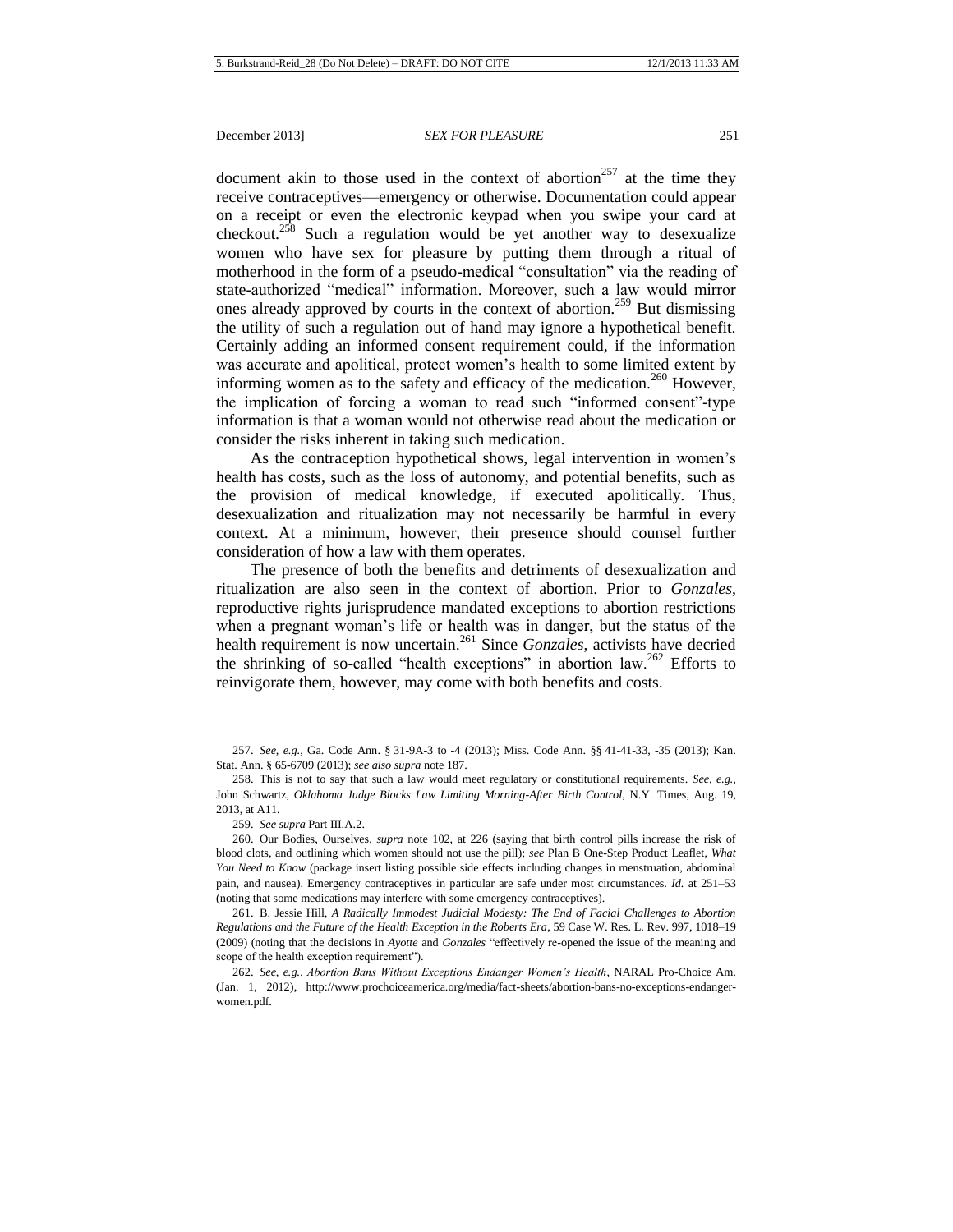<span id="page-42-0"></span>Recently, controversy has arisen over abortion bans passed under the guise of preventing "fetal pain" during an abortion procedure: these laws are often called "Pain-Capable Unborn Child Protection" acts.<sup>263</sup> Fetal pain bans dramatically restrict abortion at and after the twentieth week post-fertilization and contain extremely circumscribed exceptions for women's health; $^{264}$  this effort "indefensibly jeopardizes" women's health, according the American College of Obstetricians and Gynecologists and the American Congress of Obstetricians and Gynecologists.<sup>265</sup> Courts have struck down some fetal painbased bans, but they remain in effect in several states. $266$ 

<span id="page-42-1"></span>Desexualization and ritualization are present in fetal-pain-based abortion bans. Women are turned into mothers by virtue of the fact that they are pregnant (ostensibly proving that sex was for procreation), they have carried the pregnancy for a long period of time, and, when they want to terminate the pregnancy, they are expected to subrogate their own health needs for the needs of the fetus. $267$ 

Fetal-pain-based bans are a prime example of the law's eroding protection of women's health.<sup>268</sup> The American College of Obstetricians and Gynecologists and the American Congress of Obstetricians and Gynecologists decried one fetal pain based-ban as "fail[ing] entirely to protect women for whom pregnancy poses serious health risks.<sup>3269</sup> Certainly, the lack of adequate health exceptions in these laws has been a call-to-arms for pro-choice

- 267. *State Policies on Later Abortions*, *supra* note 263*;* ACOG Amicus, *supra* note 265, at 8–14.
- 268*.* ACOG Amicus, *supra* note 265, at 14–16.

<sup>263.</sup> *See, e.g.*, Ala. Code § 26-23B-1 (2013); Idaho Code Ann. § 18-501 (2013); La. Rev. Stat. Ann. § 40:1299.30.1 (2013); Neb. Rev. Stat. § 28-3,106 (2013); Okla. Stat. tit. 63 § 1-745.1 (2013). For an example of legislative statements related to fetal pain, see Kan. Stat. Ann. § 65-6722-6724 (2011) ("(a) Pain receptors (nociceptors) are present throughout the unborn child's entire body by no later than 16 weeks after fertilization and nerves link these receptors to the brain's thalamus and subcortical plate by no later than 20 weeks; (b) by eight weeks after fertilization, the unborn child reacts to touch. By 20 weeks after fertilization, the unborn child reacts to stimuli that would be recognized as painful if applied to an adult human, for example, by recoiling."); *see State Policies on Later Abortions*, Guttmacher Inst. (Aug. 1, 2013), http://www.guttmacher.org/statecenter/spibs/spib\_PLTA.pdf (listing twenty-week bans and fetal pain-based bans, and defining fetal pain bans as "based on the assertion that the fetus can feel pain at 18 or 20 weeks postfertilization").

<sup>264.</sup> Twenty weeks post-fertilization is the equivalent of twenty-two weeks after the woman's last menstrual period. *State Policies on Later Abortions*, *supra* not[e 263.](#page-42-0) For an example of a fetal pain ban health exception, *see* Okla. Stat. tit. 63 § 1-745.5 (prohibiting the performance of an abortion if "the probable postfertilization age of the woman's unborn child is twenty (20) or more weeks, unless, in reasonable medical judgment, she has a condition which so complicates her medical condition as to necessitate the abortion of her pregnancy to avert her death or to avert serious risk of substantial and irreversible physical impairment of a major bodily function, not including psychological or emotional conditions. No such condition shall be deemed to exist if it is based on a claim or diagnosis that the woman will engage in conduct which she intends to result in her death or in substantial and irreversible physical impairment of a major bodily function").

<sup>265.</sup> Brief for Amici Curiae Am. Coll. of Obstetricians and Gynecologists and Am. Cong. of Obstetricians and Gynecologists in support of Appellants and Reversal, Isaacson v. Horne, 716 F.3d 1213 (9th Cir. 2013) (No. 12-16670), 2012, at 13 [hereinafter ACOG Amicus].

<sup>266.</sup> *See, e.g.*, Isaacson v. Horne, 716 F.3d 1213 (9th Cir. 2013); McCormack v. Hiedeman, 900 F. Supp. 2d 1128 (D. Idaho 2013); *State Policies on Later Abortions*, *supra* note 263.

<sup>269.</sup> *Id.* at 8.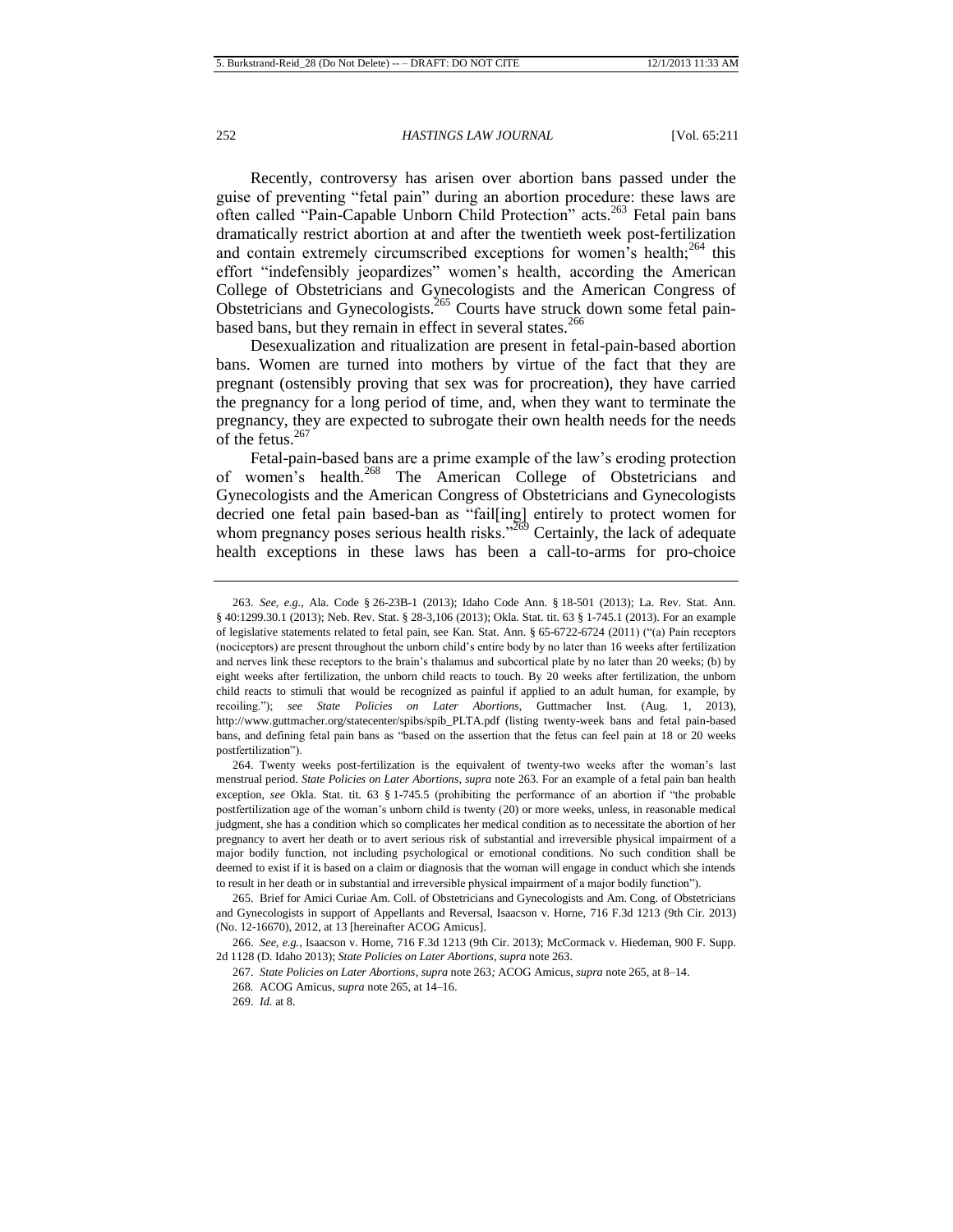advocates.<sup>270</sup> The situations of women seeking an abortion at and after twenty weeks suggests that, when it comes to women's health, these laws should be revisited to allow these abortions under a broader set of health-related circumstances.<sup>271</sup> But fetal pain bans demonstrate something else: in addition to focusing on the fetus, "protecting" women's health is used by states to justify reproductive health regulations when the true legislative goal is to restrict women's reproductive rights.<sup>272</sup> Case in point: the argument made in one case that later-term abortions pose greater health risks to pregnant women than do earlier abortions, thereby justifying the ban.<sup>273</sup> These types of arguments are disingenuous at best.<sup> $274$ </sup> Every complication associated with abortion is more common in women carrying a pregnancy to term and giving birth: a "woman's risk of death associated with childbirth was approximately 14 times higher than that associated with abortion."<sup>275</sup> The State's purported interest in women's health was mobilized against women, not for them.

While health exceptions to abortion regulations have generally been seen as provisions that protect women, the ritualization and desexualization present in a wide area of women's reproductive health law suggest that a broader health exception may also lead to further government assertions of a State interest in "health" in non-abortion contexts. Including a mental-health based health exception, for example, would require a definition of "mental health" which could be exported to other, non-abortion law and used to truncate women's rights to make their own decisions later in pregnancy or even in nonreproductive-health contexts. Health protection may come with a price. It may very well be a price worth paying, but that decision should take into account the history of health protection and current law and politics before it is made.

# B. Abandoning the State's Purported Interest in Reproductive Health

When it comes to legal regulation related to women's reproductive health, women are in the quintessential double-bind.<sup>276</sup> Most people would agree that

<sup>270.</sup> *See, e.g.*, Press Release, Ctr. For Reprod. Rights, House Subcommittee Amends Federal Legislation to Ban Abortion at 20 Weeks Nationwide, (June 4, 2013), *available at* http://reproductiverights.org/en/pressroom/house-subcommittee-amends-federal-legislation-to-ban-abortion-at-20-weeks-nationwide ("We urge the members of the House Judiciary Committee to respect the Constitution and defend women's health and rights by rejecting this harmful and misguided bill.").

<sup>271.</sup> A few fetal pain based laws do include limited exceptions. *See, e.g.*, La. Rev. Stat. Ann. § 40:1299.30.1 (2013) (allowing abortion for "medically futile" pregnancies); Ark. Code Ann. § 20-16-1305 (2013) (listing an exception for rape or incest).

<sup>272.</sup> McCormack v. Hiedeman, 900 F. Supp. 2d 1128, 1150 (D. Idaho 2013) (refusing to give credence to the argument that the ban was enacted to preserve women's health and citing the title of the legislation in question, the "Pain-Capable Unborn Child Protection Act").

<sup>273.</sup> ACOG Amicus, *supra* not[e 265,](#page-42-1) at 14–16 (noting that abortion is "far safer than the only available alternative—i.e., carrying a pregnancy to term and giving birth").

<sup>274.</sup> *Id.; McCormack*, 900 F. Supp. 2d at 1150.

<sup>275.</sup> ACOG Amicus, *supra* not[e 265,](#page-42-1) at 14–16.

<sup>276.</sup> Martha Chamallas, Introduction to Feminist Legal Theory 10–11 (3d ed. 2013); Chamallas, *supra* note [60,](#page-12-1) at 862 ("The feminists' twin focus on freedom and equality means that no one legal stance—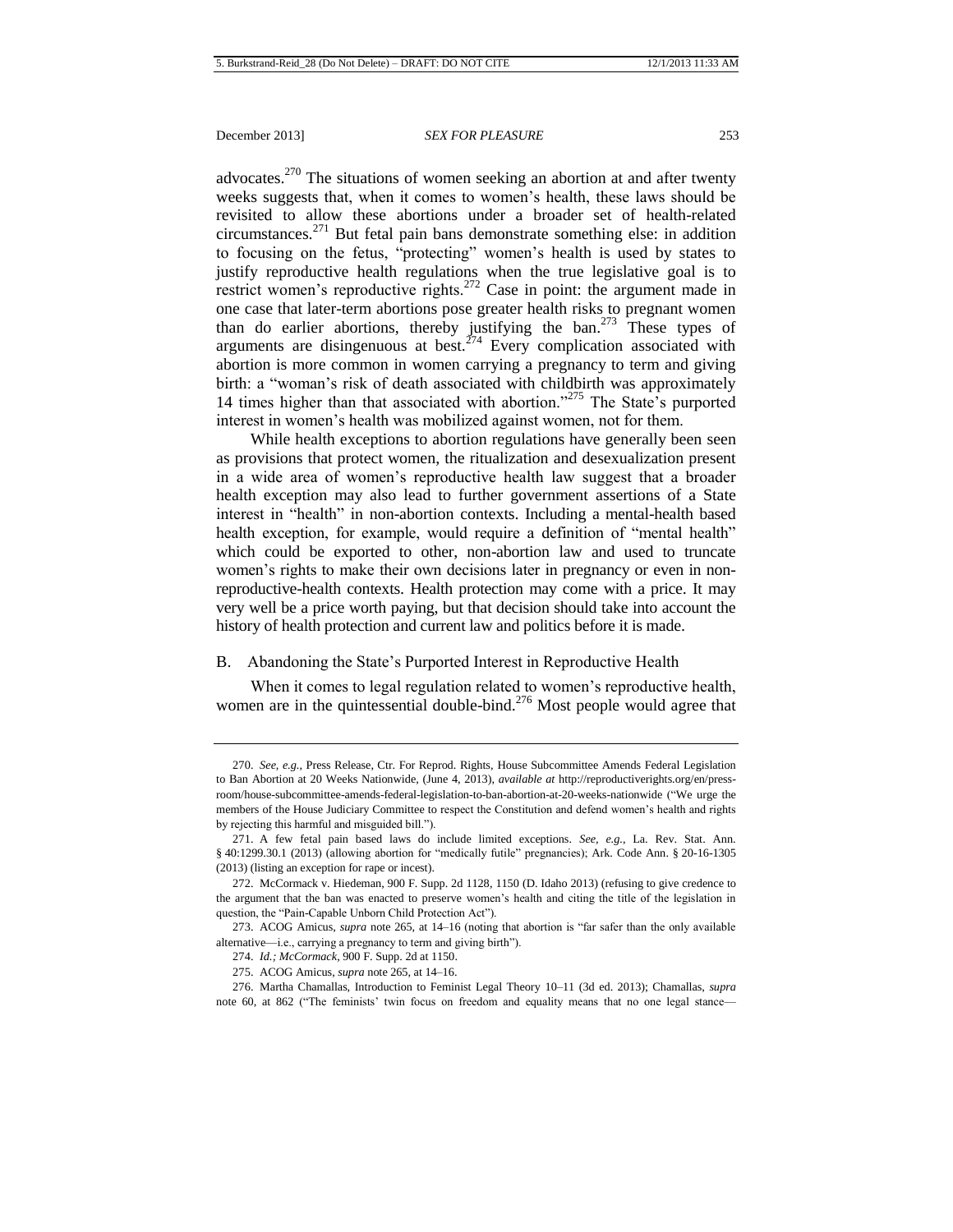the real issue is not whether the State should take *any* action to protect women's health. For example, few would argue that more work is not needed to lower maternal mortality. Pregnant women are at an especially high risk in the United States as compared with the rest of the developed world:<sup>277</sup> Amnesty International calls the United States' maternal mortality rate "shocking."<sup>278</sup> Nonetheless, maternal fetal health funding is under attack.<sup>279</sup> The issue is not whether but *how* and *when* the State should act.

Neither wholesale acceptance of State intervention in women's health nor the wholesale rejection of State intervention in women's bodies comes without a cost.<sup>280</sup> Calling on the State to protect women means that laws and jurisprudence will contain language that allows them to do so, and, as this Article shows, language that "protects" women's health can be used by the state to intervene in their ability to make autonomous health decisions. Desexualization and ritualization can both signify and propel this problem. The goal, then, should be to develop health regulations that are designed to maximize health outcomes with a minimal degree of legal interference and avoid the legal manufacturing of mothers through desexualization, ritualization, or both.

One way for the State to improve women's health during their reproductive years is to abandon desexualization and recognize that women are entitled to have sex for pleasure. By abandoning desexualization, the State can improve the availability and use of contraceptives, for example, which is only part of a larger legal regime that protects the ability of women to make real choices about whether and when to have children. Increased availability of contraceptives will both benefit women's health and save the government money by preventing unplanned pregnancies.<sup>281</sup>

interventionist or noninterventionist—can ever be presumptively correct without careful analysis of the power relationships at play in a particular regulatory context.").

<sup>277.</sup> Mark Duell, *America Has Worst Maternal Death Rate of Any Industrialized Nation, Claims Shocking Study*, Mail Online (May 5, 2011), http://www.dailymail.co.uk/health/article-1383244/America-worstmaternal-death-rate-industrialised-nation.html.

<sup>278.</sup> *USA Urged to Confront Shocking Maternal Mortality Rate*, Amnesty Int'l. (Mar. 12, 2010), http://www.amnesty.org/en/news-and-updates/usa-urged-confront-shocking-maternal-mortality-rate-2010-03- 12.

<sup>279.</sup> News Release, Am. Congress of Obstetricians & Gynecologists, Maternal and Child Health Advocates Decry Impact of Proposed Budget Cuts, (May 22, 2013), *available at*  http://www.acog.org/About%20ACOG/News%20Room/News%20Releases/2013/Maternal%20and%20Child%2 0Health%20Advocates%20Decry%20Impact%20of%20Proposed%20Budget%20Cuts.aspx ("The American Academy of Pediatrics (AAP), American Congress of Obstetricians and Gynecologists (ACOG), Association of Maternal & Child Health Programs (AMCHP), March of Dimes and the National WIC Association (NWA) stand in strong unified opposition to the House Appropriations Committee's FY 2014 allocations and urge Congress to invest in maternal and child health programs in the next fiscal year and beyond.").

<sup>280.</sup> West, *supra* note 41, at 1394; Frances Kissling, Opinion, *Abortion Rights are Under Attack, and Pro-Choice Advocates are Caught in a Time Warp*, Wash. Post. (Feb. 18, 2011), http://www.washingtonpost.com/wp-dyn/content/article/2011/02/18/AR2011021802434.html.

<sup>281.</sup> Guttmacher Inst., In Brief: Fact Sheet, Facts on Unintended Pregnancy in the United States 3 (2012) http://www.guttmacher.org/pubs/FB-Unintended-Pregnancy-US.html (estimating that in 2006, expenditures